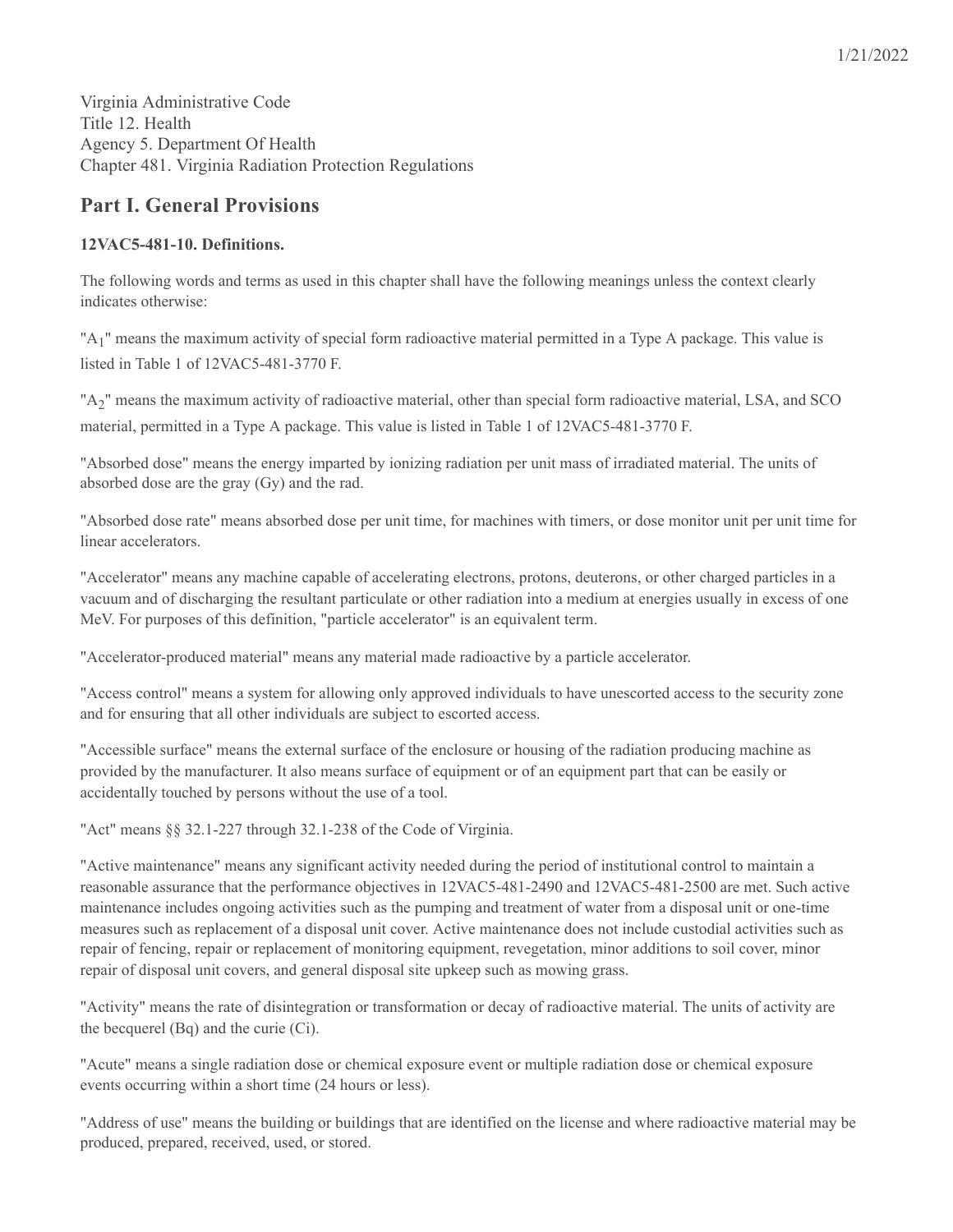"Adult" means an individual 18 or more years of age.

"Agency" means the Radiological Health Program of the Virginia Department of Health.

"Aggregated" means accessible by the breach of a single physical barrier that would allow access to radioactive material in any form, including any devices that contain the radioactive material, when the total activity equals or exceeds a Category 2 quantity of radioactive material as listed in 12VAC5-481-451.

"Agreement state" means any state with which the NRC or the Atomic Energy Commission has entered into an effective agreement under subsection 274b of the Atomic Energy Act of 1954, as amended (42 USC § 2021(b)).

"Airborne radioactive material" means any radioactive material dispersed in the air in the form of dusts, fumes, particulates, mists, vapors, or gases.

"Airborne radioactivity area" means a room, enclosure, or area in which airborne radioactive materials composed wholly or partly of licensed material exist in concentrations:

1. In excess of the derived air concentrations (DACs) specified in Appendix B to 10 CFR Part 20; or

2. To such a degree that an individual present in the area without respiratory protective equipment could exceed, during the hours an individual is present in a week, an intake of 0.6% of the annual limit on intake (ALI) or 12 DAC hours.

"Air kerma" or "K" means kerma in air (see definition of "kerma").

"Air kerma rate" or "AKR" means the air kerma per unit time.

"Air-purifying respirator" means a respirator with an air-purifying filter, cartridge, or canister that removes specific air contaminants by passing ambient air through the air-purifying element.

"Alert" means events may occur, are in progress, or have occurred that could lead to a release of radioactive material but that the release is not expected to require a response by offsite response organizations to protect persons off site.

"Aluminum equivalent" means the thickness of type 1100 aluminum alloy affording the same attenuation, under specified conditions, as the material in question. The nominal chemical composition of type 100 aluminum is 99.00% minimum aluminum, 0.12% copper.

"Analytical x-ray equipment" means equipment used for x-ray diffraction or fluorescence analysis.

"Analytical x-ray system" means a group of components utilizing x-rays or gamma-rays to determine the elemental composition or to examine the microstructure of materials.

"Annual limit on intake" or "ALI" means the derived limit for the amount of radioactive material taken into the body of an adult worker by inhalation or ingestion in a year. ALI is the smaller value of intake of a given radionuclide in a year by the reference man that would result in a committed effective dose equivalent of 0.05 Sv (5 rem) or a committed dose equivalent of 0.5 Sv (50 rem) to any individual organ or tissue. ALI values for intake by ingestion and by inhalation of selected radionuclides are given in Tables 1 and 2 in Appendix B to 10 CFR Part 20.

"Annual refresher safety training" means a review conducted or provided by the licensee or registrant for its employees on radiation safety aspects of industrial radiography. The review shall include, as a minimum, any results of internal inspections, new procedures or equipment, new or revised regulations, and accidents or errors that have been observed. The review shall also provide opportunities for employees to ask safety questions.

"Annually" means at intervals not to exceed one year.

"ANSI" means the American National Standards Institute.

"Approved individual" means an individual whom the licensee has determined to be trustworthy and reliable for unescorted access in accordance with 12VAC5-481-451 and has completed the training required in 12VAC5-481-451.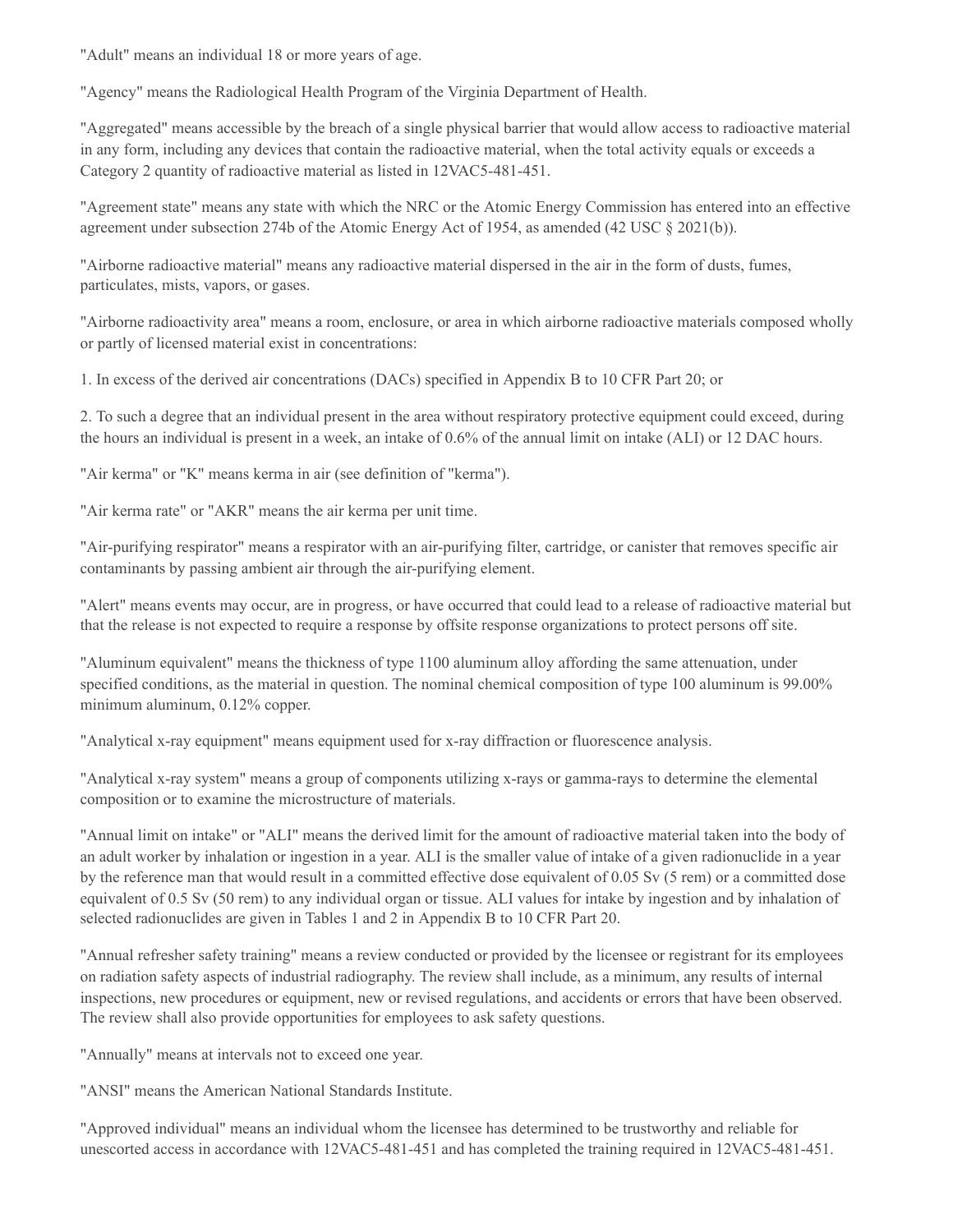"Area of use" means a portion of a physical structure that has been set aside for the purpose of producing, preparing, receiving, using, or storing radioactive material.

"Articulated joint" means a joint between two separate sections of a tabletop that provides the capacity for one of the sections to pivot on the line segment along which the sections join.

"As low as is reasonably achievable" or "ALARA" means making every reasonable effort to maintain exposures to radiation as far below the dose limits in these regulations as is practical, consistent with the purpose for which the licensed or registered activity is undertaken, taking into account the state of technology, the economics of improvements in relation to state of technology, the economics of improvements in relation to benefits to the public health and safety, and other societal and socioeconomic considerations, and in relation to utilization of nuclear energy and licensed or registered sources of radiation in the public interest.

"Assembler" means any person engaged in the business of assembling, replacing, or installing one or more components into an x-ray system or subsystem. The term includes the owner of an x-ray system or his employee or agent who assembles components into an x-ray system that is subsequently used to provide professional or commercial services.

"Assigned protection factor" or "APF" means the expected workplace level of respiratory protection that would be provided by a properly functioning respirator or a class of respirators to properly fitted and trained users. Operationally, the inhaled concentration can be estimated by dividing the ambient airborne concentration by the APF.

"Associate radiation safety officer" means an individual who (i) meets the requirements of 12VAC5-481-1750 and 12VAC5-481-1790 and (ii) is currently identified as an associate radiation safety officer for the types of use of byproduct material for which the individual has been assigned duties and tasks by the radiation safety officer on (a) a specific medical use license issued by the agency, NRC, or another agreement state or (b) a medical use permit issued by a NRC master material licensee.

"Associated equipment" means equipment that is used in conjunction with a radiographic exposure device to make radiographic exposures that drive, guide, or come in contact with the source.

"Atmosphere-supplying respirator" means a respirator that supplies the respirator user with breathing air from a source independent of the ambient atmosphere, and includes supplied-air respirators (SARs) and self-contained breathing apparatus (SCBA) units.

"Attenuation block" means a block or stack, having dimensions 20 centimeters by 20 centimeters by 3.8 centimeters, of type 1100 aluminum alloy or other materials having equivalent attenuation. The nominal chemical composition of type 100 aluminum is 99.00% minimum aluminum, 0.12% copper.

"Authorized medical physicist" means an individual who:

- 1. Meets the requirements in 12VAC5-481-1760 and 12VAC5-481-1790; or
- 2. Is identified as an authorized medical physicist or teletherapy physicist on:
- a. A specific medical use license issued by the NRC or another Agreement state;
- b. A medical use permit issued by an NRC master material licensee;
- c. A permit issued by an NRC or another Agreement state broad scope medical use licensee; or
- d. A permit issued by an NRC master material license broad scope medical use permittee.
- "Authorized nuclear pharmacist" means a pharmacist who:
- 1. Meets the requirements in 12VAC5-481-1770 and 12VAC5-481-1790;
- 2. Is identified as an authorized nuclear pharmacist on: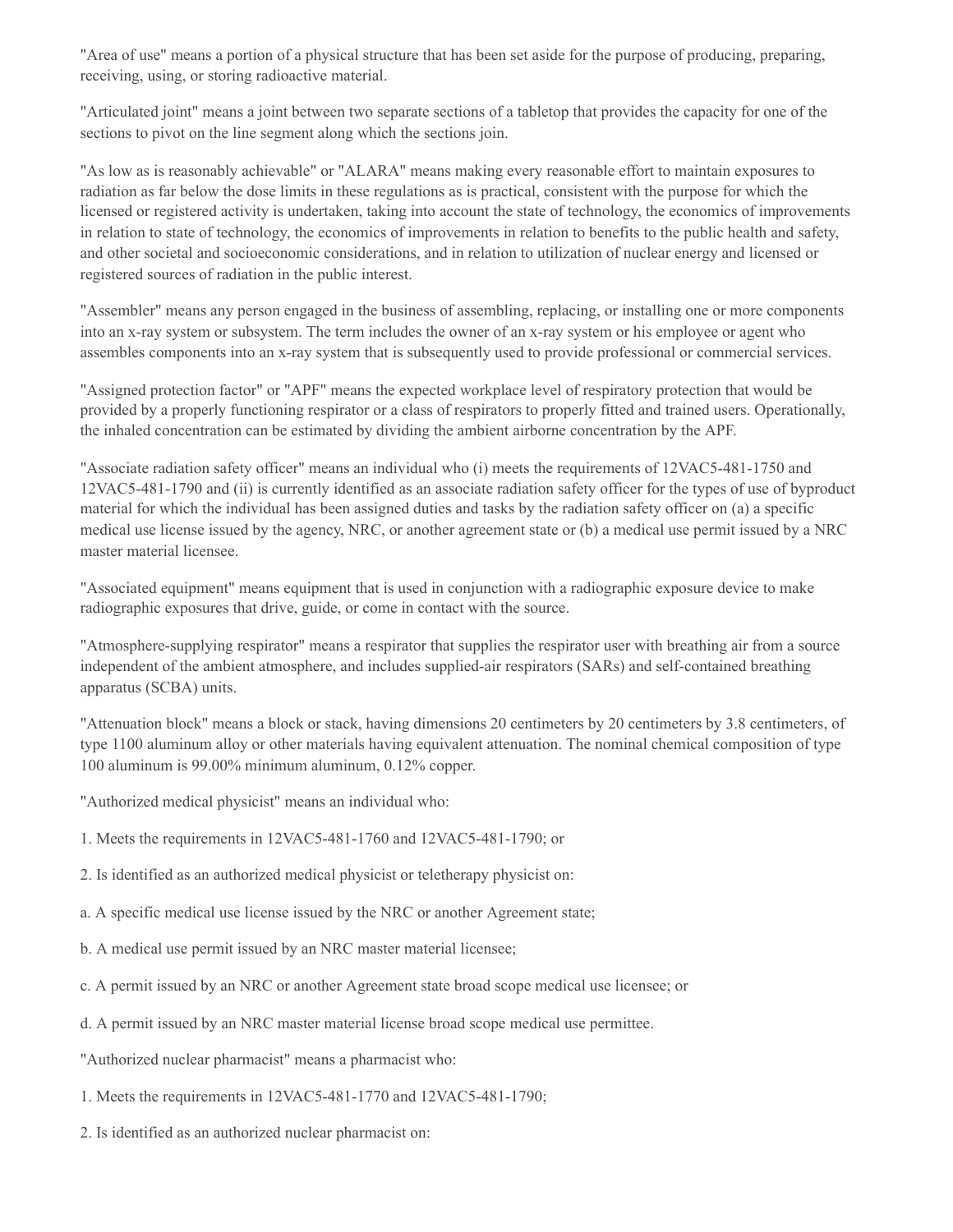a. A specific license issued by the NRC or another Agreement state that authorizes medical use or the practice of nuclear pharmacy;

b. A permit issued by an NRC master material licensee that authorizes medical use or the practice of nuclear pharmacy;

c. A permit issued by an NRC or another Agreement state broad scope medical use licensee that authorizes medical use or the practice of nuclear pharmacy; or

d. A permit issued by an NRC master material license broad scope medical use permittee that authorizes medical use or the practice of nuclear pharmacy;

3. Is identified as an authorized nuclear pharmacist by a commercial nuclear pharmacy that has been authorized to identify authorized nuclear pharmacists; or

4. Is designated as an authorized nuclear pharmacist in accordance with 12VAC5-481-440 I 2.

"Authorized user" means a practitioner of the healing arts who:

1. Meets the requirements in 12VAC5-481-1790 and any of the following:

- a. 12VAC5-481-1910;
- b. 12VAC5-481-1940;
- c. 12VAC5-481-1980;
- d. 12VAC5-481-1990;
- e. 12VAC5-481-2000;
- f. 12VAC5-481-2018;
- g. 12VAC5-481-2030;
- h. 12VAC5-481-2040 A; or
- 2. Is identified as an authorized user on:

a. A specific license issued by the NRC or another Agreement state that authorizes medical use;

b. A permit issued by an NRC master material licensee that authorizes medical use;

c. A permit issued by an NRC or another Agreement state broad scope medical use licensee that authorizes medical use; or

d. A permit issued by an NRC master material license broad scope medical use permittee that authorizes medical use.

"Automatic exposure control" or "AEC" means a device that automatically controls one or more technique factors in order to obtain, at a preselected location, a required quantity of radiation (includes devices such as phototimers and ion chambers).

"Background investigation" means the investigation conducted by a licensee or applicant to support the determination of trustworthiness and reliability.

"Background radiation" means radiation from cosmic sources, naturally occurring radioactive materials, that have not been technologically enhanced, including radon, except as a decay product of source or special nuclear material, and including global fallout as it exists in the environment from the testing of nuclear explosive devices, or from past nuclear accidents such as Chernobyl that contribute to background radiation and are not under the control of the licensee or registrant. "Background radiation" does not include sources of radiation from radioactive materials regulated by the agency.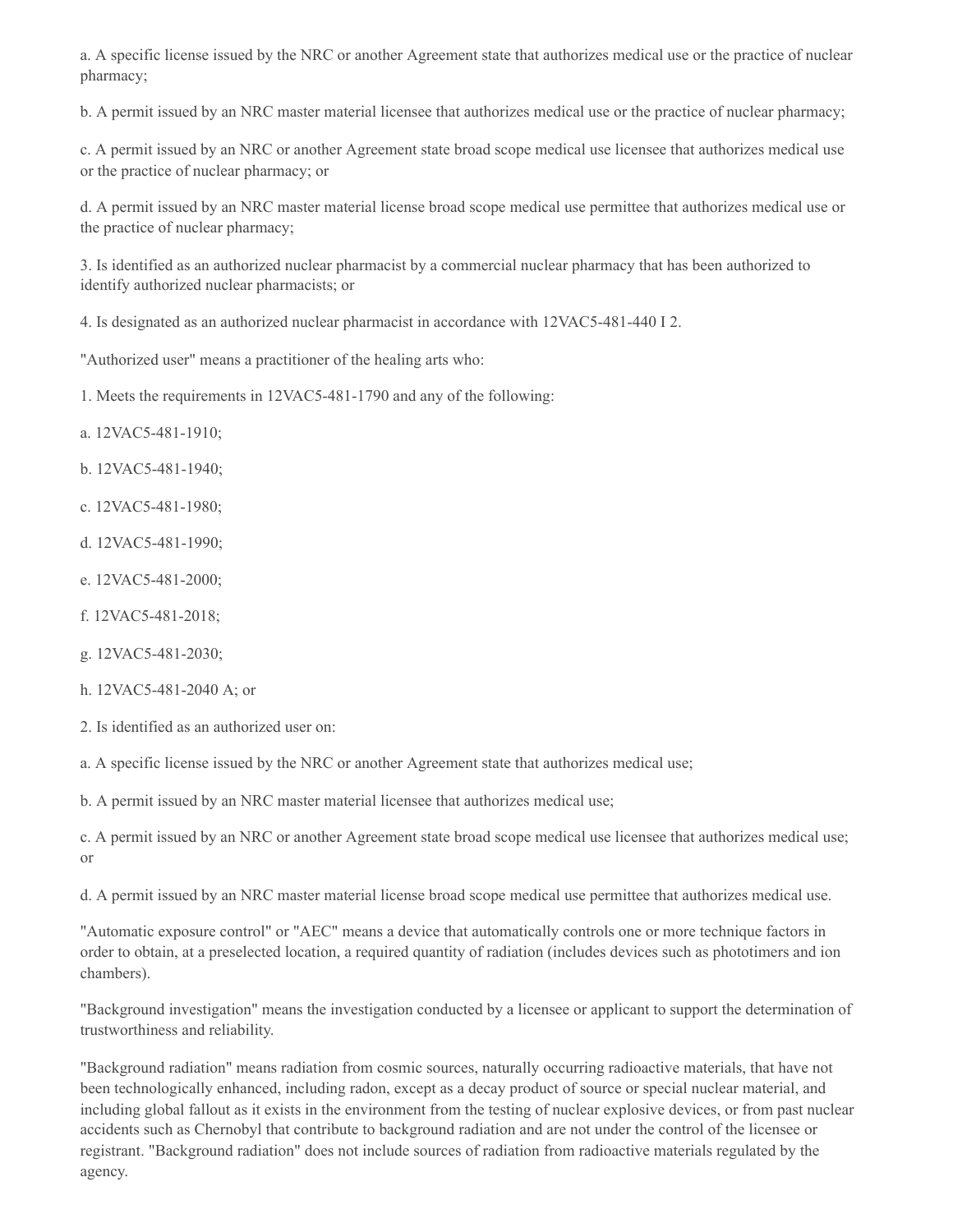"Barrier" (See "Protective barrier").

"Beam axis" means a line from the source through the centers of the x-ray fields.

"Beam-limiting device" means a device that provides a means to restrict the dimensions of the x-ray field or useful beam.

"Beam monitoring system" means a system designed and installed in the radiation head to detect and measure the radiation present in the useful beam.

"Beam scattering foil" means a thin piece of material (usually metallic) placed in the beam to scatter a beam of electrons in order to provide a more uniform electron distribution in the useful beam.

"Becquerel" or "Bq" means the SI unit of activity. One becquerel is equal to one disintegration or transformation per second (dps or tps).

"Beneficial attribute" means, as used in Part XVI (12VAC5-481-3460 et seq.) of this chapter, the radioactivity of the product necessary to the use of the product.

"Beneficial to the product" (See "Beneficial attribute").

"Bent beam linear accelerator" means a linear accelerator geometry in which the accelerated electron beam must change direction by passing through a bending magnet.

"Bioassay" means the determination of kinds, quantities or concentrations, and, in some cases, the locations of radioactive material in the human body, whether by direct measurement, in-vivo counting, or by analysis and evaluation of materials excreted or removed from the human body. For purposes of these regulations, "radiobioassay" is an equivalent term.

"Board" means the State Board of Health.

"Brachytherapy" means a method of radiation therapy in which sealed sources are utilized to deliver a radiation dose at a distance of up to a few centimeters, by surface, intracavitary, or interstitial application.

"Buffer zone" means a portion of the disposal site that is controlled by the licensee and that lies under the disposal units and between the disposal units and the boundary of the site.

"Byproduct material" means:

1. Any radioactive material (except special nuclear material) yielded in, or made radioactive by, exposure to the radiation incident to the process of producing or using special nuclear material;

2. The tailings or wastes produced by the extraction or concentration of uranium or thorium from ore processed primarily for its source material content, including discrete surface wastes resulting from uranium solution extraction processes. Underground ore bodies depleted by these solution extraction operations do not constitute "byproduct material" within this definition;

3. a. Any discrete source of radium-226 that is produced, extracted, or converted after extraction, before, on, or after August 8, 2005, for use for a commercial, medical, or research activity; or

b. Any material that:

(1) Has been made radioactive by use of a particle accelerator; and

(2) Is produced, extracted, or converted after extraction, before, on, or after August 8, 2005, for use for a commercial, medical, or research activity; and

4. Any discrete source of naturally occurring radioactive material, other than source material, that: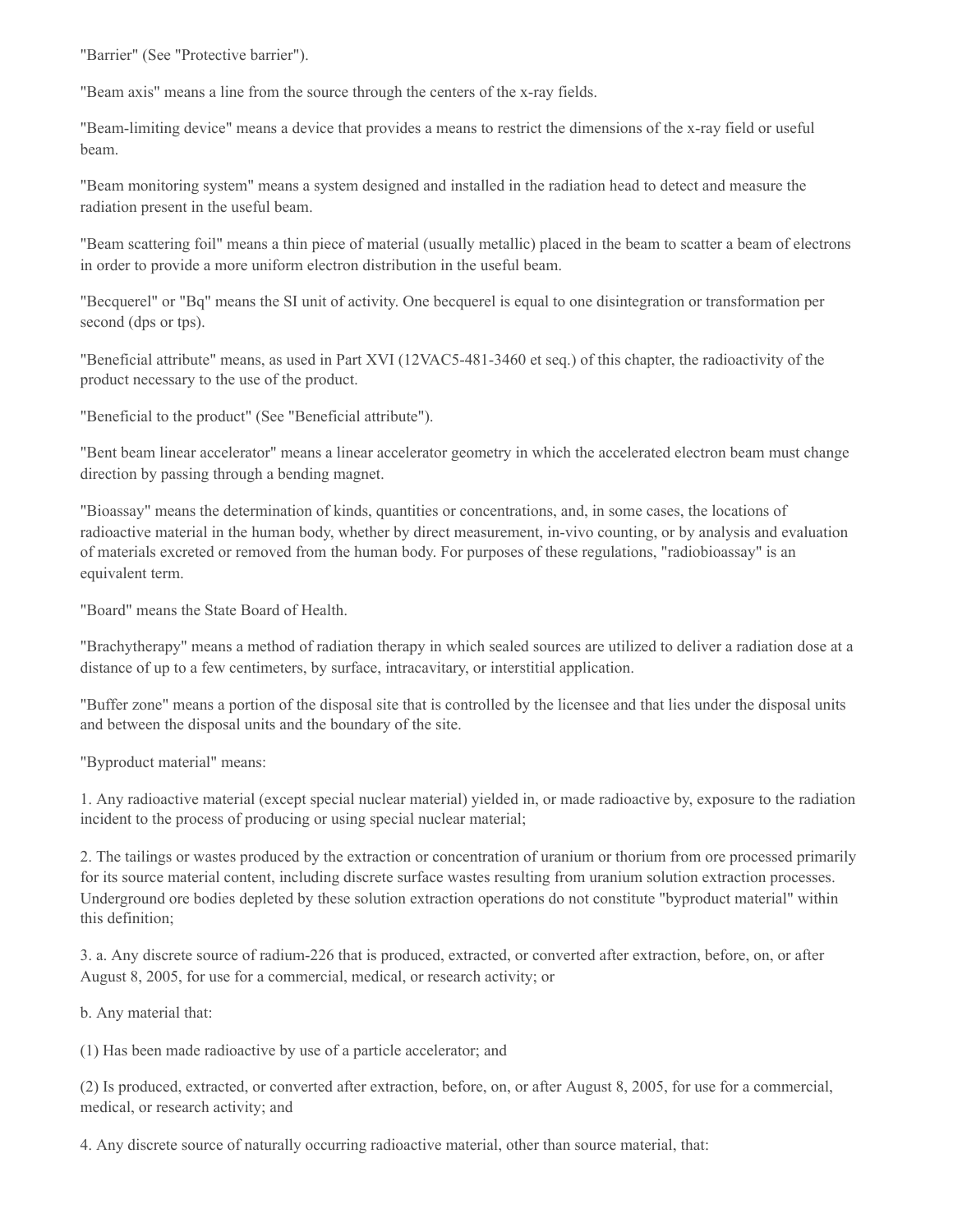a. The NRC, in consultation with the Administrator of the U.S. Environmental Protection Agency, the U.S. Secretary of Energy, the U.S. Secretary of Homeland Security, and the head of any other appropriate federal agency, determines would pose a threat similar to the threat posed by a discrete source of radium-226 to the public health and safety or the common defense and security; and

b. Before, on, or after August 8, 2005, is extracted or converted after extraction for use in a commercial, medical, or research activity.

"C-arm fluoroscope" means an x-ray system in which the image receptor and x-ray tube housing assembly are connected by a common mechanical support system in order to maintain a desired spatial relationship. This system is designed to allow a change in the projection of the beam through the patient without a change in the position of the patient.

"Cabinet radiography" means industrial radiography conducted in an enclosure or cabinet so shielded that every location on the exterior meets the dose limits for individual members of the public as specified in 12VAC5-481-720.

"Cabinet x-ray system" means an x-ray system with the x-ray tube installed in an enclosure independent of existing architectural structures except the floor on which it may be placed. The cabinet x-ray system is intended to contain at least that portion of a material being irradiated, provide radiation attenuation, and exclude personnel from its interior during generation of radiation. Included are all x-ray systems designed primarily for the inspection of carry-on baggage at airline, railroad, and bus terminals, and in similar facilities. An x-ray tube used within a shielded part of a building, or x-ray equipment that may temporarily or occasionally incorporate portable shielding, is not considered a cabinet x-ray system.

"Calendar quarter" means not less than 12 consecutive weeks nor more than 14 consecutive weeks. The first calendar quarter of each year shall begin in January and subsequent calendar quarters shall be so arranged such that no day is included in more than one calendar quarter and no day in any one year is omitted from inclusion within a calendar quarter. The method observed by the licensee or registrant for determining calendar quarters shall only be changed at the beginning of a year.

"Calibration" means the determination of (i) the response or reading of an instrument relative to a series of known radiation values over the range of the instrument or (ii) the strength of a source of radiation relative to a standard.

"Camera" (See "Radiographic exposure device").

"Carrier" means a person engaged in the transportation of passengers or property by land or water as a common, contract, or private carrier, or by civil aircraft.

"Cassette holder" means a device, other than a spot-film device, that supports or fixes the position of an x-ray film (imaging) cassette during an x-ray exposure.

"Category 1 quantities of radioactive material" or "Category 1" means a quantity of radioactive material meeting or exceeding the Category 1 threshold in Table 1 of 12VAC5-481-451. This is determined by calculating the ratio of the total activity of each radionuclide to the Category 1 threshold for that radionuclide and adding the ratios together. If the sum is equal to or exceeds 1, the quantity would be considered a Category 1 quantity. Category 1 quantities of radioactive material do not include the radioactive material contained in any fuel assembly, subassembly, fuel rod, or fuel pellet.

"Category 2 quantities of radioactive material" or "Category 2" means a quantity of radioactive material meeting or exceeding the Category 2 threshold but less than the Category 1 threshold in Table 1 of 12VAC5-481-451. This is determined by calculating the ratio of the total activity of each radionuclide to the Category 2 threshold for that radionuclide and adding the ratios together. If the sum is equal to or exceeds 1, the quantity would be considered a Category 2 quantity. Category 2 quantities of radioactive material do not include the radioactive material contained in any fuel assembly, subassembly, fuel rod, or fuel pellet.

"Certifiable cabinet x-ray system" means an existing uncertified x-ray system that has been modified to meet the certification requirements specified in 21 CFR 1020.40.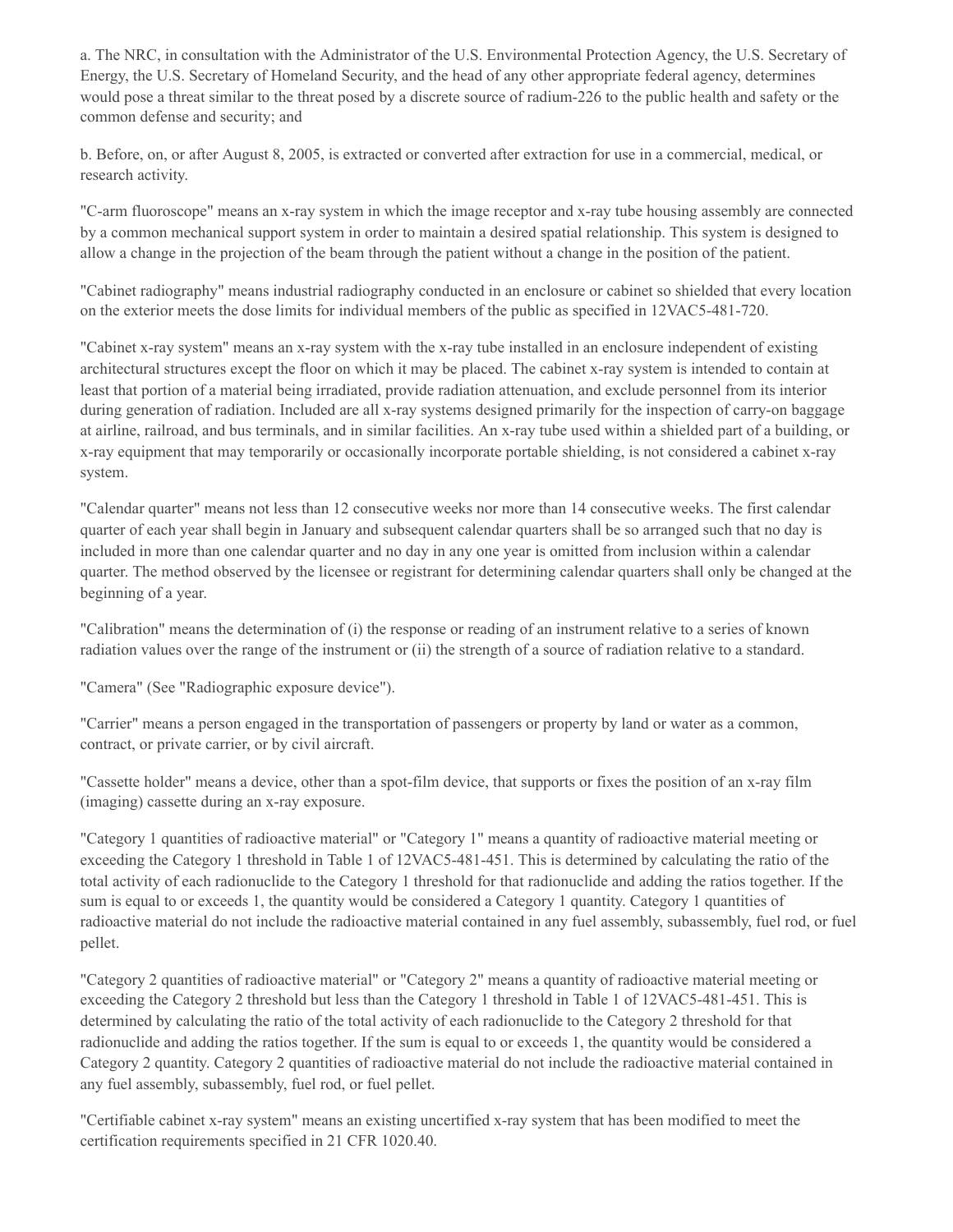"Certificate holder" means a person who has been issued a certificate of compliance or other package approval by the NRC.

"Certificate of compliance" or "CoC" means the certificate issued by the NRC that approves the design of a package for the transportation of radioactive material.

"Certified cabinet x-ray system" means an x-ray system that has been certified in accordance with 21 CFR 1010.2 as being manufactured and assembled pursuant to the provisions of 21 CFR 1020.40.

"Certified components" means components of x-ray systems that are subject to regulations promulgated under P.L. 90- 602, the Radiation Control for Health and Safety Act of 1968 of the Food and Drug Administration.

"Certifying entity" means an independent certifying organization meeting the agency's requirements for documenting applicant's training in topics set forth in 12VAC5-481-1320 or equivalent state or NRC regulations.

"CFR" means Code of Federal Regulations.

"Chelating agent" means amine polycarboxylic acids, hydroxycarboxylic acids, gluconic acid, and polycarboxylic acids.

"Chemical description" means a description of the principal chemical characteristics of a low-level radioactive waste.

"Class" means a classification scheme for inhaled material according to its rate of clearance from the pulmonary region of the lung. Materials are classified as D, W, or Y, which applies to a range of clearance half-times: for Class D, Days, of less than 10 days; for Class W, Weeks, from 10 to 100 days; and for Class Y, Years, of greater than 100 days. For purposes of these regulations, "lung class" and "inhalation class" are equivalent terms.

"Closed transport vehicle" means a transport vehicle equipped with a securely attached exterior enclosure that during normal transportation restricts the access of unauthorized persons to the cargo space containing the radioactive material. The enclosure may be either temporary or permanent but shall limit access from top, sides, and ends. In the case of packaged materials, it may be of the "see-through" type.

"cm" means centimeters.

"Coefficient of variation" or "C" means the ratio of the standard deviation to the mean value of a population of observations. It is estimated using the following equation:

$$
C=\frac{s}{x}\,=\,\frac{1}{x}\left[\,\frac{\sum_{i=1}^n\left(x_i-\overline{x}\right)^2}{n-1}\,\right]^{1/2}
$$

where:

s = Standard deviation of the observed values;

 $X\%u0305$  = Mean value of observations in sample;

 $x_i = i_{th}$  observation in sample;

n = Number of observations in sample.

"Collective dose" means the sum of the individual doses received in a given period of time by a specified population from exposure to a specified source of radiation.

"Collimator" means a device used to limit the size, shape, and direction of the primary radiation beam. For industrial radiography it means a radiation shield that is placed on the end of the guide tube or directly onto a radiographic exposure device to restrict the size of the radiation beam when the sealed source is cranked into position to make a radiographic exposure.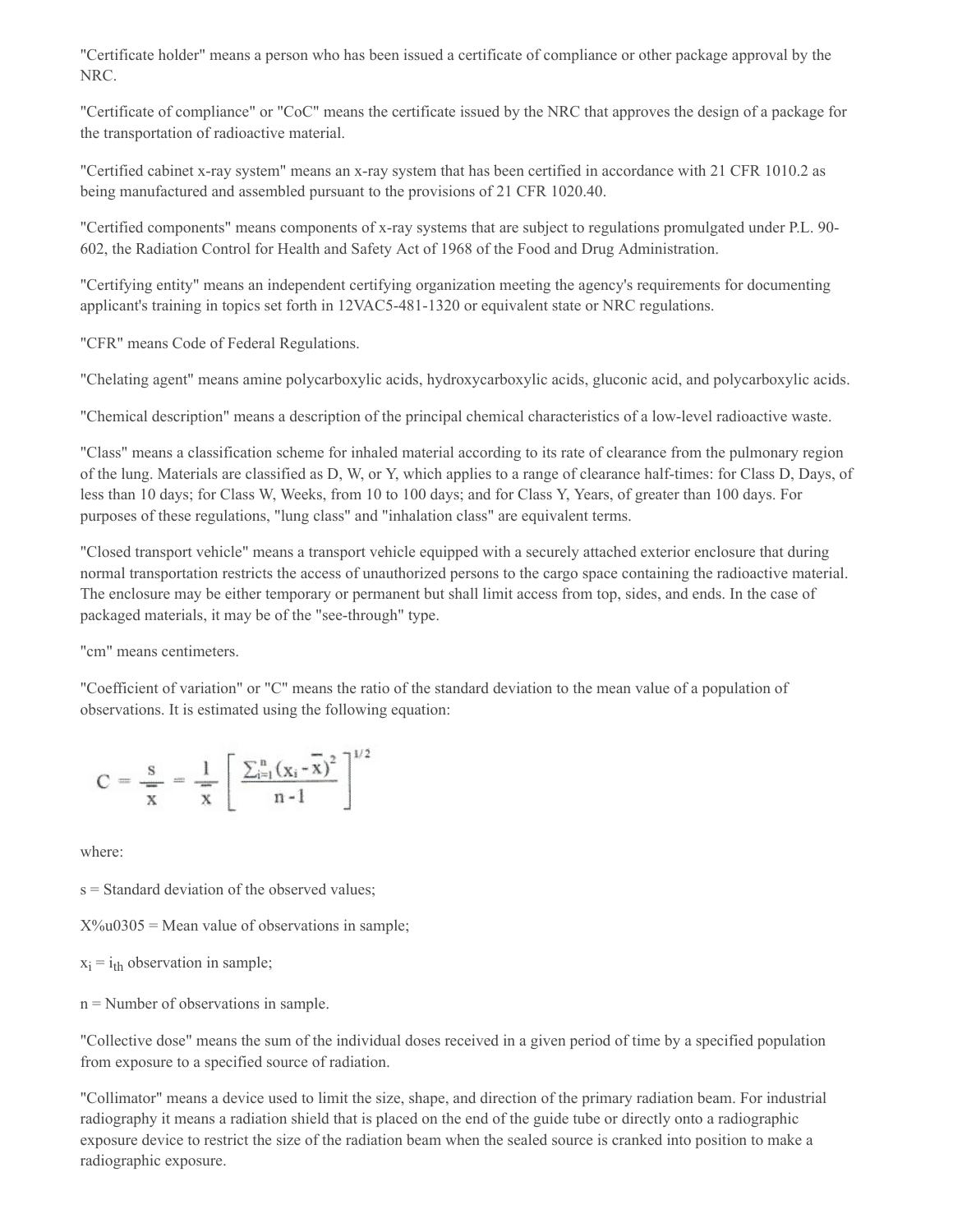"Commencement of construction" means taking any action defined as "construction" or any other activity at the site of a facility subject to the regulations in this chapter that has a reasonable nexus to radiological health and safety.

"Committed dose equivalent" or " $H_{T,50}$ " means the dose equivalent to organs or tissues of reference (T) that will be received from an intake of radioactive material by an individual during the 50-year period following the intake.

"Committed effective dose equivalent" or " $H_{E,50}$ " means the sum of the products of the weighting factors ( $w_T$ ) applicable to each of the body organs or tissues that are irradiated and the committed dose equivalent to each of these organs or tissues  $(H<sub>E,50</sub> = \Sigma (w<sub>T</sub> H<sub>T,50</sub>)).$ 

"Computed tomography" means the production of a tomogram by the acquisition and computer processing of x-ray transmission data.

"Computed tomography dose index" means the integral from -7T to %2B7T of the dose profile along a line perpendicular to the tomographic plane divided by the product of the nominal tomographic section thickness and the number of tomograms produced in a single scan, that is:

$$
\overline{CTDI} = \frac{1}{nT} \int_{-7T}^{+7T} D(z) dz
$$

where:

 $z =$  Position along a line perpendicular to the tomographic plane;

 $D(z)$  = Dose at position z;

 $T =$  Nominal tomographic section thickness;

n = Number of tomograms produced in a single scan.

This definition assumes that the dose profile is centered around  $z = 0$  and that, for a multiple tomogram system, the scan increment between adjacent scans is nT.

"Computer-readable medium" means that the regulatory agency's computer can transfer the information from the medium into its memory.

"Consignee" means the designated receiver of the shipment of low-level radioactive waste.

"Consignment" means each shipment of a package or groups of packages or load of radioactive material offered by a shipper for transport.

"Consortium" means an association of medical use licensees and a PET radionuclide production facility in the same geographical area that jointly own or share in the operation and maintenance cost of the PET radionuclide production facility that produces PET radionuclides for use in producing radioactive drugs within the consortium for noncommercial distributions among its associated members for medical use. The PET radionuclide production facility within the consortium must be located at an educational institution or a federal facility or a medical facility.

"Constraint" means each shipment of a package or groups of packages or load of radioactive material offered by a shipper for transport.

"Constraint" or "dose constraint" means a value above which specified licensee actions are required.

"Construction" means the installation of foundations, or in-place assembly, erection, fabrication, or testing for any structure, system, or component of a facility or activity subject to this chapter. The term "construction" does not include:

1. Changes for temporary use of the land for public recreational purposes;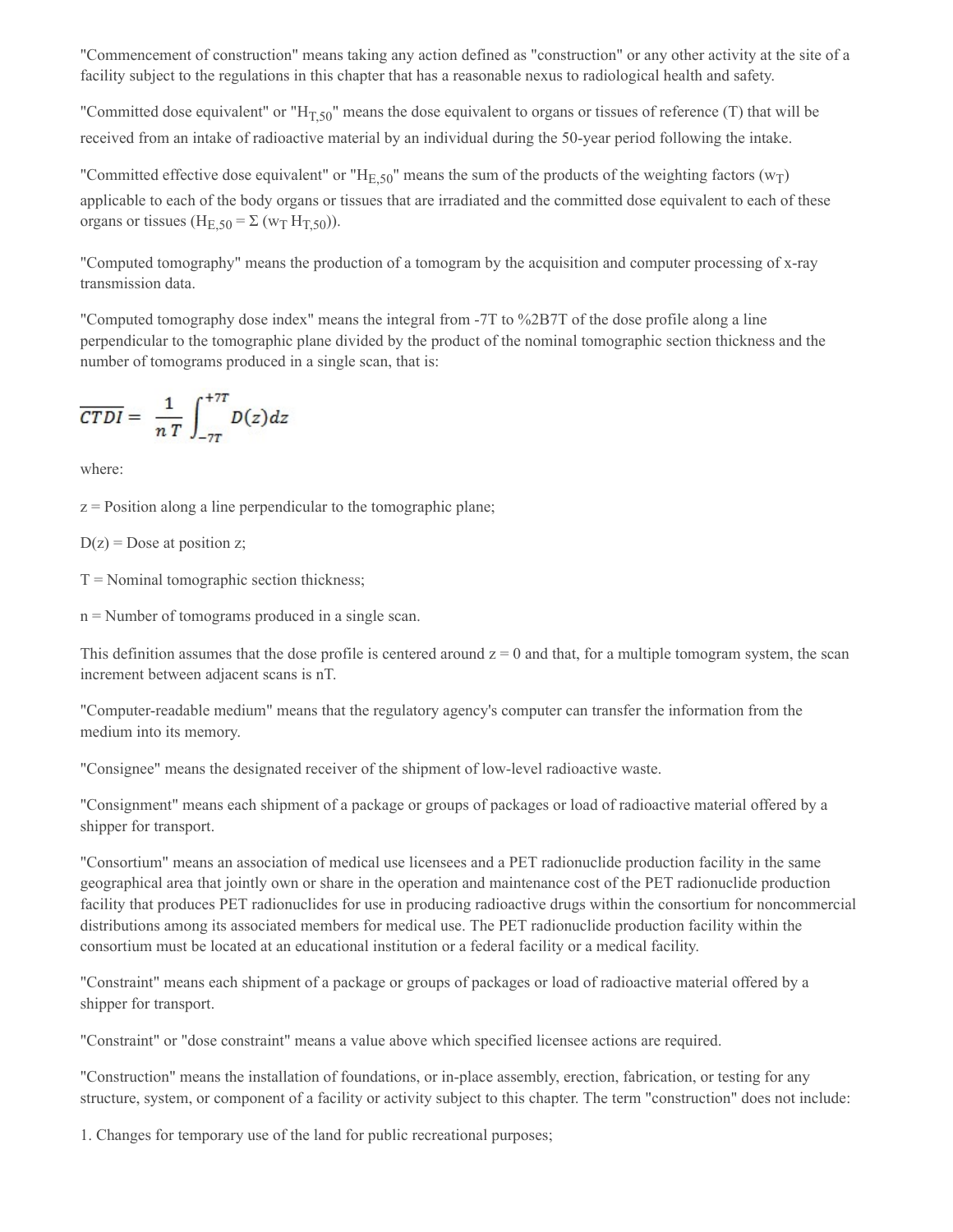2. Site exploration, including necessary borings to determine foundation conditions or other preconstruction monitoring to establish background information related to the suitability of the site, the environmental impacts of construction or operation, or the protection of environmental values;

3. Preparation of the site for construction of the facility, including clearing of the site, grading, installation of drainage, erosion and other environmental mitigation measures, and construction of temporary roads and borrow areas;

4. Erection of fences and other access control measures that are not related to the safe use of, or security of, radiological materials subject to this chapter;

5. Excavation;

6. Erection of support buildings (e.g., construction equipment storage sheds, warehouse and shop facilities, utilities, concrete mixing plants, docking and unloading facilities, and office buildings) for use in connection with the construction of the facility;

7. Building of service facilities (e.g., paved roads, parking lots, railroad spurs, exterior utility and lighting systems, potable water systems, sanitary sewerage treatment facilities, and transmission lines);

8. Procurement or fabrication of components or portions of the proposed facility occurring at other than the final, inplace location at the facility; or

9. Taking any other action that has no reasonable nexus to radiological health and safety.

"Contact therapy system" means a therapeutic radiation machine with a short target to skin distance (TSD), usually less than five centimeters.

"Contamination" means, as applicable to Part XIII (12VAC5-481-2950 et seq.) of this chapter, the presence of a radioactive substance on a surface in quantities in excess of 0.4 Bq/cm<sup>2</sup> (1 x 10<sup>-5</sup>  $\mu$ Ci/cm<sup>2</sup>) for beta and gamma emitters and low toxicity alpha emitters, or 0.04 Bq/cm<sup>2</sup> (1 x 10<sup>-6</sup>  $\mu$ Ci/cm<sup>2</sup>) for all other alpha emitters.

1. Fixed contamination means contamination that cannot be removed from a surface during normal conditions of transport.

2. Nonfixed contamination means contamination that can be removed from a surface during normal conditions of transport.

"Contrast scale" means the change in the linear attenuation coefficient per CTN relative to water, that is:

$$
\overline{CS} = \frac{\mu_x - \mu_w}{\overline{CTN_x} - \overline{CTN_w}}
$$

where:

 $\mu$ <sub>*x*</sub> = Linear attenuation coefficient of the material of interest;

 $\mu_w$  = Linear attenuation coefficient of water;

 $\overline{CTN}_{x=0}$  of the material of interest;

# $\overline{CTN}_{W^-}$  of water.

"Control cable" or "drive" means the cable that is connected to the source assembly and used to drive the source to and from the exposure location.

"Control drive mechanism" means a device that enables the source assembly to be moved into and out of the exposure device.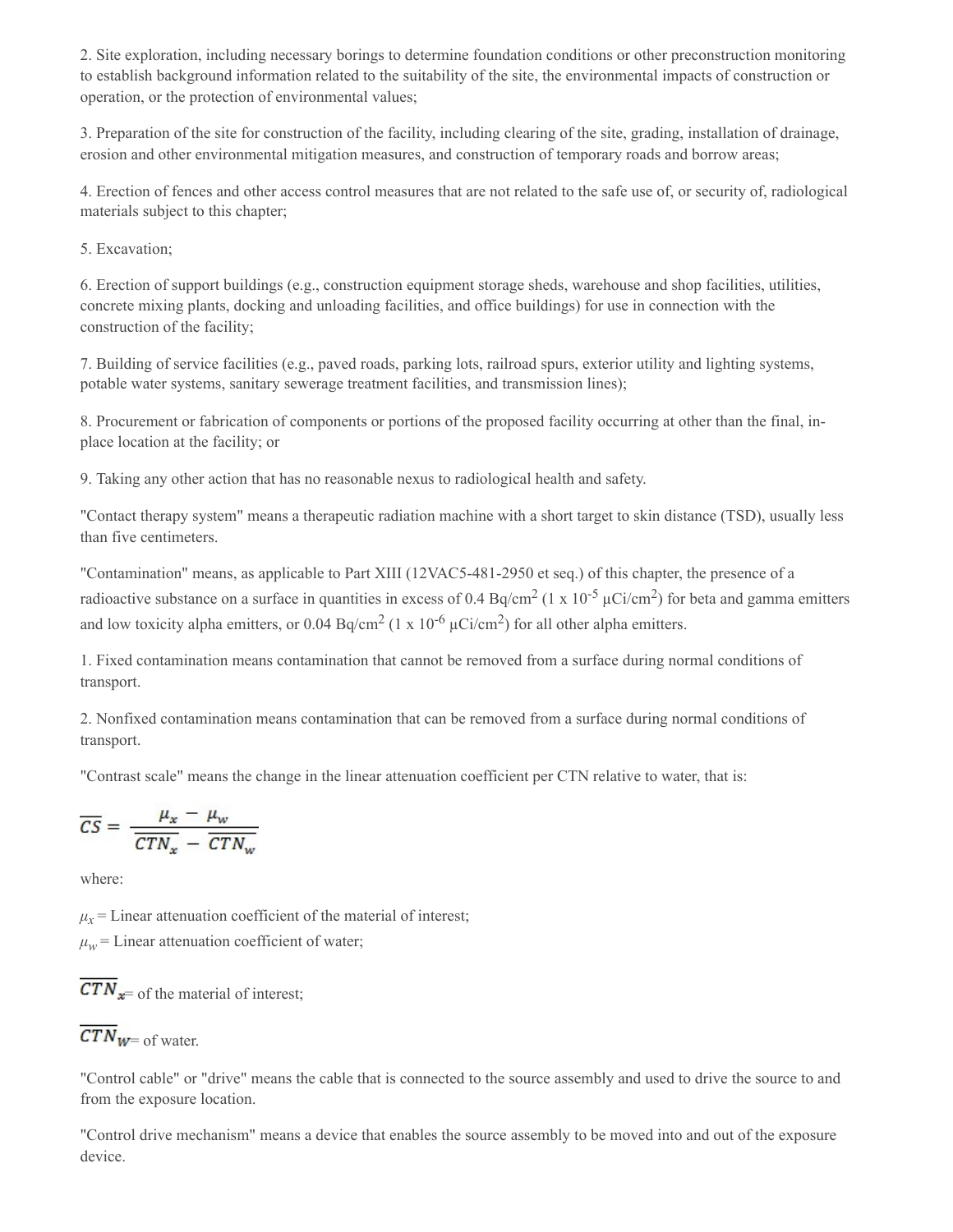"Control panel" means that part of the x-ray control upon which are mounted the switches, knobs, pushbuttons, and other hardware necessary for manually setting the technique factors.

"Control tube" means a protective sheath for guiding the control cable. The control tube connects the control drive mechanism to the radiographic exposure device.

"Controlled area" means an area, outside of a restricted area but inside the site boundary, access to which can be limited by the licensee for any reason.

"Conventional simulator" means any x-ray system designed to reproduce the geometric conditions of the radiation therapy equipment.

"Conveyance" means:

1. For transport by public highway or rail any transport vehicle or large freight container;

2. For transport by water any vessel, or any hold, compartment, or defined deck area of a vessel including any transport vehicle on board the vessel; and

3. For transport by any aircraft.

"Cooling curve" means the graphical relationship between heat units stored and cooling time.

"Cradle" means either:

1. A removable device that supports and may restrain a patient above an x-ray table; or

2. A device:

a. Whose patient support structure is interposed between the patient and the image receptor during normal use;

b. Which is equipped with means for patient restraint; and

c. Which is capable of rotation about its long (longitudinal) axis.

"Critical group" means the group of individuals reasonably expected to receive the greatest exposure to residual radioactivity for any applicable set of circumstances.

"Criticality safety index" or "CSI" means the dimensionless number (rounded up to the next tenth) assigned to and placed on the label of a fissile material package, to designate the degree of control of accumulation of packages, overpacks or freight containers containing fissile material during transportation. Determination of the criticality safety index is described in 12VAC5-481-3040, 12VAC5-481-3051, and 10 CFR 71.59. The criticality safety index for an overpack, freight container, consignment, or conveyance containing fissile material packages is the arithmetic sum of the critically safety indices of all the fissile material packages contained within the overpack, freight container, consignment, or conveyance.

"CS" (See "Contrast scale").

"CT" (See "Computed tomography").

"CT conditions of operation" means all selectable parameters governing the operation of a CT x-ray system including, but not limited to, nominal tomographic section thickness, filtration, and the technique factors as defined in these regulations.

"CTDI" (See "Computed tomography dose index").

"CT gantry" means the tube housing assemblies, beam-limiting devices, detectors, and the supporting structures and frames which hold these components.

"CTN" (See "CT number").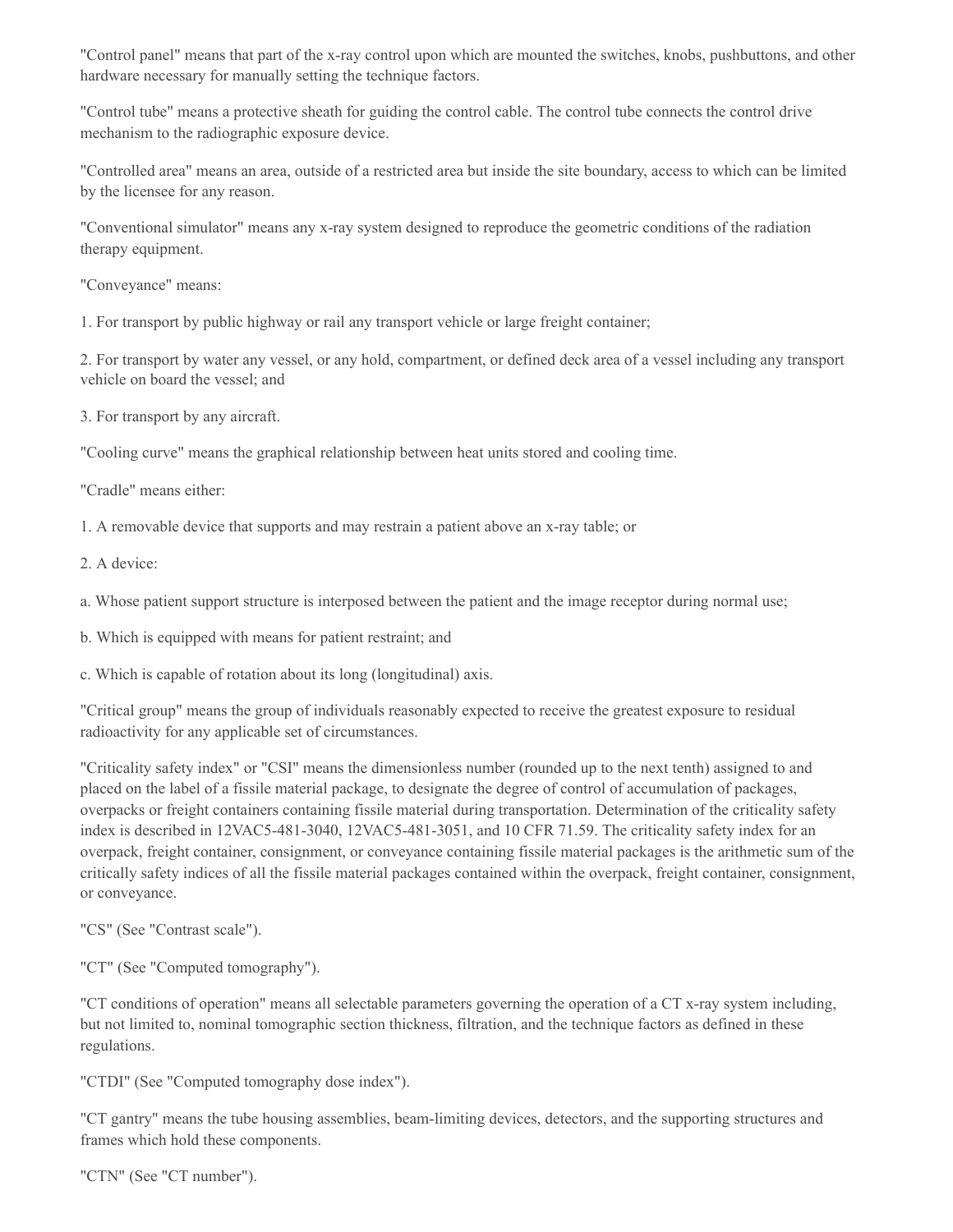"CT number" means the number used to represent the x-ray attenuation associated with each elemental area of the CT image.

$$
\overline{CTN} = \frac{k(\mu_x - \mu_w)}{\mu_w}
$$

where:

 $k = A$  constant, a normal value of 1,000 when the Hounsfield scale of CTN is used;

 $\mu_x$  = Linear attenuation coefficient of the material of interest;

 $\mu_w$  = Linear attenuation coefficient of water.

"Cumulative air kerma" means the total air kerma accrued from the beginning of an examination or procedure and includes all contribution from fluoroscopic and radiographic irradiation.

"Curie" is a unit of quantity of activity. One curie (Ci) is that quantity of radioactive material that decays at the rate of 3.7E%2B10 disintegrations or transformations per second (dps or tps).

"Custodial agency" means an agency of the government designated to act on behalf of the government owner of the disposal site.

"Declared pregnant woman" means a woman who has voluntarily informed the licensee, in writing, of her pregnancy and the estimated date of conception. The declaration remains in effect until the declared pregnant woman withdraws the declaration in writing or is no longer pregnant.

"Decommission" means to remove a facility or site safely from service and reduce residual radioactivity to a level that permits release of the property for unrestricted use and termination of the license or release of the property under restricted conditions and termination of the license.

"Decontamination facility" means a facility operating under a commission or Agreement state license whose principal purpose is decontamination of equipment or materials to accomplish recycle, reuse, or other waste management objectives, and, for purposes of this chapter, is not considered to be a consignee for LLW shipments.

"Dedicated check source" means a radioactive source that is used to assure the constant operation of a radiation detection or measurement device over several months or years. This source may also be used for other purposes.

"Deep dose equivalent" or " $H_d$ ," which applies to external whole body exposure, means the dose equivalent at a tissue depth of one centimeter (1000 mg/cm²).

"Demand respirator" means an atmosphere-supplying respirator that admits breathing air to the facepiece only when a negative pressure is created inside the facepiece by inhalation.

"Department of Energy" means the Department of Energy established by P.L. 95-91, August 4, 1977, 91 Stat. 565, 42 USC § 7101 et seq., to the extent that the Department exercises functions formerly vested in the Atomic Energy Commission, its Chairman, members, officers and components and transferred to the Energy Research and Development Administration and to the Administrator thereof pursuant to §§ 104(b), (c) and (d) of the Energy Reorganization Act of 1974 (P.L. 93-438, October 11, 1974, 88 Stat. 1233 at 1237, 42 USC § 5814, effective January 19, 1975) and retransferred to the U.S. Secretary of Energy pursuant to § 301(a) of the Department of Energy Organization Act (P.L. 95-91, August 4, 1977, 91 Stat. 565 at 577-578, 42 USC § 7151, effective October 1, 1977).

"Depleted uranium" means the source material uranium in which the isotope uranium-235 is less than 0.711 weight percentage of the total uranium present. Depleted uranium does not include special nuclear material.

"Derived air concentration" or "DAC" means the concentration of a given radionuclide in air which, if breathed by the reference man for a working year of 2,000 hours under conditions of light work, results in an intake of one ALI. For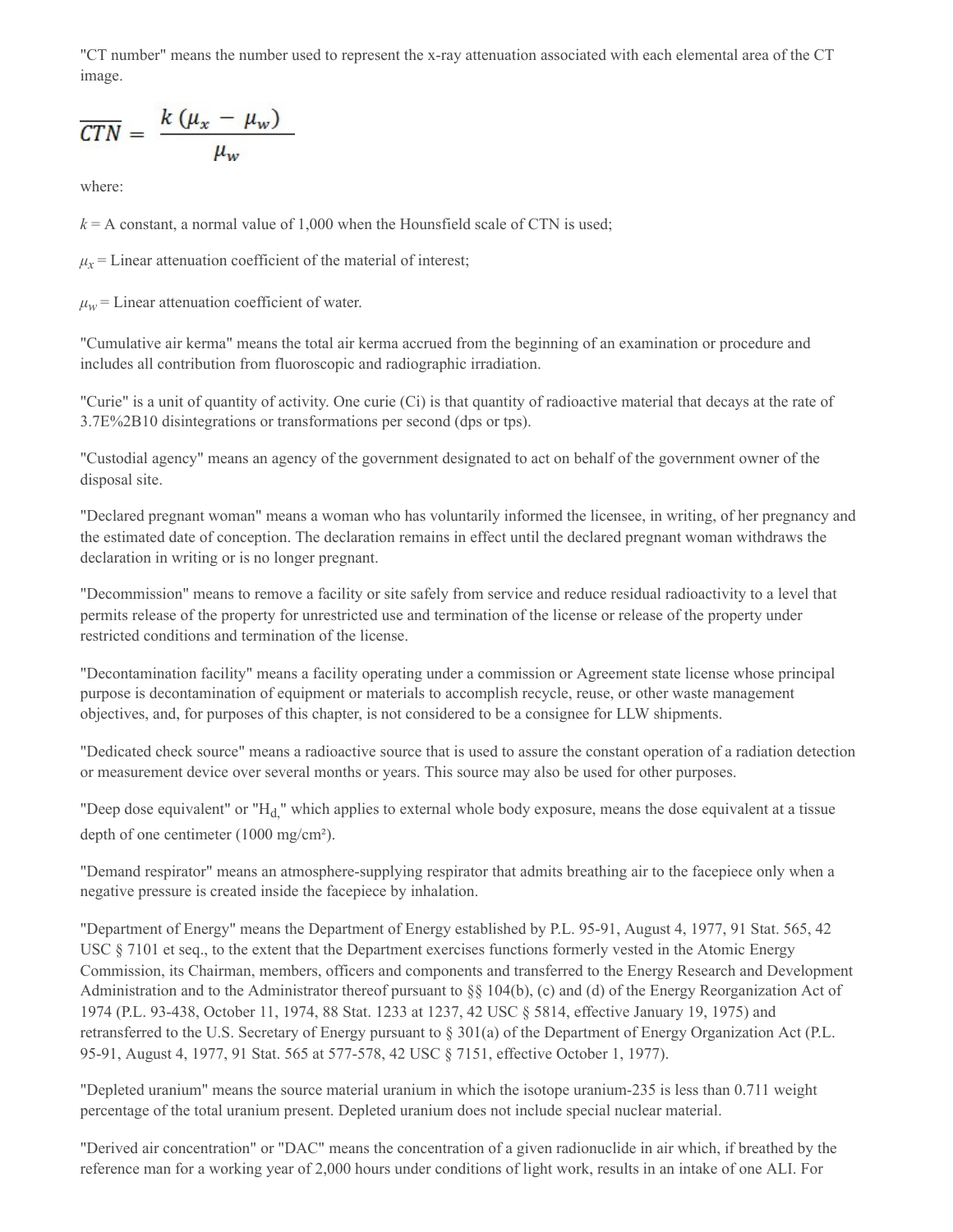purposes of these regulations, the condition of light work is an inhalation rate of 1.2 cubic meters of air per hour for 2,000 hours in a year. DAC values are given in Appendix B to 10 CFR Part 20.

"Derived air concentration-hour" or "DAC hour" means the product of the concentration of radioactive material in air, expressed as a fraction or multiple of the derived air concentration for each radionuclide, and the time of exposure to that radionuclide, in hours. A licensee or registrant may take 2,000 DAC hours to represent one ALI, equivalent to a committed effective dose equivalent of 0.05 Sv (5 rem).

"Detector" (See "Radiation detector").

"Deuterium" means, for the purposes of Part XIII (12VAC5-481-2950 et seq.) of this chapter, deuterium and any deuterium compounds, including heavy water, in which the ratio of deuterium atoms to hydrogen atoms exceeds 1:5000.

"Diagnostic clinical procedures manual" means a collection of written procedures that describes each method (and other instructions and precautions) by which the licensee performs diagnostic clinical procedures, where each diagnostic clinical procedure has been approved by the authorized user and includes the radiopharmaceutical, dosage, and route of administration.

"Diagnostic source assembly" means the tube housing assembly with a beam-limiting device attached.

"Diagnostic x-ray system" means an x-ray system designed for irradiation of any part of the human or animal body for the purpose of diagnosis or visualization.

"Direct scattered radiation" means that scattered radiation that has been deviated in direction only by materials irradiated by the useful beam (See "Scattered radiation").

"Discrete source" means a radionuclide that has been processed so that its concentration within a material has been purposely increased for use for commercial, medical, or research activities.

"Disposable respirator" means a respirator for which maintenance is not intended and that is designed to be discarded after excessive breathing resistance, sorbent exhaustion, physical damage, or end-of-service-life renders it unsuitable for use. Examples of this type of respirator are a disposable half-mask respirator and a disposable escape-only self-contained breathing apparatus (SCBA).

"Disposal" means the isolation of wastes from the biosphere inhabited by man and his food chains by emplacement in a land disposal facility.

"Disposal container" means a container principally used to confine low-level radioactive waste during disposal operations at a land disposal facility (also see "high integrity container"). Note that for some shipments, the disposal container may be the transport package.

"Disposal site" means that portion of a land disposal facility that is used for disposal of waste. It consists of disposal units and a buffer zone.

"Disposal unit" means a discrete portion of the disposal site into which waste is placed for disposal. For near-surface disposal, the unit is usually a trench.

"Distinguishable from background" means that the detectable concentration of a radionuclide is statistically different from the background concentration of that radionuclide in the vicinity of the site or, in the case of structures, in similar materials using adequate measurement technology, survey, and statistical techniques.

"Diversion" means the unauthorized movement of radioactive material subject to 12VAC5-481-451 to a location different from the material's authorized destination inside or outside of the site at which the material is used or stored.

"Dose" is a generic term that means absorbed dose, dose equivalent, effective dose equivalent, committed dose equivalent, committed effective dose equivalent, total organ dose equivalent, or total effective dose equivalent. For purposes of these regulations, "radiation dose" is an equivalent term.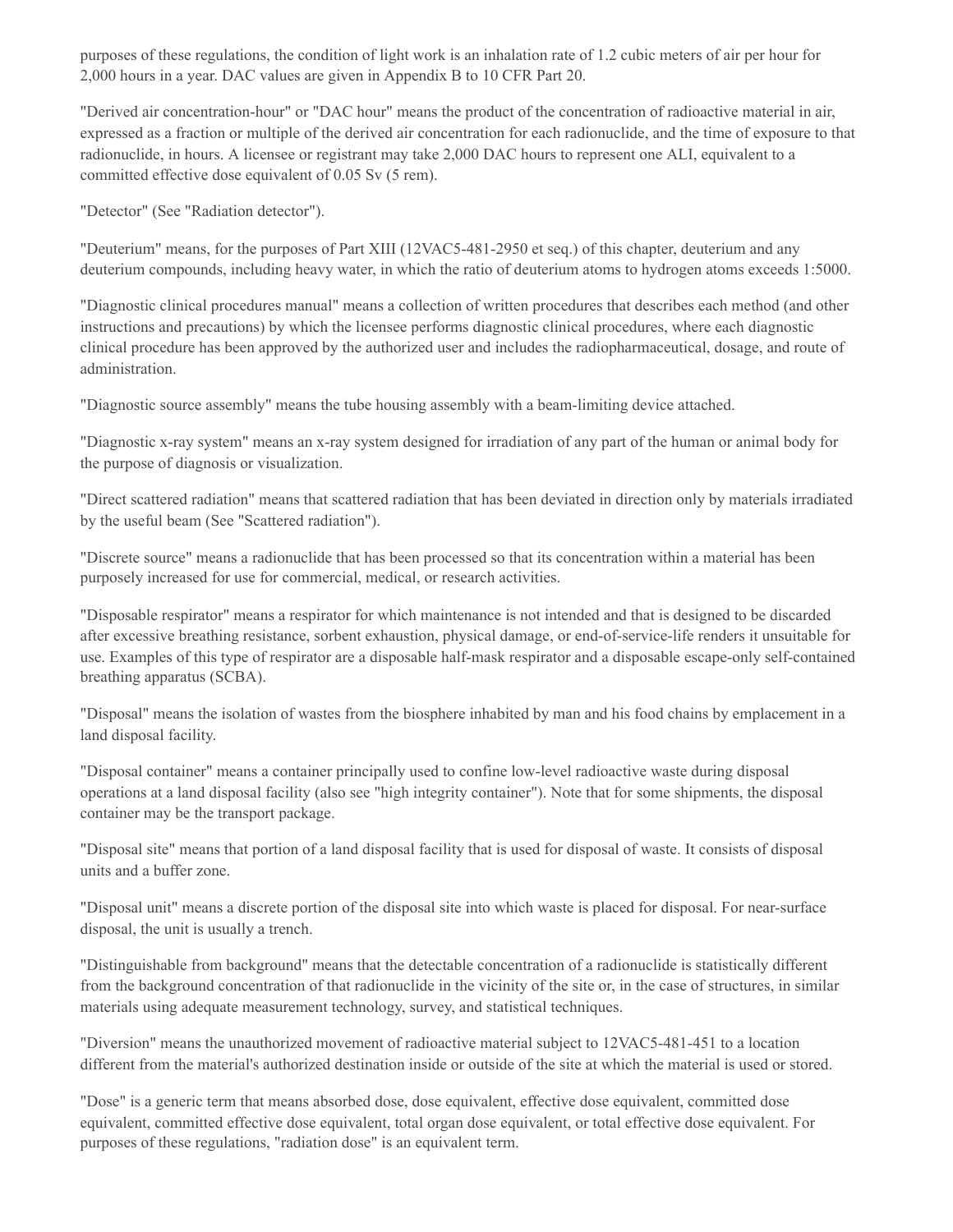"Dose commitment" means the total radiation dose to a part of the body that will result from retention in the body of radioactive material. For purposes of estimating the dose commitment, it is assumed that from the time of intake the period of exposure to retained material will not exceed 50 years.

"Dose equivalent" or "H<sub>T</sub>" means the product of the absorbed dose in tissue, quality factor, and all other necessary modifying factors at the location of interest. The units of dose equivalent are the sievert (Sv) and rem.

"Dose limits" means the permissible upper bounds of radiation doses established in accordance with these regulations. For purposes of these regulations, "limits" is an equivalent term.

"Dose monitor unit" or "DMU" means a unit response from the beam monitoring system from which the absorbed dose can be calculated.

"Dose profile" means the dose as a function of position along a line.

"Dosimetry processor" means an individual or an organization that processes and evaluates individual monitoring devices in order to determine the radiation dose delivered to the monitoring devices.

"Doubly encapsulated sealed source" means a sealed source in which the radioactive material is sealed within an inner capsule and that capsule is sealed within an outer capsule.

"Drive cable" (See "Control cable").

"Effective dose equivalent" or "H<sub>E</sub>" means the sum of the products of the dose equivalent (H<sub>T</sub>) to each organ or tissue and the weighting factor (w<sub>T</sub>) applicable to each of the body organs or tissues that are irradiated (H<sub>E</sub> =  $\Sigma$  w<sub>T</sub>H<sub>T</sub>).

"Electronic brachytherapy" means a method of radiation therapy where an electrically generated source of ionizing radiation is placed in or near the tumor or target tissue to deliver therapeutic radiation dosage.

"Electronic brachytherapy device" means the system used to produce and deliver therapeutic radiation including the xray tube, the control mechanism, the cooling system, and the power source.

"Electronic brachytherapy source" means the x-ray tube component used in an electronic brachytherapy device.

"Elemental area" means the smallest area within a tomogram for which the x-ray attenuation properties of a body are depicted. (See also "Picture element").

"Embryo/fetus" means the developing human organism from conception until the time of birth.

"Energy compensation source" or "ECS" means a small sealed source, with an activity not exceeding 3.7 MBq (100 μCi), used within a logging tool, or other tool components, to provide a reference standard to maintain the tool's calibration when in use.

"Engineered barrier" means a manmade structure or device that is intended to improve the land disposal facility's ability to meet the performance objectives in these regulations.

"Enriched uranium" (See "Uranium - natural, depleted, enriched").

"Entrance or access point" means any opening through which an individual or extremity of an individual could gain access to radiation areas or to licensed or registered radioactive materials. This includes entry or exit portals of sufficient size to permit human entry, irrespective of their intended use.

"EPA identification number" means the number received by a transporter following application to the Administrator of the U.S. Environmental Protection Agency as required by 40 CFR Part 263.

"Equipment" (See "x-ray equipment").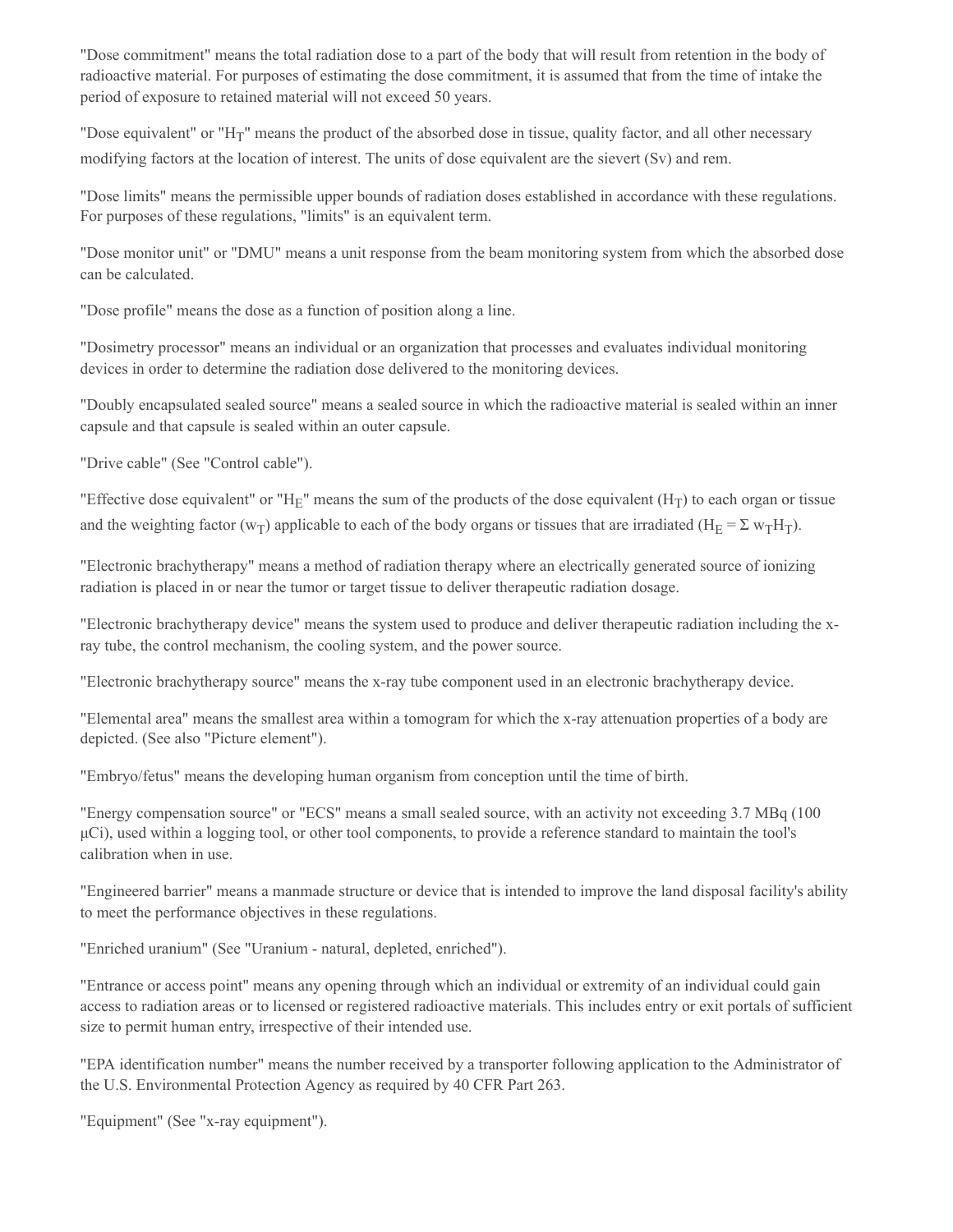"Escorted access" means accompaniment while in a security zone by an approved individual who maintains continuous direct visual surveillance at all times over an individual who is not approved for unescorted access.

"Exclusive use" means the sole use by a single consignor of a conveyance for which all initial, intermediate, and final loading and unloading are carried out in accordance with the direction of the consignor or consignee. The consignor and the carrier must ensure that any loading or unloading is performed by personnel having radiological training and resources appropriate for safe handling of the consignment. The consignor must issue specific instructions, in writing, for maintenance of exclusive use shipment controls, and include them with the shipping paper information provided to the carrier by the consignor.

"Explosive material" means any chemical compound, mixture, or device that produces a substantial instantaneous release of gas and heat spontaneously or by contact with sparks or flame.

"Exposure" means being exposed to ionizing radiation or to radioactive material.

"Exposure head" means a device that locates the gamma radiography sealed source in the selected working position.

"Exposure rate" means the exposure per unit of time, such as roentgen per minute and milliroentgen per hour.

"External beam radiation therapy" means therapeutic irradiation in which the source of radiation is at a distance from the body.

"External dose" means that portion of the dose equivalent received from any source of radiation outside the body.

"Extremity" means hand, elbow, arm below the elbow, foot, knee, and leg below the knee.

"Facility" means the location, building, vehicle, or complex under one administrative control, at which one or more radiation machines are installed, located or used.

"Fail-safe characteristics" means a design feature that causes beam port shutters to close, or otherwise prevents emergence of the primary beam, upon the failure of a safety or warning device.

"Field emission equipment" means equipment that uses an x-ray tube in which electron emission from the cathode is due solely to the action of an electric field.

"Field-flattening filter" means a filter used to homogenize the absorbed dose rate over the radiation field.

"Field station" means a facility where radioactive sources may be stored or used and from which equipment is dispatched to temporary jobsites.

"Filter" means material placed in the useful beam to preferentially absorb selected radiations. It also means material placed in the useful beam to change beam quality in therapeutic radiation machines subject to Part XV (12VAC5-481- 3380 et seq.) of this chapter.

"Filtering facepiece" or "dusk mask" means a negative pressure particulate respirator with a filter as an integral part of the facepiece or with the entire facepiece composed of the filtering medium, not equipped with elastomeric sealing surfaces and adjustable straps.

"Fingerprint orders" means the requirements of 12VAC5-481-451 B or orders issued by the U.S. Nuclear Regulatory Commission or the legally binding requirements issued by Agreement states that require fingerprints and criminal history records checks for individuals with unescorted access to Category 1 and Category 2 quantities of radioactive material or safeguards information-modified handling.

"Fissile material" means the radionuclides uranium-233, uranium-235, plutonium-239, and plutonium-241, or any combination of these radionuclides. "Fissile material" means the fissile nuclides themselves, not material containing fissile nuclides. Unirradiated natural uranium and depleted uranium and natural uranium or depleted uranium, that has been irradiated in thermal reactors only, are not included in this definition. Certain exclusions from fissile material controls are provided in 10 CFR 71.15.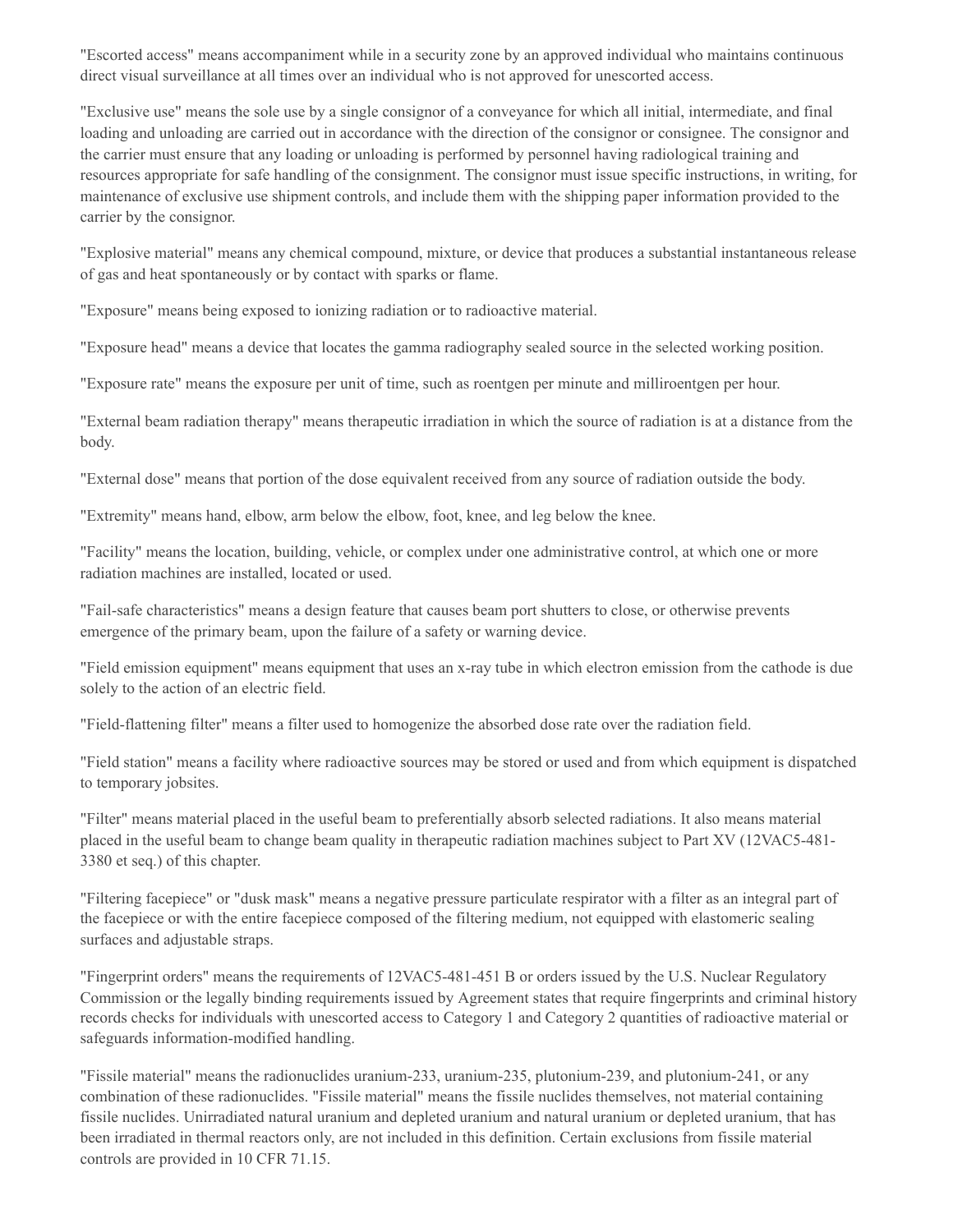1. Fissile Class I: A package that may be transported in unlimited numbers and in any arrangement, and that requires no nuclear criticality safety controls during transportation. A transport index is not assigned for purposes of nuclear criticality safety but may be required because of external radiation levels.

2. Fissile Class II: A package that may be transported together with other packages in any arrangement but, for criticality control, in numbers that do not exceed an aggregate transport index of 50. These shipments require no other nuclear criticality safety control during transportation. Individual packages may have a transport index not less than 0.1 and not more than 10.

"Fissile material package" means a fissile material packaging together with its fissile material contents.

"Fit factor" means a quantitative estimate of the fit of a particular respirator to a specific individual, and typically estimates the ratio of the concentration of a substance in ambient air to its concentration inside the respirator when worn.

"Fit test" means the use of a protocol to qualitatively or quantitatively evaluate the fit of a respirator on an individual.

"Fluoroscopic imaging assembly" means a subsystem in which x-ray photons produce a set of fluoroscopic images or radiographic images recorded from the fluoroscopic image receptor. It includes the image receptors, electrical interlocks, if any, and structural material providing linkage between the image receptor and diagnostic source assembly.

"Fluoroscopic irradiation time" means the cumulative duration during an examination or procedure of operator-applied continuous pressure to the device, enabling x-ray tube activation in any fluoroscopic mode of operation.

"Fluoroscopy" means a technique for generating x-ray images and presenting them simultaneously and continuously as visible images. This term has the same meaning as the term "radioscopy" in the standards of the International Electrotechnical Commission.

"Focal spot" or "actual" means the area projected on the anode of the x-ray tube bombarded by the electrons accelerated from the cathode and from which the useful beam originates.

"Former Atomic Energy Commission or NRC licensed facilities" means nuclear reactors, nuclear fuel reprocessing plants, uranium enrichment plants, or critical mass experimental facilities where Atomic Energy Commission or NRC licenses have been terminated.

"Gantry" means that part of a radiation therapy system supporting and allowing movements of the radiation head about a center of rotation.

"Generally applicable environmental radiation standards" means standards issued by the U.S. Environmental Protection Agency under the authority of the Atomic Energy Act of 1954, as amended, (42 USC § 2011 et seq.) that impose limits on radiation exposures or levels, or concentrations or quantities of radioactive material, in the general environment outside the boundaries of locations under the control of persons possessing or using radioactive material.

"General environment" means, as used in Part XVI (12VAC5-481-3460 et seq.) of this chapter, the total terrestrial, atmospheric, and aquatic environments outside the site boundary within which any activity, operation, or process authorized by a general or specific license issued under Part XVI, is performed.

"General purpose radiographic x-ray system" means any radiographic x-ray system that, by design, is not limited to radiographic examination of specific anatomical regions.

"Generator" means a licensee who (i) is a waste generator as defined in this chapter, or (ii) is the licensee to whom waste can be attributed within the context of the Low-Level Radioactive Waste Policy Amendments Act of 1985 (42 USC § 2021) (e.g., waste generated as a result of decontamination or recycle activities).

"Gonad shield" means a protective barrier for the testes or ovaries.

"Gray" or "Gy" means the SI unit of absorbed dose. One gray is equal to an absorbed dose of one joule per kilogram (100 rad).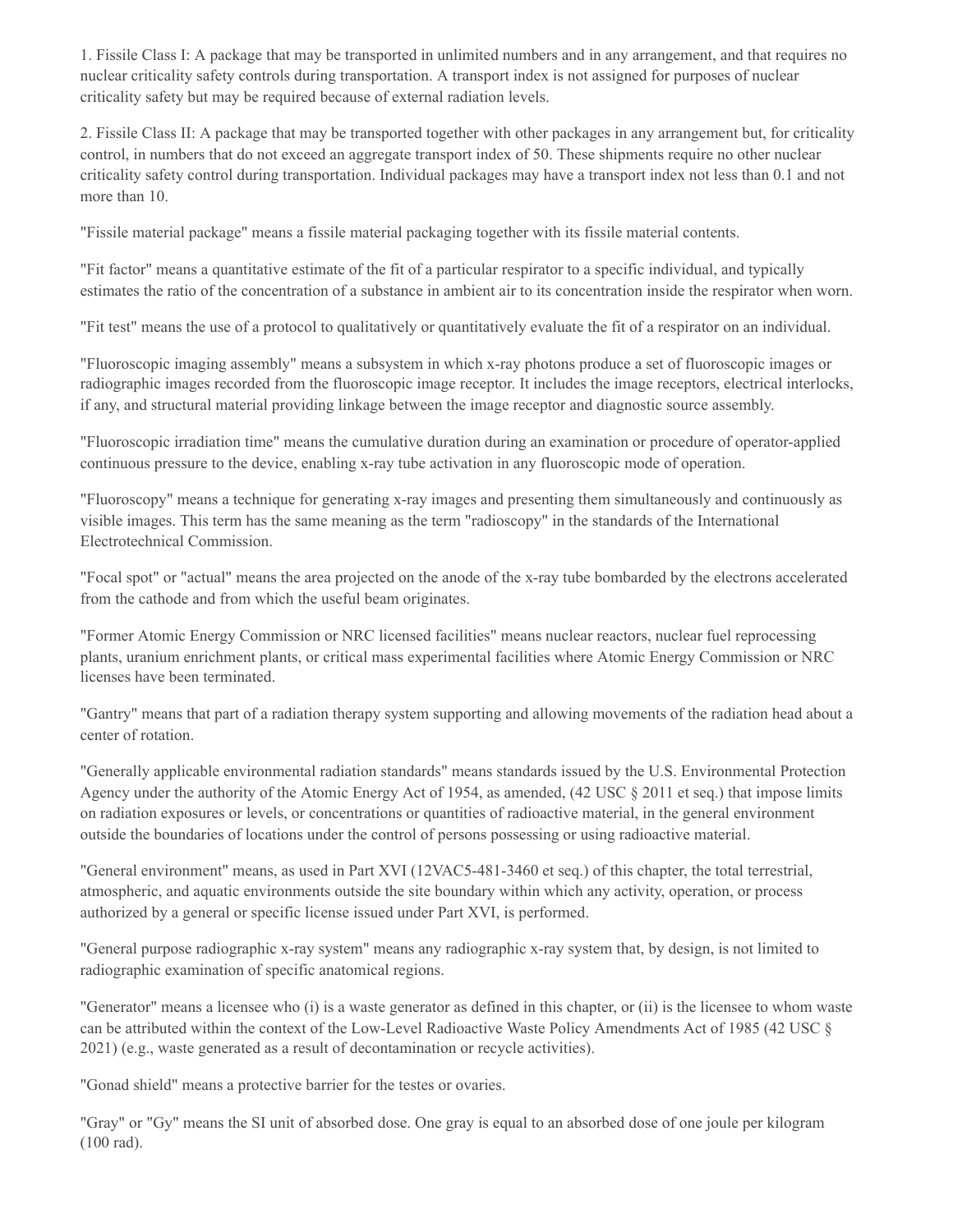"Guide tube (protection sheath)" means a flexible or rigid tube, or "J" tube, for guiding the source assembly and the attached control cable from the exposure device to the exposure head. The guide tube may also include the connections necessary for attachment to the exposure device and to the exposure head.

"Half-value layer" or "HVL" means the thickness of a specified material that attenuates the beam of radiation to an extent that the AKR is reduced by one-half of its original value. In this definition, the contribution of all scattered radiation, other than any which might be present initially in the beam concerned, is deemed to be excluded.

"Hand-held radiographic unit" means x-ray equipment that is designed to be hand-held during operation.

"Hands-on experience" means experience in all of those areas considered to be directly involved in the radiography process, and includes taking radiographs, calibration of survey instruments, operational and performance testing of survey instruments and devices, film development, posting of radiation areas, transportation of radiography equipment, posting of records and radiation area surveillance, etc., as applicable. Excessive time spent in only one or two of these areas, such as film development or radiation area surveillance, should not be counted toward the 2,000 hours of hands-on experience required for a radiation safety officer in 12VAC5-481-1310 B 2 or the hands-on experience for a radiographer as required by 12VAC5-481-1320 A.

"Hazardous waste" means those wastes designated as hazardous by the U.S. Environmental Protection Agency regulations in 40 CFR Part 261.

"Healing arts" means the art or science or group of arts or sciences dealing with the prevention and cure or alleviation of ailments, diseases or infirmities, and has the same meaning as "medicine" when the latter term is used in its comprehensive sense.

"Healing arts screening" means the testing of human beings using x-ray machines for the detection or evaluation of health indications when such tests are not specifically and individually ordered by a licensed practitioner of the healing arts legally authorized to prescribe such x-ray tests for the purpose of diagnosis or treatment.

"Heat unit" means a unit of energy equal to the product of the peak kilovoltage, milliamperes, and seconds, such as (kVp) times (mA) times (seconds).

"Helmet" means a rigid respiratory inlet covering that also provides head protection against impact and penetration.

"High integrity container" or "HIC" means a container commonly designed to meet the structural stability requirements of 12VAC5-481-2572 and to meet U.S. Department of Transportation requirements for a Type A package.

"High radiation area" means an area, accessible to individuals, in which radiation levels from radiation sources external to the body could result in an individual receiving a dose equivalent in excess of one mSv (0.1 rem) in one hour at 30 centimeters from any source of radiation or 30 centimeters from any surface that the radiation penetrates.

"Hood" means a respiratory inlet covering that completely covers the head and neck and may also cover portions of the shoulders and torso.

"Human use" means the internal or external administration of radiation or radioactive material to human beings.

"Hydrogeologic unit" means any soil or rock unit or zone which by virtue of its porosity or permeability, or lack thereof, has a distinct influence on the storage or movement of groundwater.

"Image intensifier" means a device, installed in its housing, that instantaneously converts an x-ray pattern into a corresponding light image of higher intensity.

"Image receptor" means any device, such as a fluorescent screen, radiographic film, x-ray image intensifier tube, solidstate detector, or gaseous detector that transforms incident x-ray photons either into a visible image or into another form that can be made into a visible image by further transformations. In those cases where means are provided to preselect a portion of the image receptor, the term "image receptor" shall mean the preselected portion of the device.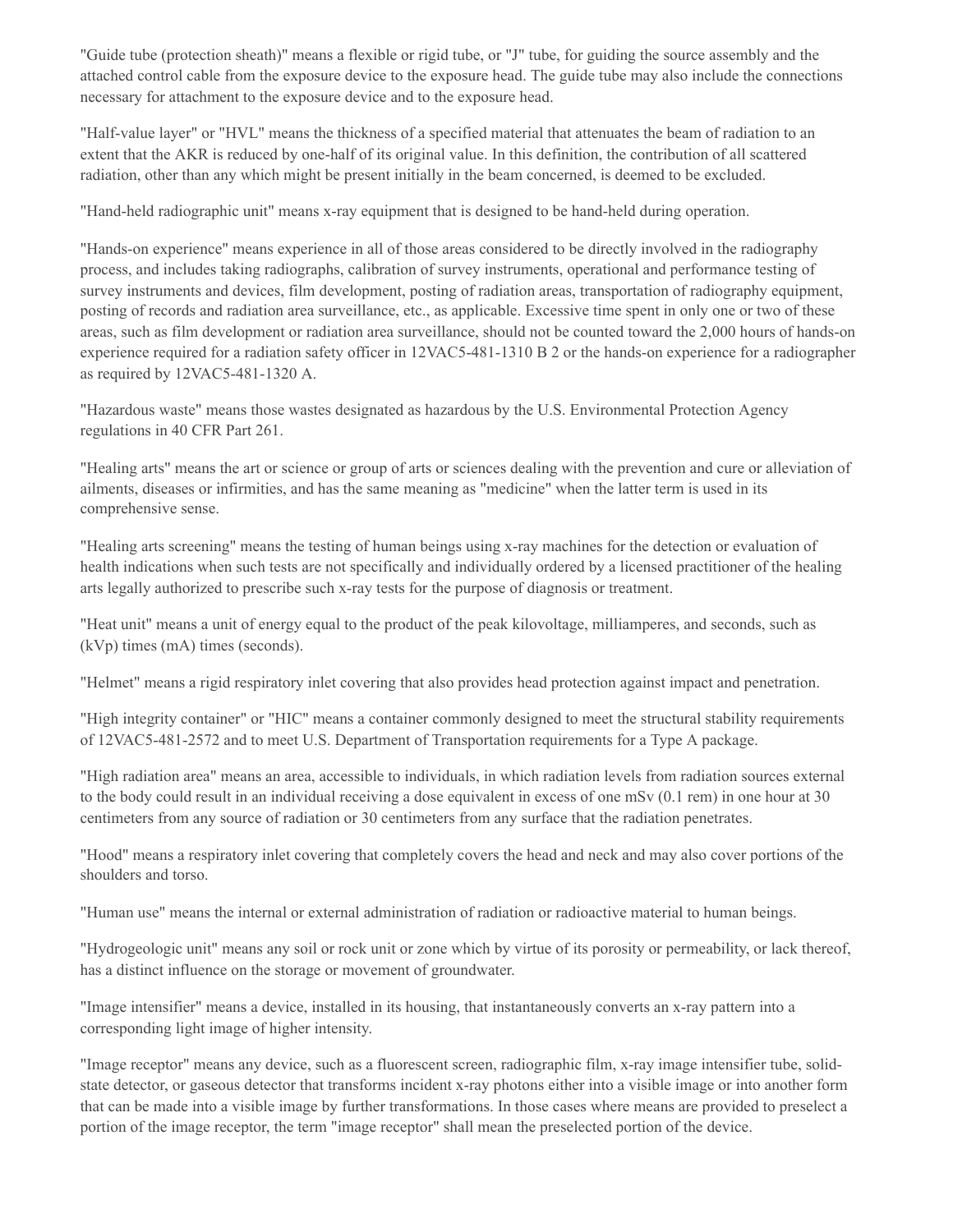"Image receptor support device" means, for mammographic systems, that part of the system designed to support the image receptor during mammographic examination and to provide a primary protective barrier.

"Inadvertent intruder" means a person who might occupy the disposal site after closure and engage in normal activities, such as agriculture, dwelling construction, or other pursuits in which an individual might be unknowingly exposed to radiation from the waste.

"Indian tribe" means an Indian or Alaska Native tribe, band, nation, pueblo, village, or community that the U.S. Secretary of the Interior acknowledges to exist as an Indian tribe pursuant to the Federally Recognized Indian Tribe List Act of 1994 (25 USC § 479a).

"Independent certifying organization" means an independent organization that meets the agency's criteria for documenting applicant's training in topics set forth in 12VAC5-481-1320 or equivalent Agreement state or NRC regulations.

"Individual" means any human being.

"Individual monitoring" means the assessment of:

1. Dose equivalent (i) by the use of individual monitoring devices or (ii) by the use of survey data; or

2. Committed effective dose equivalent (i) by bioassay or (ii) by determination of the time-weighted air concentrations to which an individual has been exposed, that is, DAC hours. (See the definition of DAC).

"Individual monitoring devices" means devices designed to be worn by a single individual for the assessment of dose equivalent. For purposes of these regulations, "personnel dosimeter" and "dosimeter" are equivalent terms. Examples of individual monitoring devices are film badges, thermoluminescent dosimeters (TLDs), pocket ionization chambers, optically stimulated luminescence (OSL) dosimeters and personal air sampling devices.

"Industrial radiography" means an examination of the structure of materials by the nondestructive method of utilizing ionizing radiation to make radiographic images.

"Inhalation class" (See "Class").

"Injection tool" means a device used for controlled subsurface injection of radioactive tracer material.

"Inspection" means an official examination or observation including, but not limited to, tests, surveys, and monitoring to determine compliance with rules, regulations, orders, requirements, and conditions of the agency.

"Institutional controls" means: (i) permanent markers placed at a disposal site, (ii) public records and archives, (iii) government ownership and regulations regarding land or resource use, and (iv) other methods of preserving knowledge about the location, design, and contents of a disposal system.

"Instrument traceability" (for ionizing radiation measurements) means the ability to show that an instrument has been calibrated at specified time intervals using a national standard or a transfer standard. If a transfer standard is used, the calibration must be at a laboratory accredited by a program that requires continuing participation in measurement quality assurance with the National Institute of Standards and Technology or other equivalent national or international program.

"Intensity modulated radiation therapy" or "IMRT" means radiation therapy that uses nonuniform radiation beam intensities that have been determined by various computer-based optimization techniques.

"Interlock" means a device arranged or connected such that the occurrence of an event or condition is required before a second event or condition can occur or continue to occur.

"Internal dose" means that portion of the dose equivalent received from radioactive material taken into the body.

"Interruption of irradiation" means the stopping of irradiation with the possibility of continuing irradiation without resetting of operating conditions at the control panel.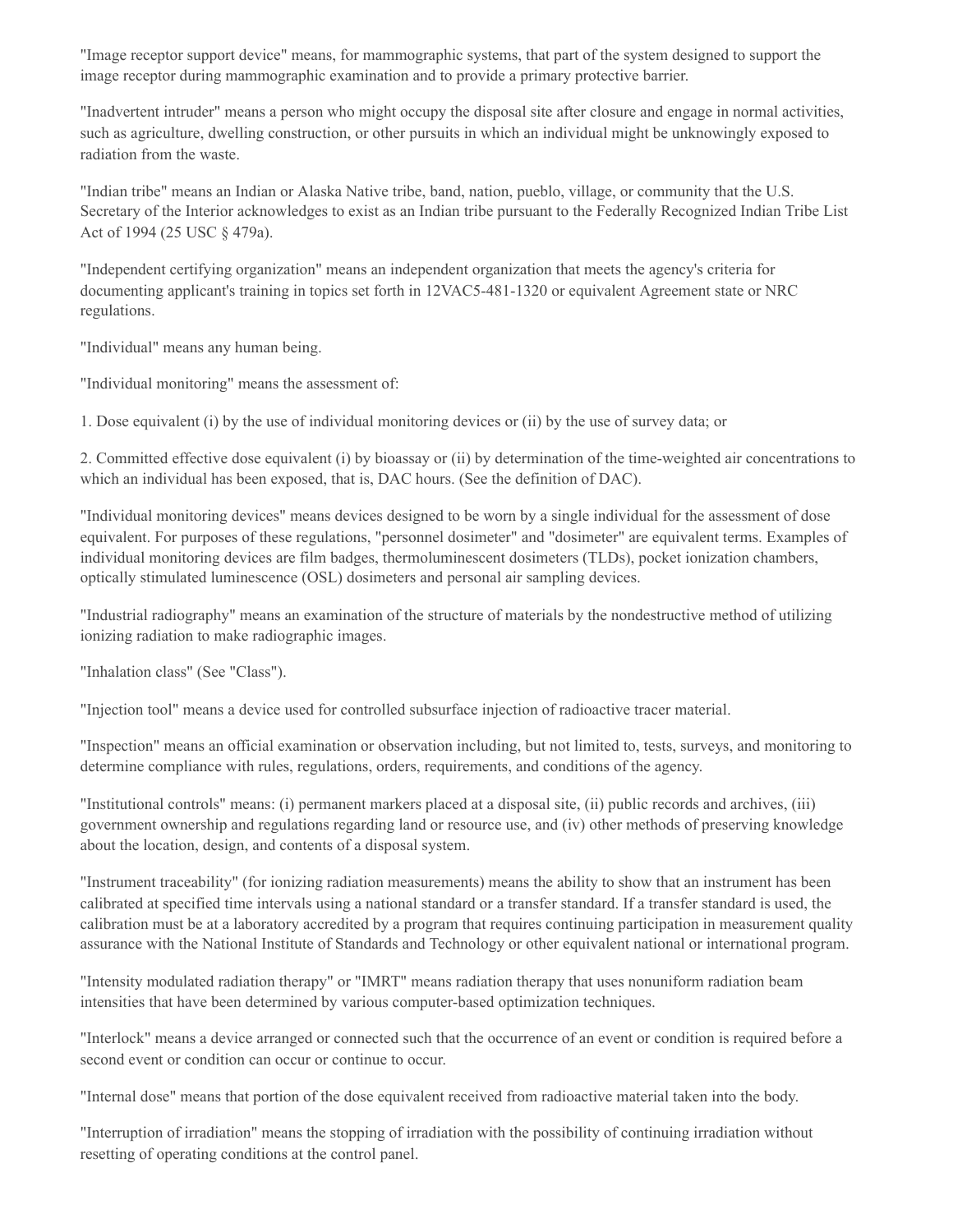"Intruder barrier" means a sufficient depth of cover over the waste that inhibits contact with waste and helps to ensure that radiation exposures to an inadvertent intruder will meet the performance objectives set forth in these regulations, or engineered structures that provide equivalent protection to the inadvertent intruder.

"Irradiation" means the exposure of matter to ionizing radiation.

"Irradiator" means a facility that uses radioactive sealed sources for the irradiation of objects or materials and in which radiation dose rates exceeding five grays (500 rads) per hour exist at one meter from the sealed radioactive sources in air or water, as applicable for the irradiator type, but does not include irradiators in which both the sealed source and the area subject to irradiation are contained within a device and are not accessible to personnel.

"Irradiator operator" means an individual who has successfully completed the training and testing described in 12VAC5- 481-2830 and is authorized by the terms of the license to operate the irradiator without a supervisor present.

"Irradiator operator supervisor" means an individual who meets the requirements for an irradiator operator and who physically oversees operation of the irradiator by an individual who is currently receiving training and testing described in 12VAC5-481-2830.

"Isocenter" means the center of the smallest sphere through which the beam axis passes when the equipment moves through a full range of rotations about its common center.

"kBq" means kilobecquerel.

"Kerma" or "K" means the quantity defined by the International Commission on Radiation Units and Measurements. The kerma is the quotient of dEtr by dm, where dEtr is the sum of the initial kinetic energies of all charged particles liberated by uncharged particles in a mass dm of materials; thus K=dEtr/dm, in units of J/kg, where the special name for the units of kerma is gray (Gy). When the materials is air, the quantity is referred to as "air kerma."

"Kilovolt" or "kV" means the energy equal to that acquired by a particle with one electron charge in passing through a potential difference of 1,000 volts in a vacuum. Current convention is to use kV for photons and keV for electrons.

"Kilovolts peak" (See "Peak tube potential").

"kV" means kilovolts.

"kVp" (See "Peak tube potential").

"kWs" means kilowatt second.

"Land disposal facility" means the land, buildings, structures and equipment that are intended to be used for the disposal of wastes into the subsurface of the land. For purposes of this chapter, a "geologic repository" as defined in 10 CFR Part 60 or 10 CFR Part 63 is not considered a land disposal facility.

"Last image hold radiograph" or "LIH" means an image obtained either by retaining one or more fluoroscopic images, which may be temporarily integrated, at the end of a fluoroscopic exposure or by initiating a separate and distinct radiographic exposure automatically and immediately in conjunction with termination of the fluoroscopic exposure.

"Lay-barge radiography" means industrial radiography performed on any water vessel used for laying pipe.

"Lead equivalent" means the thickness of the material in question affording the same attenuation, under specified conditions, as lead.

"Leakage radiation" means radiation emanating from the diagnostic source assembly or the radiation therapy system except for:

1. The useful beam; and

2. Radiation produced when the exposure switch or timer is not activated.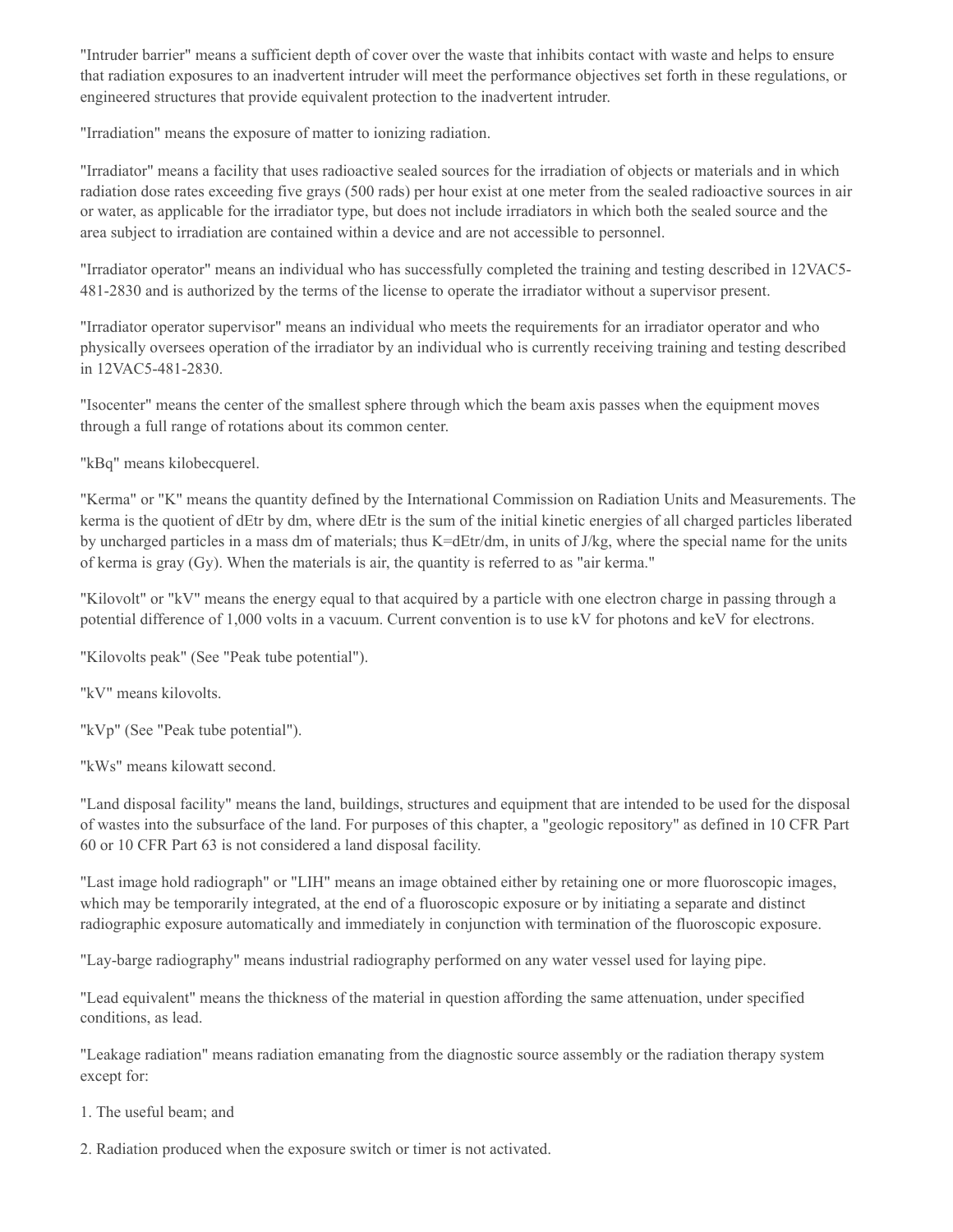"Leakage technique factors" means the technique factors associated with the diagnostic source assembly that are used in measuring leakage radiation. They are defined as follows:

1. For diagnostic source assemblies intended for capacitor energy storage equipment, the maximum-rated peak tube potential and the maximum-rated number of exposures in an hour for operation at the maximum-rated peak tube potential with the quantity of charge per exposure being 10 millicoulombs, (10 mAs), or the minimum obtainable from the unit, whichever is larger;

2. For diagnostic source assemblies intended for field emission equipment rated for pulsed operation, the maximum-rated peak tube potential and the maximum-rated number of x-ray pulses in an hour for operation at the maximum-rated peak tube potential; or

3. For all other diagnostic source assemblies, the maximum-rated peak tube potential and the maximum-rated continuous tube current for the maximum-rated peak tube potential.

"Lens dose equivalent" or "LDE" applies to the external exposure of the lens of the eye and is taken as the dose equivalent at a tissue depth of 0.3 cm (300 mg/cm<sup>2</sup>).

"License" means a license issued by the agency in accordance with the regulations adopted by the board.

"Licensed material" means radioactive material received, possessed, used, transferred or disposed of under a general or specific license issued by the agency.

"Licensee" means any person who is licensed by the agency in accordance with these regulations and the Act.

"Light field" means the area illuminated by light, simulating the radiation field.

"Limits" (See "Dose limits").

"Line-voltage regulation" means the difference between the no-load and the load line potentials expressed as a percent of the load line potential as follows:

Percent line-voltage regulation =  $100 (V_n - V_l)/V_l$ 

where:

 $V_n$  = No-load line potential; and

 $V_1$  = Load line potential.

"Lixiscope" means a portable light-intensified imaging device using a sealed source.

"Local components" means part of an analytical x-ray system and include areas that are struck by x-rays such as radiation source housings, port and shutter assemblies, collimators, sample holders, cameras, goniometers, detectors, and shielding, but do not include power supplies, transformers, amplifiers, readout devices, and control panels.

"Local law-enforcement agency" or "LLEA" means a public or private organization that has been approved by a federal, state, or local government to carry firearms and make arrests, and is authorized and has the capability to provide an armed response in the jurisdiction where the licensed Category 1 or Category 2 quantity of radioactive material is used, stored, or transported.

"Logging assistant" means any individual who, under the personal supervision of a logging supervisor, handles sealed sources or tracers that are not in logging tools or shipping containers or who performs surveys required by Part XIV (12VAC5-481-3140 et seq.) of this chapter.

"Logging supervisor" means the individual who uses licensed material or provides personal supervision in the use of licensed material at a temporary jobsite and who is responsible to the licensee for assuring compliance with the requirements of this chapter and the conditions of the license.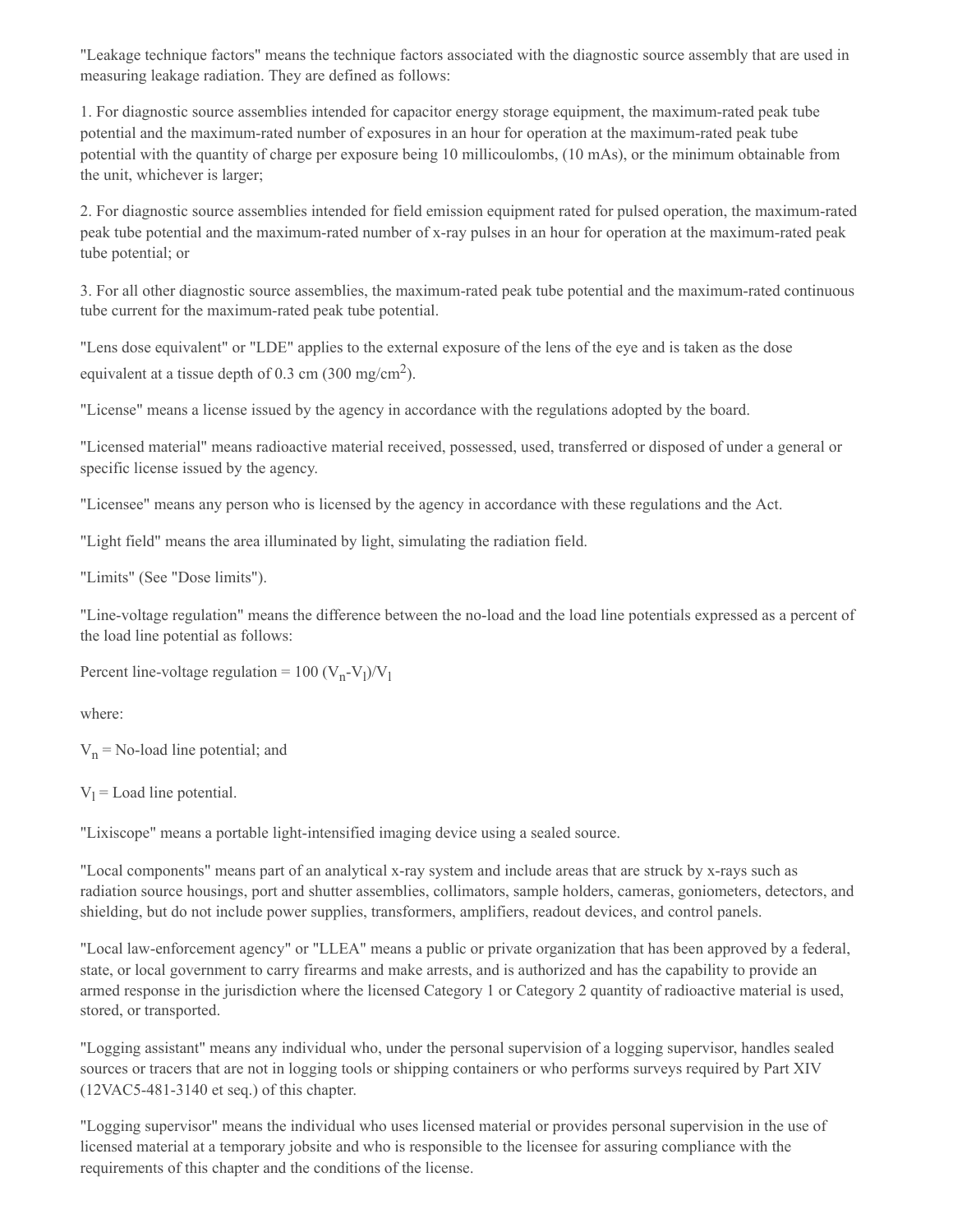"Logging tool" means a device used subsurface to perform well-logging.

"Loose-fitting facepiece" means a respiratory inlet covering that is designed to form a partial seal with the face.

"Lost or missing licensed material" means licensed (or registered) source of radiation whose location is unknown. This definition includes, but is not limited to, radioactive material that has been shipped but has not reached its planned destination and whose location cannot be readily traced in the transportation system.

"Lot tolerance percent defective" means, expressed in percent defective, the poorest quality in an individual inspection lot that should be accepted.

"Low specific activity material" or "LSA material" means radioactive material with limited specific activity that is nonfissile or is excepted under 12VAC5-481-2970 C, and that satisfies the descriptions and limits set forth below. Shielding materials surrounding the LSA material may not be considered in determining the estimated average specific activity of the package contents. LSA material must be in one of three groups:

# 1. LSA-I

a. Uranium and thorium ores, concentrates of uranium and thorium ores, and other ores containing naturally occurring radionuclides that are intended to be processed for the use of these radionuclides;

b. Natural uranium, depleted uranium, natural thorium or their compounds or mixtures, provided they are unirradiated and in solid or liquid form;

c. Radioactive material other than fissile material, for which the  $A_2$  value is unlimited; or

d. Other radioactive material in which the activity is distributed throughout and the estimated average specific activity does not exceed 30 times the value for exempt material activity concentration determined in accordance with 12VAC5-481-3720.

# 2. LSA-II

a. Water with tritium concentration up to 0.8 terabecquerel per liter (20.0 Ci/L); or

b. Other radioactive material in which the activity is distributed throughout and the estimated average specific activity does not exceed 1.0 E-04  $A_2/g$  for solids and gases, and 1.0 E-05  $A_2/g$  for liquids.

# 3. LSA-III

Solids (e.g., consolidated wastes, activated materials), excluding powders, that satisfy the requirements of 10 CFR 71.77) in which:

a. The radioactive material is distributed throughout a solid or a collection of solid objects, or is essentially uniformly distributed in a solid compact binding agent (e.g., concrete, bitumen, or ceramic);

b. The radioactive material is relatively insoluble, or it is intrinsically contained in a relatively insoluble material, so that, even under loss of packaging, the loss of radioactive material per package by leaching, when placed in water for seven days, would not exceed  $0.1 \text{ A}_2$ ; and

c. The estimated average specific activity of the solid, excluding any shielding material, does not exceed 2.0 E-03 A<sub>2</sub>/g.

"Low toxicity alpha emitters" means natural uranium, depleted uranium, natural thorium; uranium-235, uranium-238, thorium-232, thorium-228 or thorium-230 when contained in ores or physical or chemical concentrates or tailings; or alpha emitters with a half-life of less than 10 days.

"Lung class" (See "Class").

"mA" means milliampere.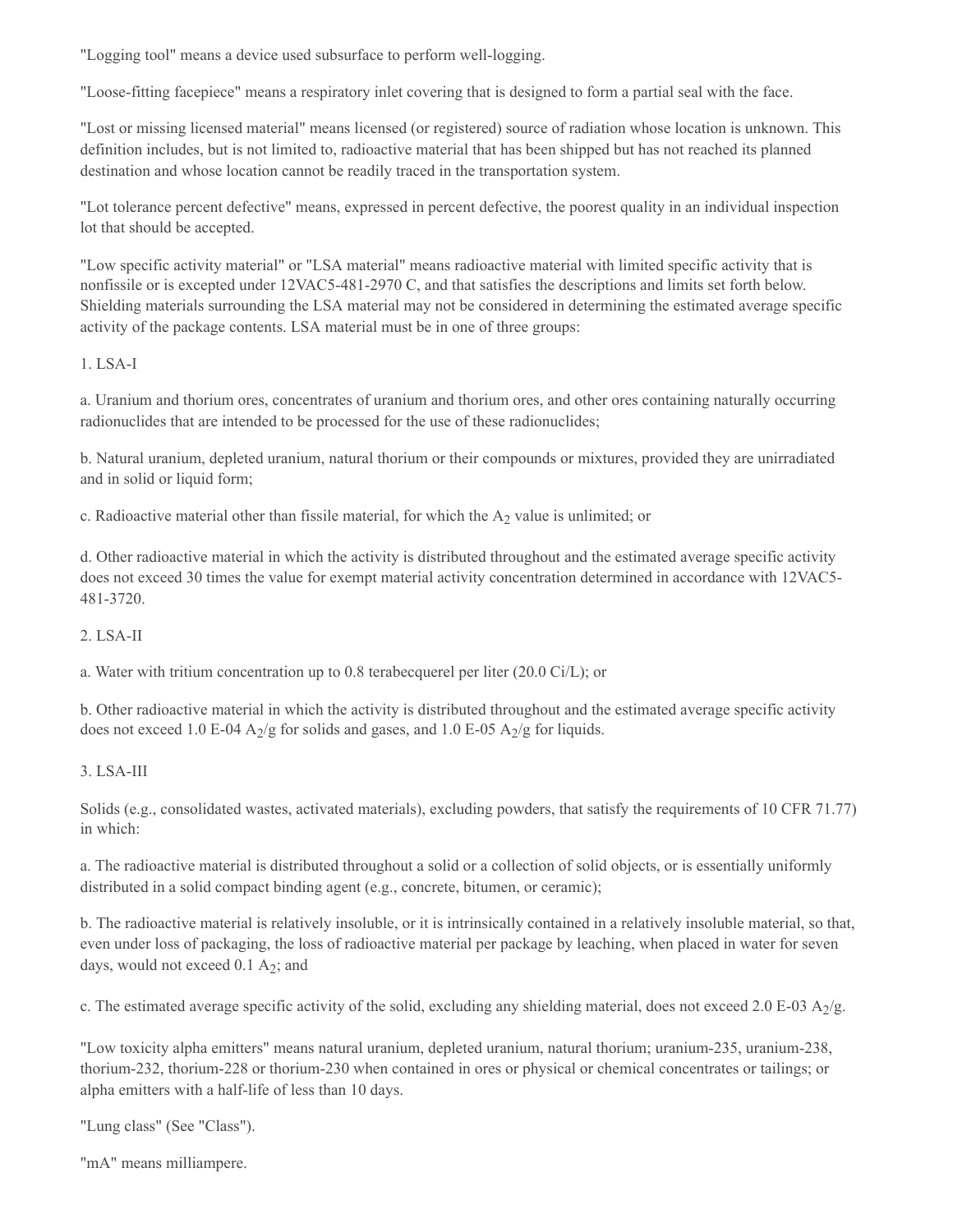"mAs" means milliampere second.

"Major processor" means a user processing, handling, or manufacturing radioactive material exceeding Type A quantities as unsealed sources or material, or exceeding four times Type B quantities as sealed sources, but does not include nuclear medicine programs, universities, industrial radiographers, or small industrial programs. Type A and B quantities are defined in this section.

"Management" means the chief executive officer or that individual's designee.

"MBq" means megabecquerels.

"Medical event" means an event that meets the criteria in 12VAC5-481-2080.

"Medical institution" means an organization in which several medical disciplines are practiced.

"Medical use" means the intentional internal or external administration of radioactive material or the radiation from radioactive material to patients or human research subjects under the supervision of an authorized user.

"Megavolt" or "MV" means the energy equal to that acquired by a particle with one electron charge in passing through a potential difference of one million volts in a vacuum. (Note: current convention is to use MV for photons and MeV for electrons.)

"Member of the public" means an individual except when that individual is receiving an occupational dose.

"Mineral logging" means any logging performed for the purpose of mineral exploration other than oil or gas.

"Minor" means an individual less than 18 years of age.

- "Misadministration" means either:
- 1. An x-ray teletherapy radiation dose:
- a. Involving the wrong patient;
- b. Involving the wrong mode of treatment;
- c. Involving the wrong treatment site;

d. Where the calculated total administered dose differs from the total prescribed dose by more than 10% when the treatment consists of three or fewer fractions;

e. Where the calculated weekly administered dose differs from the weekly prescribed dose by 30%; or

- f. Where the calculated total administered dose differs from the total prescribed dose by more than 20%; or
- 2. An x-ray brachytherapy radiation dose:
- a. Involving the wrong patient;
- b. Involving the wrong treatment site; or
- c. Where the calculated administered dose differs from the prescribed dose by more than 20%.
- "mm" means millimeters.

"Mobile device" means a piece of equipment containing licensed radioactive materials that is either mounted on wheels or casters, or otherwise equipped for moving without a need for disassembly or dismounting, or designed to be hand carried. Mobile devices do not include stationary equipment installed in a fixed location.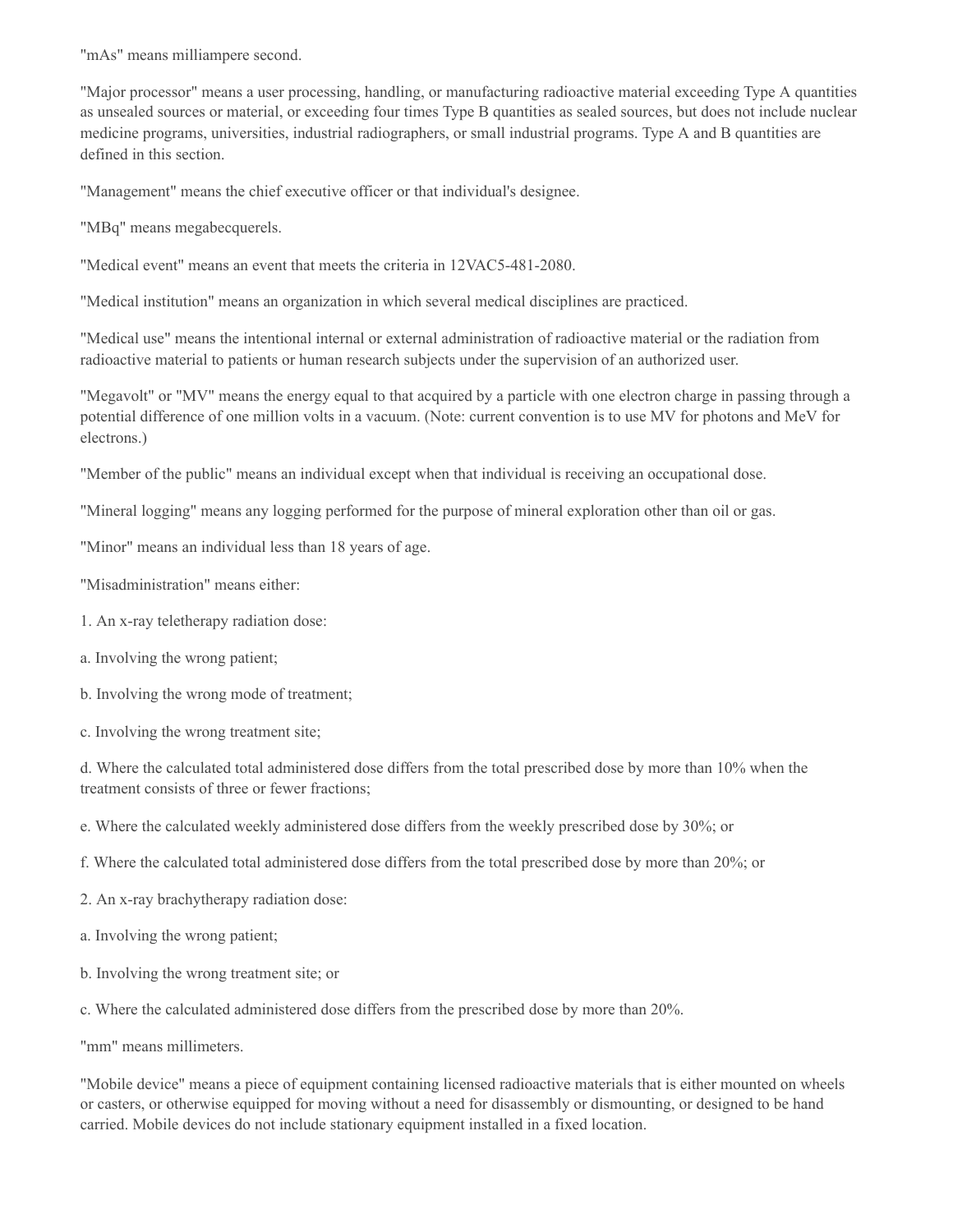"Mobile electronic brachytherapy service" means transportation of an electronic brachytherapy device to provide electronic brachytherapy at an address that is not the address of record.

"Mobile nuclear medicine service" means the transportation and medical use of radioactive material.

"Mobile x-ray equipment" (See "x-ray equipment").

"Mode of operation" means, for fluoroscopy systems, a distinct method of fluoroscopy or radiography provided by the manufacturer and selected with a set of several technique factors or other control settings uniquely associated with the mode. The set of distinct technique factors and control settings for the mode may be selected by the operation of a single control. Examples of distinct modes of operation include normal fluoroscopy (analog or digital), high-level control fluoroscopy, cineradiography (analog and digital), digital subtraction angiography, electronic radiography using the fluoroscopic image receptor, and photospot recording. In a specific mode of operation, certain system variables affecting kerma, AKR, or image quality, such as image magnification, x-ray field size, pulse rate, pulse duration, number of pulses, source-image receptor distance (SID), or optical aperture, may be adjustable or may vary; their variation per se does not comprise a mode of operation different from the one that has been selected.

"Monitor unit" or "MU" (See "Dose monitor unit").

"Monitoring" means the measurement of radiation, radioactive material concentrations, surface area activities or quantities of radioactive material and the use of the results of these measurements to evaluate potential exposures and doses. For purposes of these regulations, "radiation monitoring" and "radiation protection monitoring" are equivalent terms. For Part XI (12VAC5-481-2330 et seq.) of this chapter, it means observing and making measurements to provide data to evaluate the performance and characteristics of the disposal site.

"Movement control center" means an operation center that is remote from the transport activity and that maintains the position information on the movement of radioactive material, receives reports of attempted attacks or thefts, provides a means for reporting these and other problems to appropriate agencies and can request and coordinate appropriate aid.

"Moving beam radiation therapy" means radiation therapy with any planned displacement of radiation field or patient relative to each other, or with any planned change of absorbed dose distribution. It includes arc, skip, conformal, intensity modulation and rotational therapy.

"Multiple tomogram system" means a computed tomography x-ray system that obtains x-ray transmission data simultaneously during a single scan to produce more than one tomogram.

"NARM" means any naturally occurring or accelerator-produced radioactive material. It does not include byproduct, source, or special nuclear material.

"National Sealed Source and Device Registry" or "SSDR" means the national registry that contains the registration certificates, maintained by the NRC, that summarize the radiation safety information for sealed sources and devices, and describes the licensing and use conditions approved for the product.

"Nationally tracked source" means a sealed source containing a quantity equal to or greater than Category 1 or Category 2 levels of any radioactive material listed in 12VAC5-481-3780. In this context a sealed source is defined as radioactive material that is sealed in a capsule or closely bonded, in a solid form and that is not exempt from regulatory control. It does not mean material encapsulated solely for disposal, or nuclear material contained in any fuel assembly, subassembly, fuel rod, or fuel pellet. Category 1 nationally tracked sources are those containing radioactive material at a quantity equal to or greater than the Category 1 threshold. Category 2 nationally tracked sources are those containing radioactive material at a quantity equal to or greater than the Category 2 threshold but less than the Category 1 threshold.

"Natural radioactivity" means radioactivity of naturally occurring nuclides.

"Natural thorium" means thorium with the naturally occurring distribution of thorium isotopes, which is essentially 100 weight percent thorium-232.

"Natural uranium" (See "Uranium - natural, depleted, enriched").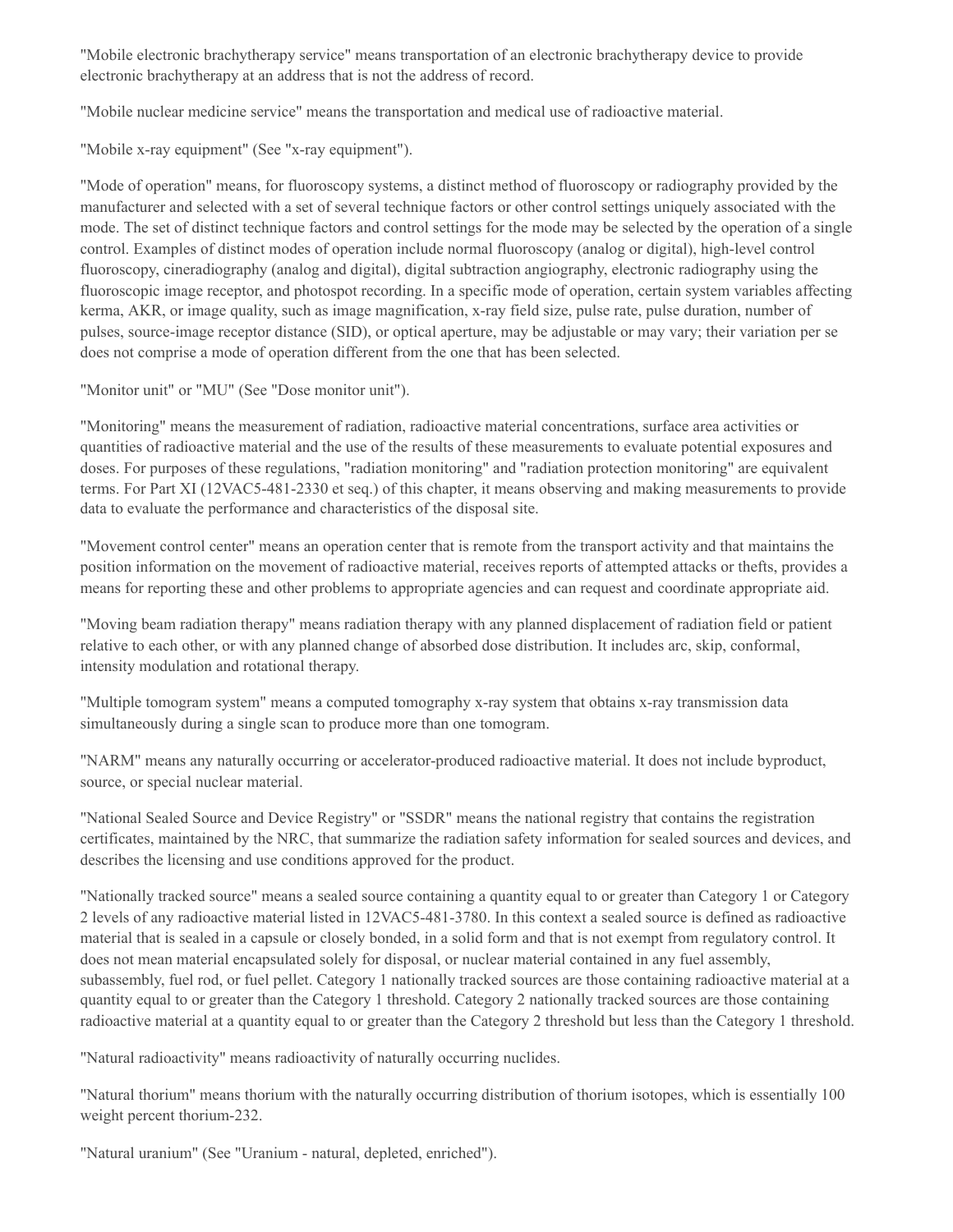"Near-surface disposal facility" means a land disposal facility in which waste is disposed of within approximately the upper 30 meters of the earth's surface.

"Negative pressure respirator" or "tight fitting" means a respirator in which the air pressure inside the facepiece is negative during inhalation with respect to the ambient air pressure outside the respirator.

"No-later-than arrival time" means the date and time that the shipping licensee and receiving licensee have established as the time at which an investigation will be initiated if the shipment has not arrived at the receiving facility. The no-laterthan arrival times may not be more than six hours after the estimated arrival time for shipments of Category 2 quantities of radioactive material.

"Noise" means the standard deviation of the fluctuations in CTN expressed as a percentage of the attenuation coefficient of water. Its estimate  $(S_n)$  is calculated using the following expression:

$$
S_n = \frac{100 \oplus \overline{CS} \oplus s}{\mu_w}
$$

where:

 $\overline{CS}$  = Linear attenuation coefficient of the material of interest.

 $\mu_w$  = Linear attenuation coefficient of water.

*s* = Standard deviation of the CTN of picture elements in a specified area of the CT image.

"Nominal tomographic section thickness" means the full width at half-maximum of the sensitivity profile taken at the center of the cross-sectional volume over which x-ray transmission data are collected.

"Non-image-intensified fluoroscopy" means fluoroscopy using only a fluorescent screen.

"Nonstochastic effect" means a health effect, the severity of which varies with the dose and for which a threshold is believed to exist. Radiation-induced cataract formation is an example of a nonstochastic effect. For purposes of these regulations, "deterministic effect" is an equivalent term.

"NORM" means any naturally occurring radioactive material. It does not include accelerator produced, byproduct, source, or special nuclear material.

"Normal form radioactive material" means radioactive material that has not been demonstrated to qualify as special form radioactive material.

"Normal operating procedures" mean step-by-step instructions necessary to accomplish the analysis. These procedures shall include sample insertion and manipulation, equipment alignment, routine maintenance by the registrant (or licensee), and data recording procedures, which are related to radiation safety.

"Nominal treatment distance" means:

1. For electron irradiation, the distance from the scattering foil, virtual source, or exit window of the electron beam to the entrance surface of the irradiated object along the central axis of the useful beam.

2. For x-ray irradiation, the virtual source or target to isocenter distance along the central axis of the useful beam. For nonisocentric equipment, this distance shall be that specified by the manufacturer.

"NRC Forms 540, 540A, 541, 541A, 542, and 542A" means official NRC forms referenced in this chapter. Licensees need not use originals of these NRC Forms as long as any substitute forms are equivalent to the original documentation in respect to content, clarity, size, and location of information. Upon agreement between the shipper and consignee, NRC Forms 541 (and 541A) and NRC Forms 542 (and 542A) may be completed, transmitted, and stored in electronic media.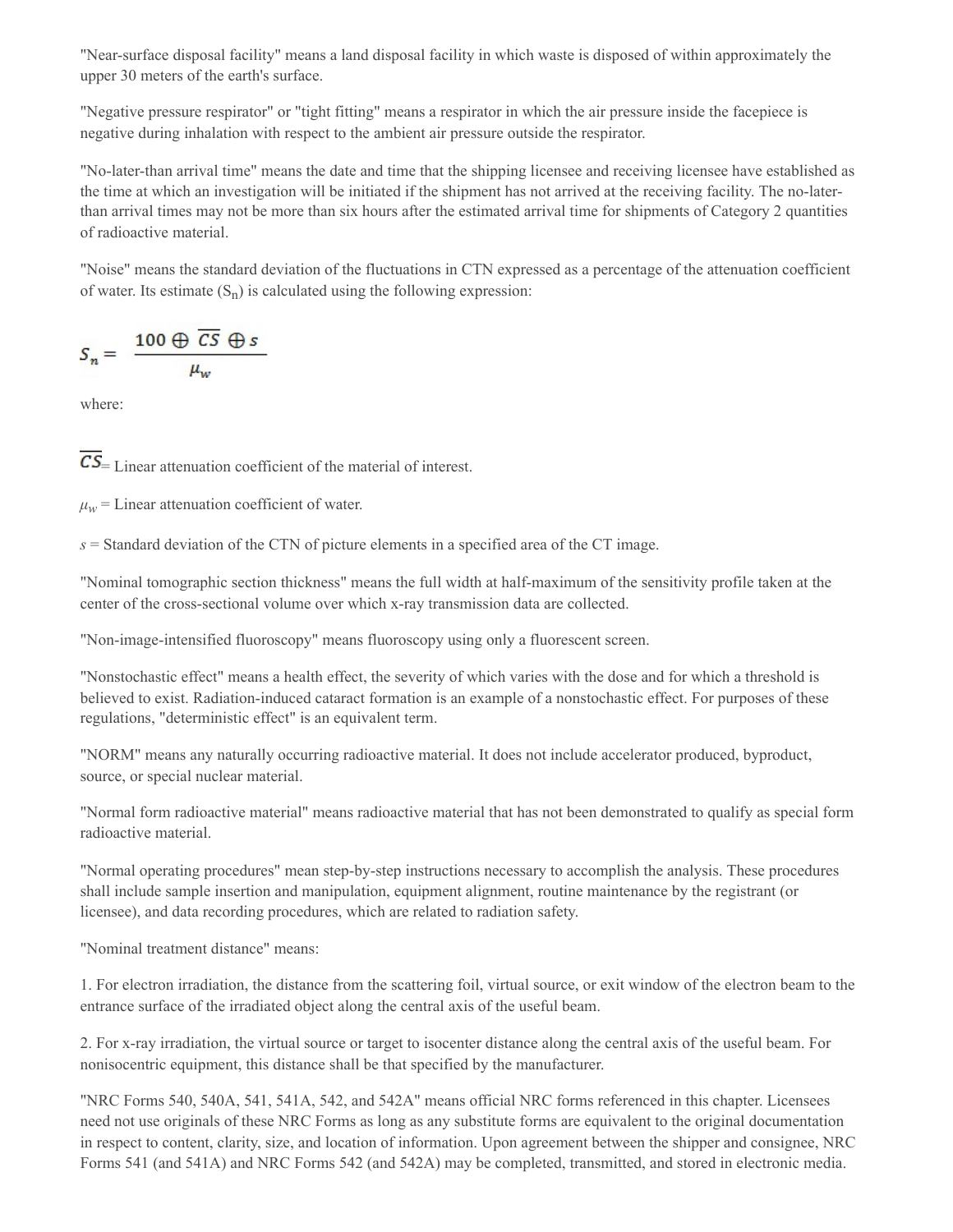The electronic media must have the capability for producing legible, accurate, and complete records in the format of the uniform manifest.

"Nuclear Regulatory Commission" or "NRC" means the NRC or its duly authorized representatives.

"Nuclear waste" means a quantity of source, byproduct or special nuclear material (the definition of nuclear waste in this chapter is used in the same way as in 49 CFR 173.403) required to be in NRC-approved specification packaging while transported to, through or across a state boundary to a disposal site, or to a collection point for transport to a disposal site.

"Occupational dose" means the dose received by an individual in the course of employment in which the individual's assigned duties for the licensee or registrant involve exposure to sources of radiation, whether or not the sources of radiation are in the possession of the licensee, registrant, or other person. Occupational dose does not include doses received from background radiation, from any medical administration the individual has received, from exposure to individuals administered radioactive material and released in accordance with 12VAC5-481-1870, from voluntary participation in medical research programs, or as a member of the public.

"Offshore platform radiography" means industrial radiography conducted from a platform over a body of water.

"Offshore waters" means that area of land and water, beyond the Commonwealth of Virginia's jurisdiction, on or above the U.S. Outer Continental Shelf.

"Open-beam configuration" means an analytical x-ray system in which an individual could accidentally place some part of his body in the primary beam path during normal operation.

"Ophthalmic physicist" means an individual who (i) meets the requirements of 12VAC5-481-1790 and 12VAC5-481- 2016 A 2 and (ii) is identified as an ophthalmic physicist on a specific medical use license issued by the agency, NRC, or another agreement state; permit issued by agency, NRC, or another agreement state broad scope licensee; medical use permit issued by a NRC master material licensee; or a permit issued by a NRC master material broad scope medical use permittee.

"Output" means the exposure rate, dose rate, or a quantity related in a known manner to these rates from a teletherapy unit for a specified set of exposure conditions.

"Package" means the packaging together with its radioactive contents as presented for transport.

1. Fissile material package or Type AF package, Type BF package, Type B(U)F package, or Type B(M)F package means a fissile material packaging together with its fissile material contents.

2. Type A package means a Type A packaging together with its radioactive contents. A Type A package is defined and must comply with the DOT regulations in 49 CFR Part 173.

3. Type B package means a Type B packaging together with its radioactive contents. On approval, a Type B package design is designated by NRC as B(U) unless the package has a maximum normal operating pressure of more than 700 kPa (100 lbs/in<sup>2</sup>) gauge or a pressure relief device that would allow the release of radioactive material to the environment under the tests specified in 10 CFR 71.73 (hypothetical accident conditions), in which case it will receive a designation B(M). B(U) refers to the need for unilateral approval of international shipments; B(M) refers to the need for multilateral approval of international shipments. There is no distinction made in how packages with these designations may be used in domestic transportation. To determine their distinction for international transportation, see DOT regulations in 49 CFR Part 173. A Type B package approved before September 6, 1983, was designated only as Type B. Limitations on its use are specified in 10 CFR 71.19.

"Packaging" means the assembly of components necessary to ensure compliance with the packaging requirements of these regulations. It may consist of one or more receptacles, absorbent materials, spacing structures, thermal insulation, radiation shielding, and devices for cooling or absorbing mechanical shocks. The vehicle, tie-down system, and auxiliary equipment may be designated as part of the packaging.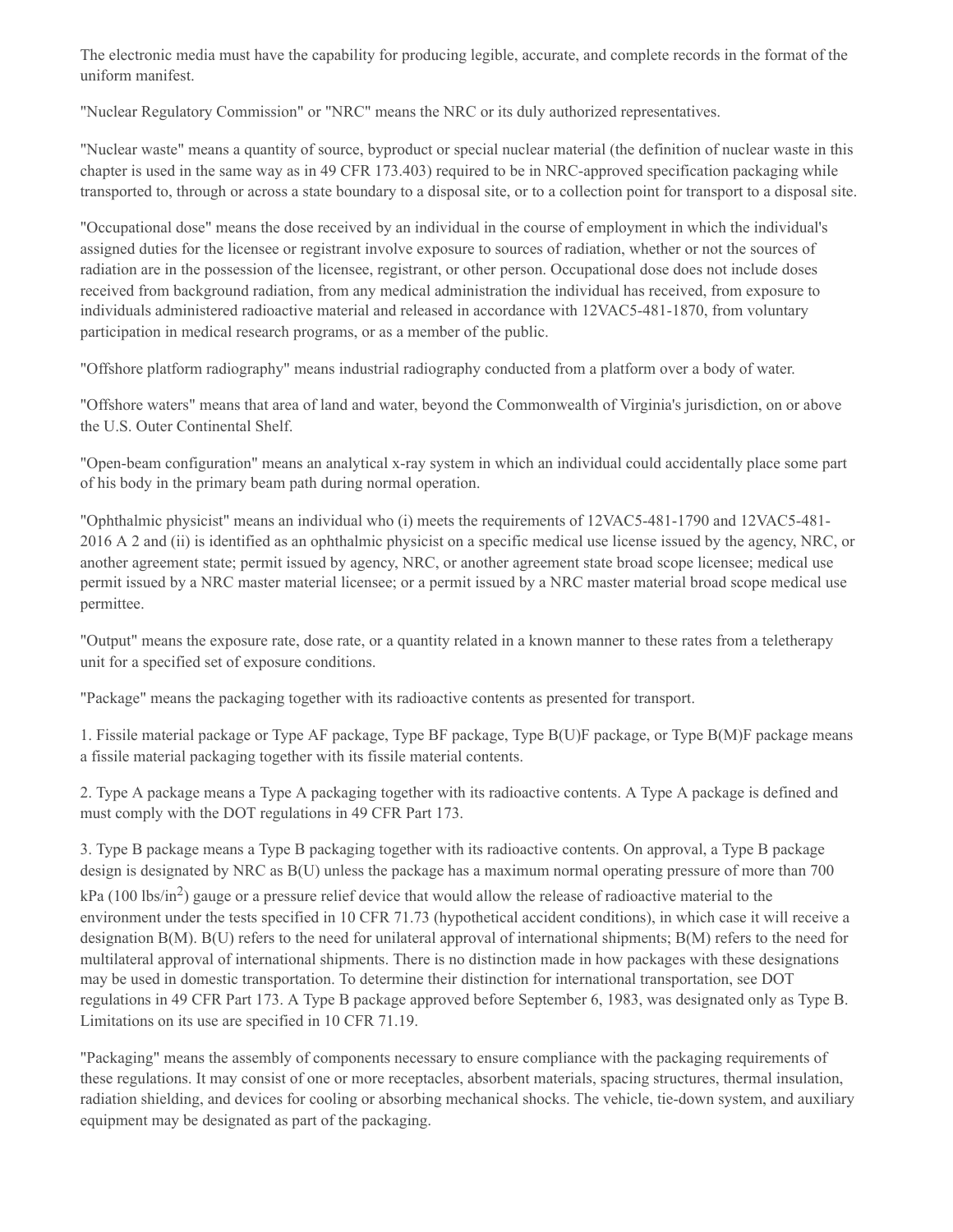"Panoramic dry-source-storage irradiator" means an irradiator in which the irradiations occur in air in areas potentially accessible to personnel and in which the sources are stored in shields made of solid materials. The term includes beamtype dry-source-storage irradiators in which only a narrow beam of radiation is produced for performing irradiations.

"Panoramic irradiator" means an irradiator in which the irradiations are done in air in areas potentially accessible to personnel. The term includes beam-type irradiators.

"Panoramic wet-source-storage irradiator" means an irradiator in which the irradiations occur in air in areas potentially accessible to personnel and in which the sources are stored under water in a storage pool.

"Particle accelerator" (See "Accelerator").

"Patient" means an individual or animal subjected to healing arts examination, diagnosis, or treatment.

"PBL" (See "Positive beam limitation").

"Peak tube potential" means the maximum value of the potential difference across the x-ray tube during an exposure.

"Periodic quality assurance check" means a procedure that is performed to ensure that a previous calibration continues to be valid.

"Permanent radiographic installation" means an enclosed shielded room, cell, or vault, not located at a temporary jobsite, in which radiography is performed.

"Person" means any individual, corporation, partnership, firm, association, trust, estate, public or private institution, group, department of the Commonwealth other than the Department of Health, political subdivision of the Commonwealth, any other state or political subdivision or department thereof, and any legal successor, representative, agent, or department of the foregoing, but not including federal government agencies.

"Personal supervision" means guidance and instruction by the supervisor who is physically present at the jobsite and watching the performance of the operation in such proximity that contact can be maintained and immediate assistance given as required. In radiography it means guidance and instruction provided to a radiographer trainee by a radiographer instructor who is present at the site, in visual contact with the trainee while the trainee is using sources of radiation, and in such proximity that immediate assistance can be given if required.

"Personnel monitoring equipment" (See "Individual monitoring devices").

"Phantom" means a volume of material behaving in a manner similar to tissue with respect to the attenuation and scattering of radiation. This requires that both the atomic number (Z) and the density of the material be similar to that of tissue.

"Physical description" means the items called for on NRC Form 541 to describe a low-level radioactive waste.

"Pool irradiator" means any irradiator at which the sources are stored or used in a pool of water including panoramic wet-source-storage irradiators and underwater irradiators.

"Pharmacist" means an individual licensed by this state to compound and dispense drugs, prescriptions, and poisons.

"Physician" means an individual licensed by this state to prescribe drugs in the practice of medicine.

"Picture element" means an elemental area of a tomogram.

"PID" (See "Position indicating device").

"Pigtail" (See "Source assembly").

"Pill" (See "Sealed source").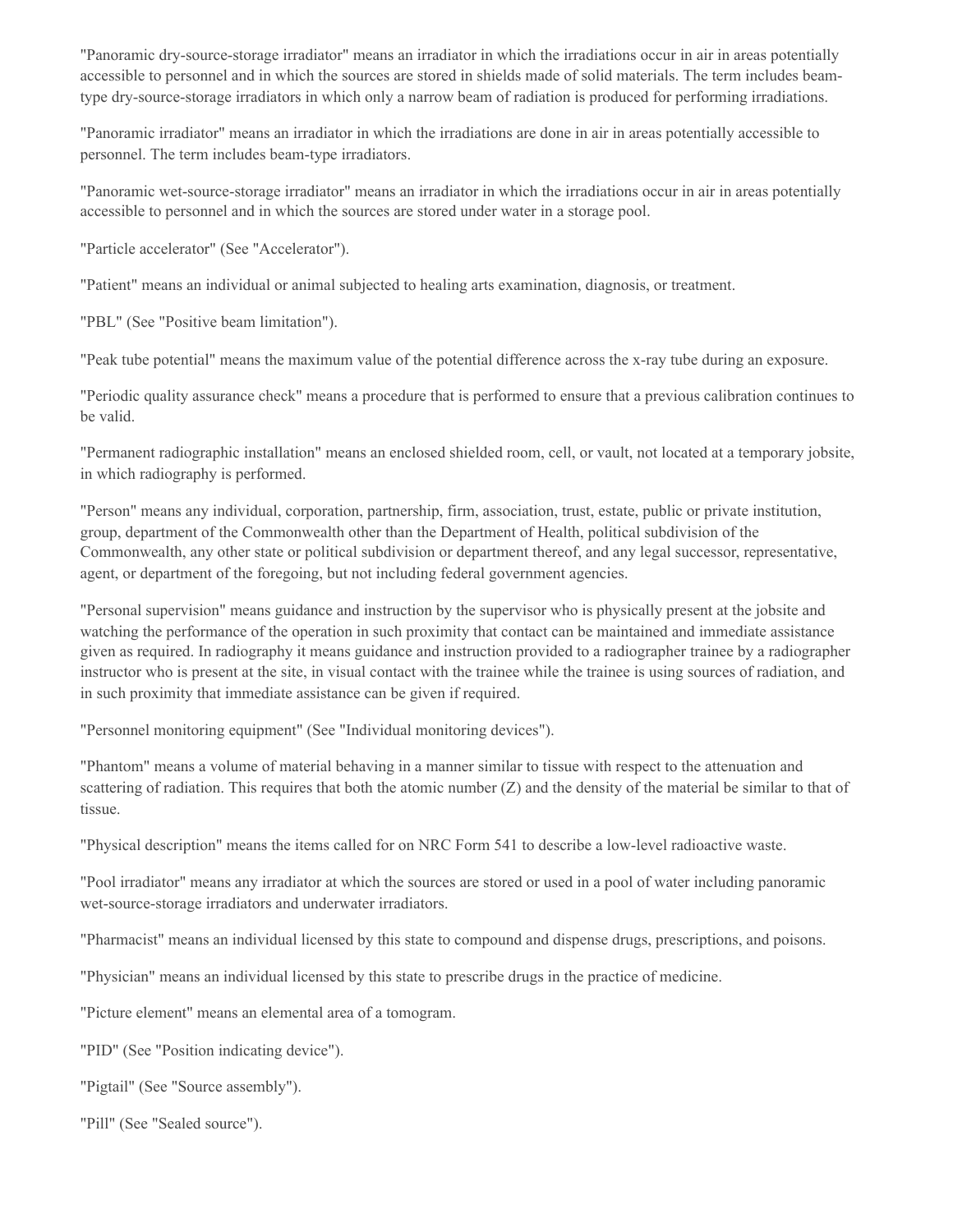"Planned special exposure" means an infrequent exposure to radiation, separate from and in addition to the annual occupational dose limits.

"Portable x-ray equipment" (See "x-ray equipment").

"Position indicating device" means a device on dental x-ray equipment used to indicate the beam position and to establish a definite source-surface (skin) distance. It may or may not incorporate or serve as a beam-limiting device.

"Positive beam limitation" means the automatic or semi-automatic adjustment of an x-ray beam to the size of the selected image receptor, whereby exposures cannot be made without such adjustment.

"Positron emission tomography radionuclide production facility" or "PET" means a facility operating a cyclotron or other particle accelerator for the purpose of producing radionuclides that decay by positron emission.

"Positive pressure respirator" means a respirator in which the pressure inside the respiratory inlet covering exceeds the ambient air pressure outside the respirator.

"Powered air-purifying respirator" or "PAPR" means an air-purifying respirator that uses a blower to force the ambient air through air-purifying elements to the inlet covering.

"Practical examination" means a demonstration through application of the safety rules and principles in industrial radiography including use of all procedures and equipment to be used by radiographic personnel.

"Practical range of electrons" corresponds to classical electron range where the only remaining contribution to dose is from bremsstrahlung x-rays. A further explanation may be found in "Clinical Electron Beam Dosimetry: Report of AAPM Radiation Therapy Committee Task Group 25" (Medical Physics 18(1): 73-109, Jan/Feb. 1991) and ICRU Report 35, "Radiation Dosimetry: Electron Beams with Energies Between 1 and 50 MeV", International Commission on Radiation Units and Measurements, September 15, 1984.

"Preceptor" means an individual who provides, directs, or verifies training and experience required for an individual to become an authorized user, an authorized medical physicist, an authorized nuclear pharmacist, a radiation safety officer, or an associate radiation safety officer.

"Prescribed dosage" means the quantity of radiopharmaceutical activity as documented:

1. In a written directive; or

2. Either in the diagnostic clinical procedures manual or in any appropriate record in accordance with the directions of the authorized user for diagnostic procedures.

"Prescribed dose" means:

1. For gamma stereotactic radiosurgery, the total dose as documented in the written directive;

2. For teletherapy, the total dose and dose per fraction as documented in the written directive. The prescribed dose is an estimation from measured data from a specified therapeutic machine using assumptions that are clinically acceptable for that treatment technique and historically consistent with the clinical calculations previously used for patients treated with the same clinical technique; or

3. For brachytherapy, either the total source strength and exposure time, or the total dose, as documented in the written directive.

"Pressure demand respirator" means a positive pressure atmosphere-supplying respirator that admits breathing air to the facepiece when the positive pressure is reduced inside the facepiece by inhalation.

"Primary beam" means radiation that passes through an aperture of the source housing by a direct path from the x-ray tube or a radioactive source located in the radiation source housing.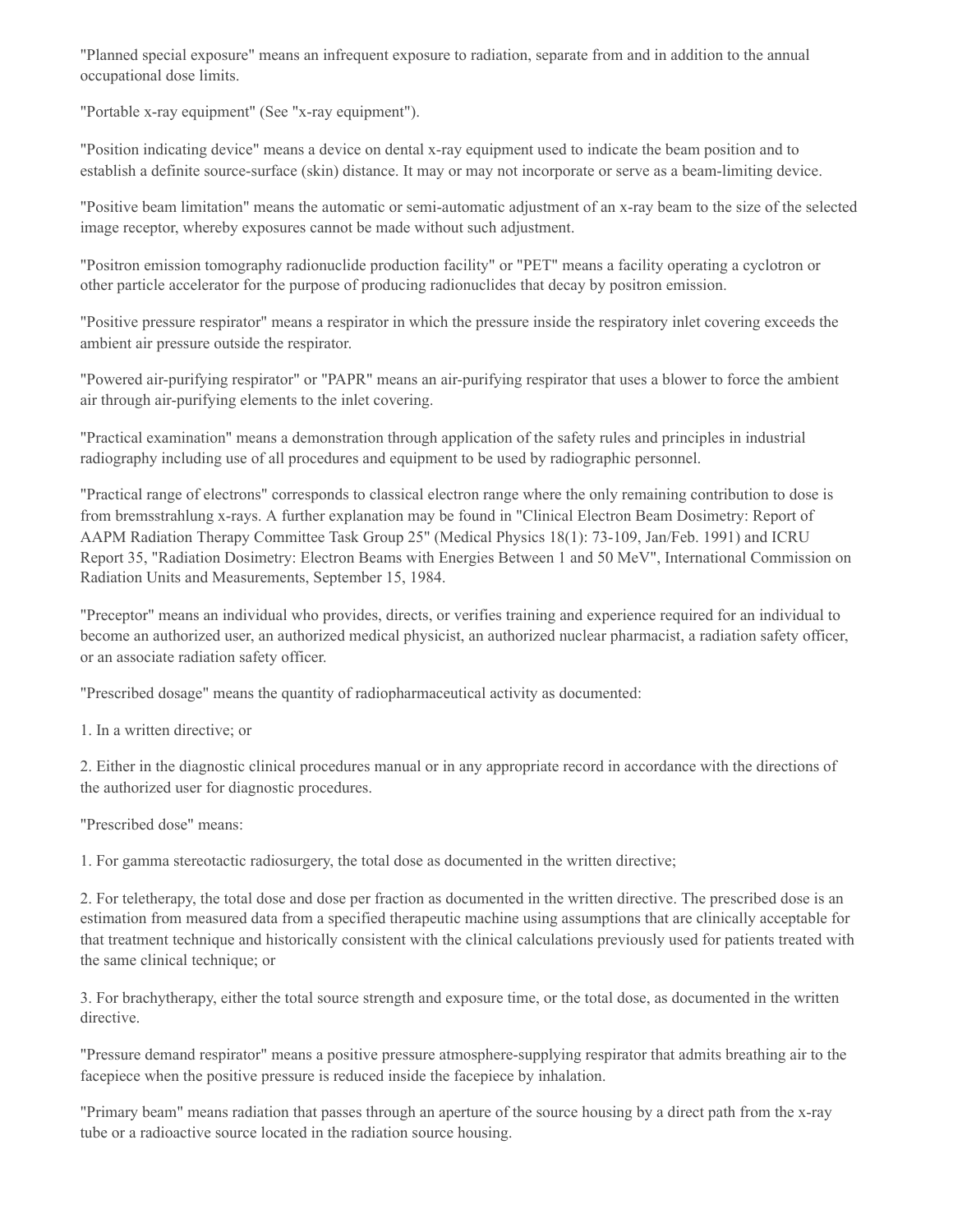"Primary dose monitoring system" means a system that will monitor the useful beam during irradiation and that will terminate irradiation when a preselected number of dose monitor units have been delivered.

"Primary protective barrier" means the material, excluding filters, placed in the useful beam to reduce the radiation exposure (beyond the patient and cassette holder) for protection barriers.

"Principal activities," as used in this chapter, means activities authorized by the license that are essential to achieving the purposes for which the license was issued or amended. Storage during which no licensed material is accessed for use or disposal and activities incidental to decontamination or decommissioning are not principal activities.

"Private inspector" means an individual who meets the requirements set forth in 12VAC5-481-340 and who has demonstrated to the satisfaction of the agency that such individual possesses the knowledge, training and experience to measure ionizing radiation, to evaluate safety techniques, and to advise regarding radiation protection needs.

"Product" means, as used in Part XVI (12VAC5-481-3460 et seq.) of this chapter, something produced, made, manufactured, refined, or benefited.

"Product conveyor system" means a system for moving the product to be irradiated to, from, and within the area where irradiation takes place.

"Projection sheath" (See "Guide tube").

"Projector" (See "Radiographic exposure device").

"Protective apron" means an apron made of radiation-attenuating or absorbing materials used to reduce exposure to radiation.

"Protective glove" means a glove made of radiation absorbing materials used to reduce radiation exposure.

"Public dose" means the dose received by a member of the public from exposure to sources of radiation released by the licensee or registrant, or to any other source of radiation under the control of the licensee or registrant. "Public dose" does not include occupational dose, or doses received from background radiation, from any medical administration the individual has received, from exposure to individuals administered radioactive material and released in accordance with 12VAC5-481-1870, or from voluntary participation in medical research programs.

"Pulsed mode" means operation of the x-ray system such that the x-ray tube is pulsed by the x-ray control to produce one or more exposure intervals of duration less than one-half second.

"Pyrophoric material" means any liquid that ignites spontaneously in dry or moist air at or below 130°F (54.4°C) or any solid material, other than one classed as an explosive, which under normal conditions is liable to cause fires through friction, retained heat from manufacturing or processing, or that can be ignited readily and, when ignited, burns so vigorously and persistently as to create a serious transportation, handling, or disposal hazard. Included are spontaneously combustible and water-reactive materials.

"Qualified inspector" means an individual who is granted professional privileges based on education and experience to provide clinical services in diagnostic and therapeutic medical physics.

"Qualified medical physicist" means an individual qualified in accordance with 12VAC5-481-3390 D.

"Qualitative fit test" or "QLFT" means a pass/fail fit test to assess the adequacy of respirator fit that relies on the individual's response to the test agent.

"Quality factor" or "Q" means the modifying factor, that is referenced in 12VAC5-481-240, that is used to derive dose equivalent from absorbed dose.

"Quantitative fit test" or "QNFT" means an assessment of the adequacy of respirator fit by numerically measuring the amount of leakage into the respirator.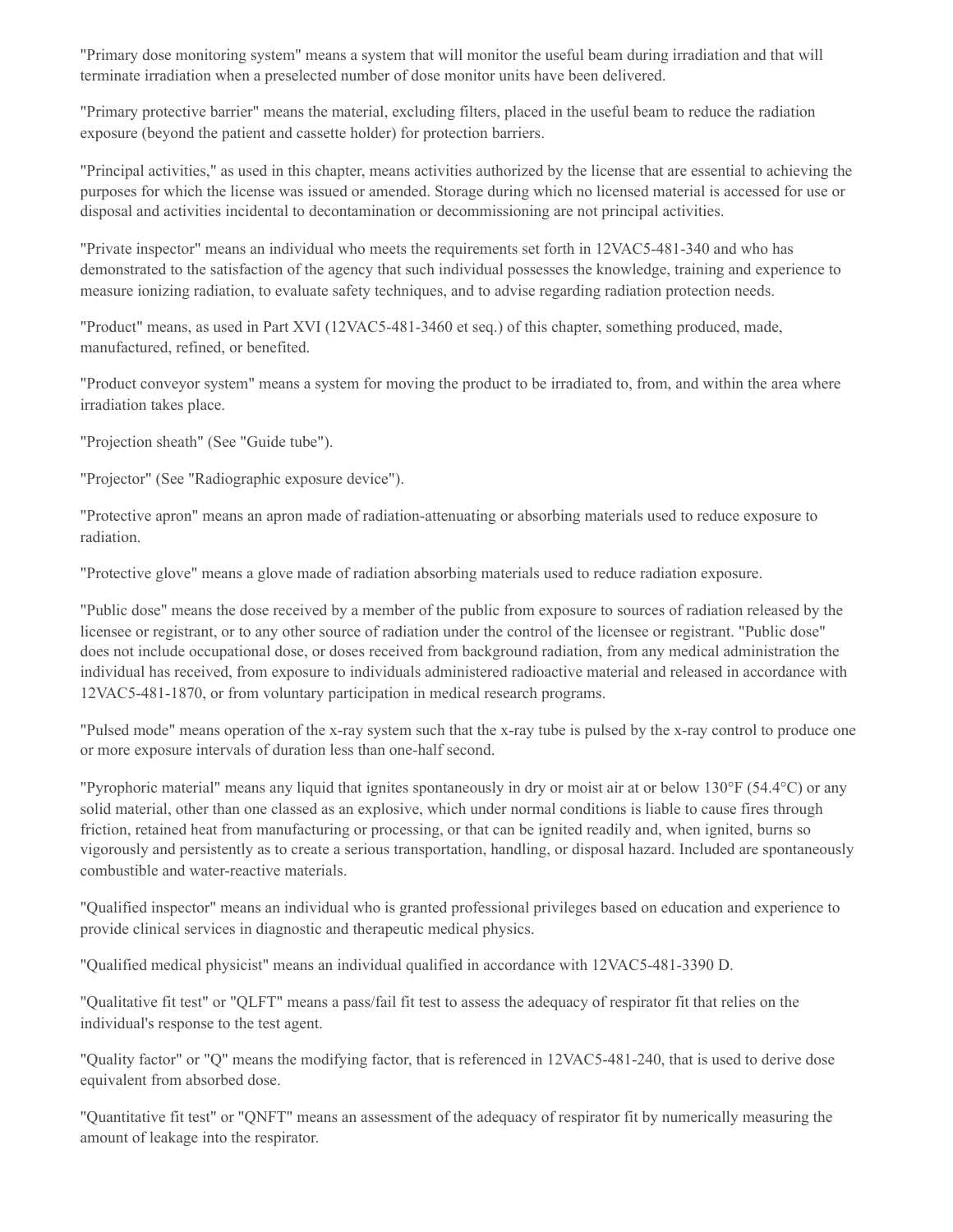"Quarter" means a period of time equal to one-fourth of the year observed by the licensee, approximately 13 consecutive weeks, providing that the beginning of the first quarter in a year coincides with the starting date of the year and that no day is omitted or duplicated in consecutive quarters.

"Rad" means the special unit of absorbed dose. One rad is equal to an absorbed dose of 100 erg per gram or 0.01 joule per kilogram (0.01 gray).

"Radiation" means alpha particles, beta particles, gamma rays, x-rays, neutrons, high-speed electrons, high-speed protons, and other particles capable of producing ions. For purposes of these regulations, ionizing radiation is an equivalent term. Radiation, as used in these regulations, does not include nonionizing radiation, such as radiowaves or microwaves, visible, infrared, or ultraviolet light.

"Radiation area" means any area, accessible to individuals, in which radiation levels could result in an individual receiving a dose equivalent in excess of 0.05 mSv (0.005 rem) in one hour at 30 centimeters from the source of radiation or from any surface that the radiation penetrates.

"Radiation dose" (See "Dose").

"Radiation field" (See "Useful beam").

"Radiation head" means the structure from which the useful beam emerges.

"Radiation machine" means any device capable of producing radiation except those devices with radioactive material as the only source of radiation.

"Radiation room" means a shielded room in which irradiations take place. Underwater irradiators do not have radiation rooms.

"Radiation safety officer" or "RSO" means an individual who has the knowledge and responsibility to apply appropriate radiation protection regulations and has been assigned such responsibility by the licensee or registrant.

"Radiation safety officer for industrial radiography" means an individual with the responsibility for the overall radiation safety program on behalf of the licensee or registrant and who meets the requirements of 12VAC5-481-1310.

"Radiation safety officer for medical" means an individual who meets the requirements of 12VAC5-481-1750 and 12VAC5-481-1790 or is identified as an RSO on: a medical use license issued by the agency, NRC, or another Agreement state, or a medical use permit issued by an NRC masters material licensee.

"Radiation therapy physicist" means an individual qualified in accordance with 12VAC5-481-340.

"Radiation therapy simulation system" means a radiographic or fluoroscopic x-ray system intended for localizing the volume to be exposed during radiation therapy and confirming the position and size of the therapeutic irradiation field.

"Radiation therapy system" means a device that delivers radiation to a specific area of the body where cancer cells or tumors are located.

"Radioactive material" means any solid, liquid, or gas which emits radiation spontaneously.

"Radioactive marker" means radioactive material placed subsurface or on a structure intended for subsurface use for the purpose of depth determination or direction orientation.

"Radioactivity" means the transformation of unstable atomic nuclei by the emission of radiation.

"Radiobioassay" (See "Bioassay").

"Radiograph" means an image receptor on which the image is created directly or indirectly by an x-ray pattern and results in a permanent record.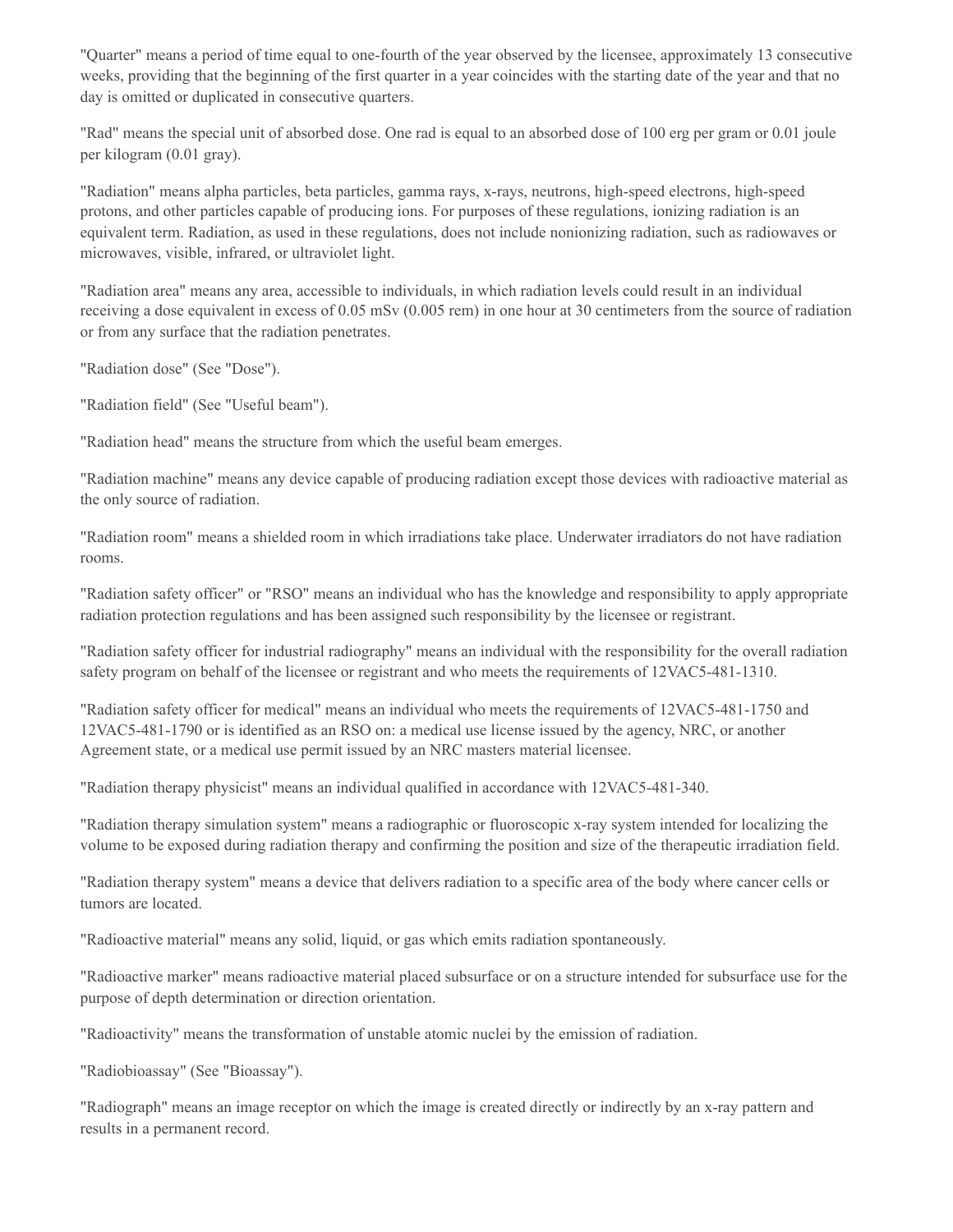"Radiographer" means any individual who performs or who, in attendance at the site where the sources of radiation are being used, personally supervises industrial radiographic operations and who is responsible to the licensee or registrant for assuring compliance with the requirements of the agency's regulations and the conditions of the license or registration.

"Radiographer certification" means written approval received from a certifying entity stating that an individual has satisfactorily met the radiation safety, testing, and experience criteria in 12VAC5-481-1320.

"Radiographer instructor" means any radiographer who has been authorized by the agency to provide on-the-job training to radiographer trainees in accordance with Part V (12VAC5-481-1170 et seq.) of this chapter.

"Radiographer trainee" means any individual who, under the personal supervision of a radiographer instructor, uses sources of radiation, related handling tools, or radiation survey instruments during the course of his instruction.

"Radiographer's assistant" means any individual who under the direct supervision of a radiographer, uses radiographic exposure devices, sources of radiation, related handling tools, or radiation survey instruments in industrial radiography.

"Radiographic exposure device" means any instrument containing a sealed source fastened or contained therein, in which the sealed source or shielding thereof may be moved, or otherwise changed, from a shielded to unshielded position for purposes of making a radiographic exposure.

"Radiographic operations" means all activities performed with a radiographic exposure device, or with a radiation machine. Activities include using, transporting except by common or contract carriers, or storing at a temporary job site, performing surveys to confirm the adequacy of boundaries, setting up equipment, and any activity inside restricted area boundaries. Transporting a radiation machine is not considered a radiographic operation.

"Radiographic personnel" means any radiographer, radiographer instructor, or radiographer trainee.

"Radiography" means:

1. For radioactive materials: See "Industrial radiography."

2. For x-ray: A technique for generating and recording an x-ray pattern for the purpose of providing the user with an image after termination of the exposure.

"Rating" means the operating limits as specified by the component manufacturer.

"Reasonably maximally exposed individual" means, as used in Part XVI (12VAC5-481-3460 et seq.) of this chapter, a representative of a population who is exposed to TENORM at the maximum TENORM concentration measured in environmental media found at a site along with reasonable maximum case exposure assumptions. The exposure is determined by using maximum values for one or more of the most sensitive parameters affecting exposure, based on cautious but reasonable assumptions, while leaving the others at their mean value.

"Recording" means producing a retrievable form of an image resulting from x-ray photons.

"Redundant beam monitoring system" means a combination of two dose monitoring systems in which each system is designed to terminate irradiation in accordance with a preselected number of dose monitor units.

"Reference man" means a hypothetical aggregation of human physical and physiological characteristics determined by international consensus. These characteristics may be used by researchers and public health employees to standardize results of experiments and to relate biological insult to a common base. A description of the reference man is contained in the International Commission on Radiological Protection report, ICRP Publication 23, "Report of the Task Group on Reference Man."

"Reference plane" means a plane that is displaced from and parallel to the tomographic plane.

"Registrant" means any person who is registered with the agency and is legally obligated to register with the agency pursuant to these regulations and the Act.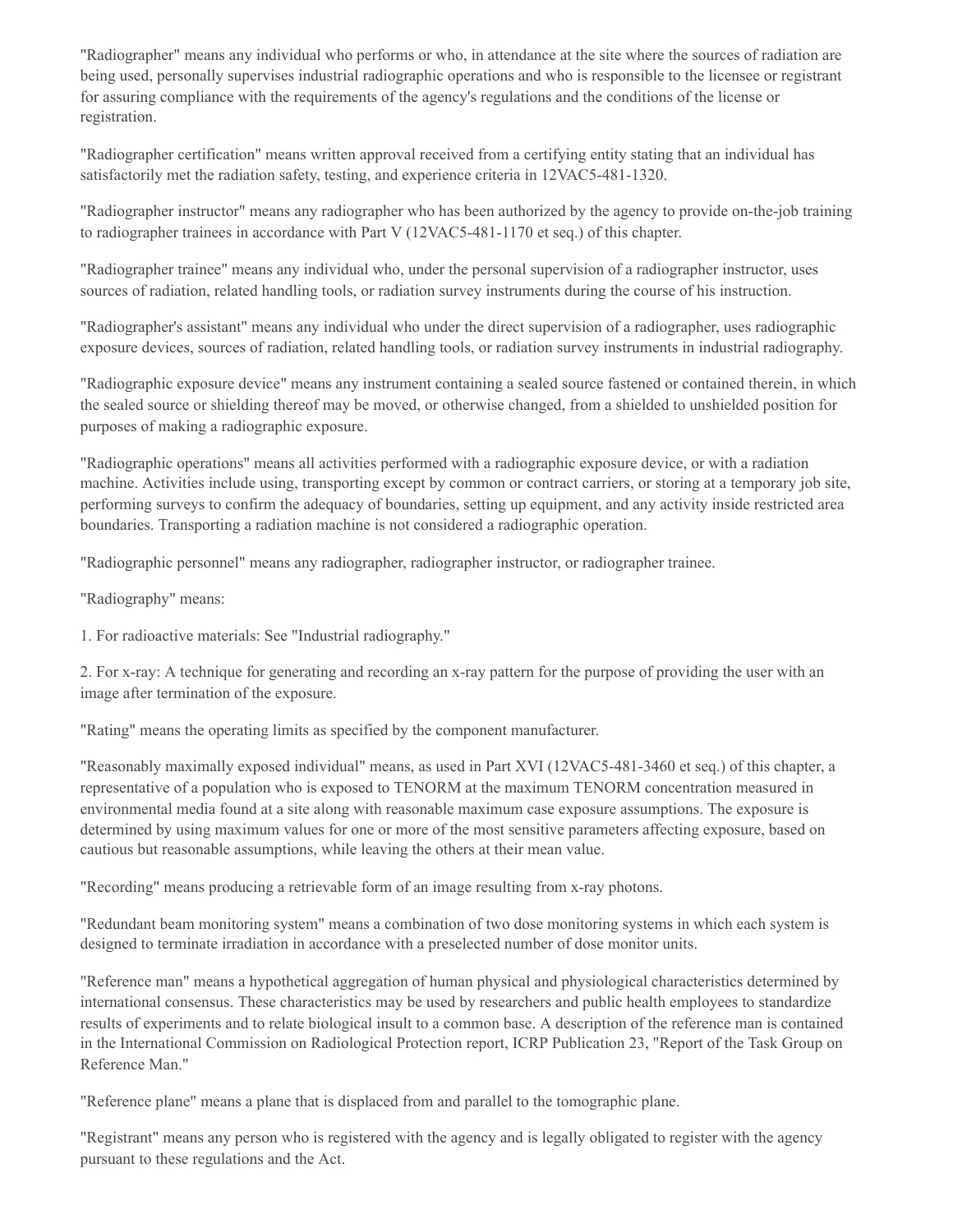"Registration" means registration with the agency in accordance with the regulations adopted by the agency.

"Regulations of the U.S. Department of Transportation" means the regulations in 49 CFR Parts 100 - 189.

"Rem" means the special unit of any of the quantities expressed as dose equivalent. The dose equivalent in rems is equal to the absorbed dose in rad multiplied by the quality factor  $(1 \text{ rem} = 0.01 \text{ Sv})$ .

"Reportable event" means the administration of either:

1. A diagnostic x-ray exposure where an actual or suspected acute or long-term functional damage to an organ or a physiological system has occurred. Exempt from this reporting requirement is any event when any functional damage to a patient organ or a physiological system that was an expected outcome when the causative procedures were prescribed;

2. A procedure where the patient or operator is injured as a result of a mechanical injury;

3. A teletherapy x-ray or electron dose where the calculated weekly administered dose differs from the weekly prescribed dose by 15% or more; or

4. A brachytherapy x-ray dose where the calculated administered dose differs from the prescribed dose by 10% or more.

"Research and development" means (i) theoretical analysis, exploration, or experimentation; or (ii) the extension of investigative findings and theories of a scientific or technical nature into practical application for experimental and demonstrative purposes, including the experimental production and testing of models, devices, equipment, materials, and processes. Research and development does not include the internal or external administration of radiation or radioactive material to human beings.

"Residential location" means any area where structures in which people lodge or live are located, and the grounds on which such structures are located including, but not limited to, houses, apartments, condominiums, and garages.

"Residual radioactive material" means (i) waste (that the U.S. Secretary of Energy determines to be radioactive) in the form of tailings resulting from the processing of ores for the extraction of uranium and other valuable constituents of the ores and (ii) other waste (that the U.S. Secretary of Energy determines to be radioactive) at a processing site that relates to such processing, including any residual stock of unprocessed ores or low-grade materials. This term is used only with respect to materials at sites subject to remediation under Title I of the Uranium Mill Tailings Radiation Control Act of 1978, as amended.

"Residual radioactivity" means radioactivity in structures, materials, soils, groundwater, and other media at a site resulting from activities under the licensee's control. This includes radioactivity from all licensed and unlicensed sources used by the licensee, but excludes background radiation. It also includes radioactive materials remaining at the site as a result of routine or accidental releases of radioactive materials at the site and previous burials at the site, even if those burials were made in accordance with the provisions of Part IV (12VAC5-481-600 et seq.) of this chapter.

"Residual waste" means low-level radioactive waste resulting from processing or decontamination activities that cannot be easily separated into distinct batches attributable to specific waste generators. This waste is attributable to the processor or decontamination facility, as applicable.

"Respiratory protective device" means an apparatus, such as a respirator, used to reduce an individual's intake of airborne radioactive materials.

"Restricted area" means an area, access to which is limited by the licensee or registrant for the purpose of protecting individuals against undue risks from exposure to radiation and radioactive materials. Restricted area does not include areas used as residential quarters, but separate rooms in a residential building may be set apart as a restricted area.

"Reviewing official" means the individual who shall make the trustworthiness and reliability determination of an individual to determine whether the individual may have, or continue to have, unescorted access to the Category 1 or Category 2 quantities of radioactive materials that are possessed by the licensee.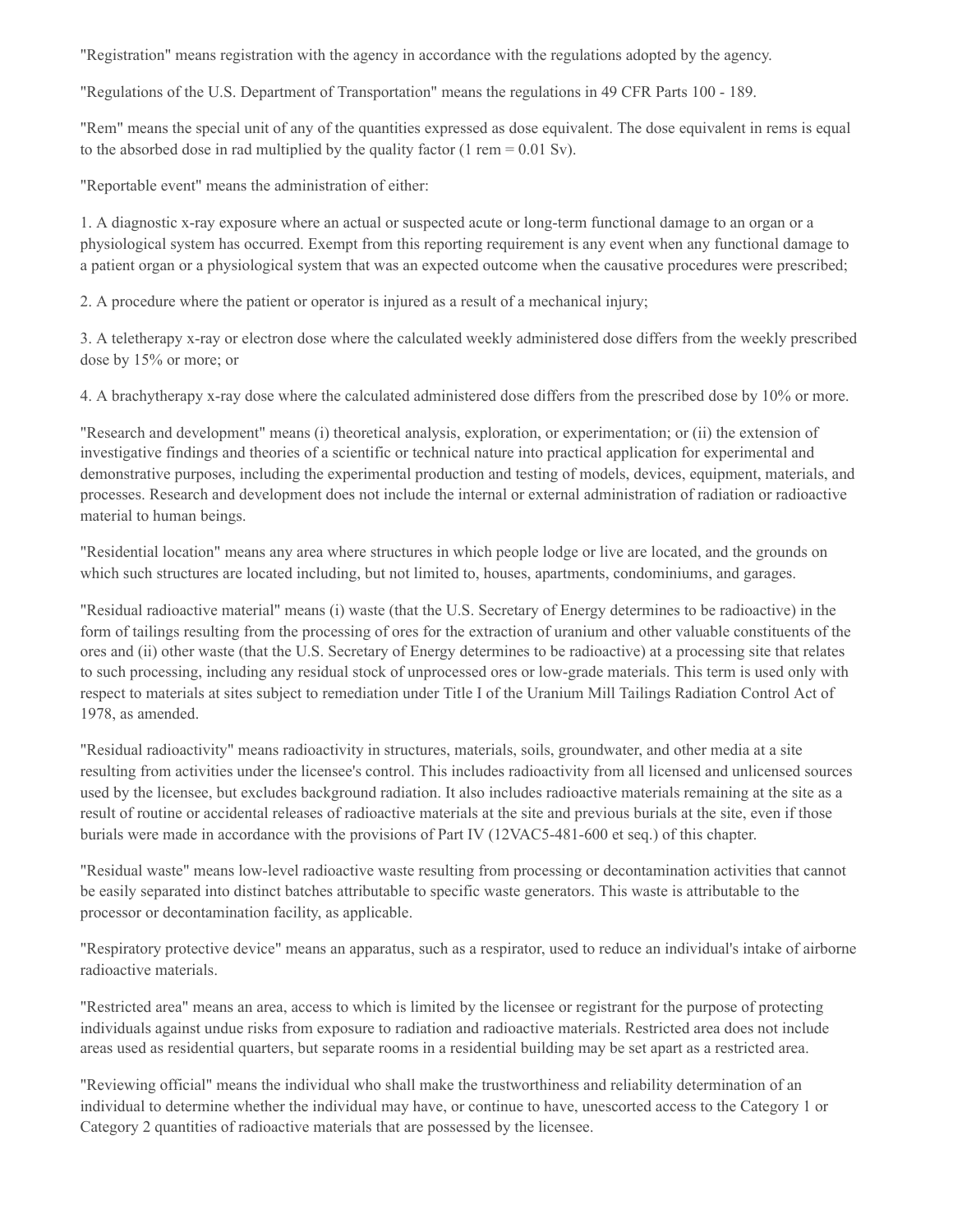"Roentgen" means the special unit of exposure. One roentgen (R) equals 2.58E-4 coulombs per kilogram of air (see "Exposure" and 12VAC5-481-240).

"S-tube" means a tube through which the radioactive source travels when inside a radiographic exposure device.

"Sabotage" means deliberate damage, with malevolent intent, to a Category 1 or Category 2 quantity of radioactive material, a device that contains a Category 1 or Category 2 quantity of radioactive material, or the components of the security system.

"Safe haven" means a readily recognizable and readily accessible site at which security is present or from which, in the event of an emergency, the transport crew can notify and wait for the local law-enforcement authorities.

"Sanitary sewerage" means a system of public sewers for carrying off waste water and refuse, but excluding sewage treatment facilities, septic tanks, and leach fields owned or operated by the licensee or registrant.

"Scan" means the complete process of collecting x-ray transmission data for the production of a tomogram. Data can be collected simultaneously during a single scan for the production of one or more tomograms.

"Scan increment" means the amount of relative displacement of the patient with respect to the CT x-ray system between successive scans measured along the direction of such displacement.

"Scan sequence" means a preselected set of two or more scans performed consecutively under preselected CT conditions of operation.

"Scan time" means the period of time between the beginning and end of x-ray transmission data accumulation for a single scan.

"Scattered radiation" means ionizing radiation emitted by interaction of ionizing radiation with matter, the interaction being accompanied by a change in direction of the radiation. Scattered primary radiation means that scattered radiation which has been deviated in direction only by materials irradiated by the useful beam.

"Sealed source" means any radioactive material that is encased in a capsule designed to prevent leakage or escape of any radioactive material.

"Secondary dose monitoring system" means a system which will terminate irradiation in the event of failure of the primary dose monitoring system.

"Security zone" means any temporary or permanent area determined and established by the licensee for the physical protection of Category 1 or Category 2 quantities of radioactive material.

"Seismic area" means any area where the probability of a horizontal acceleration in rock of more than 0.3 times the acceleration of gravity in 250 years is greater than 10%, as designated by the United States Geological Survey.

"Self-contained breathing apparatus" or "SCBA" means an atmosphere-supplying respirator for which the breathing air source is designed to be carried by the user.

"Shadow tray" means a device attached to the radiation head to support auxiliary beam blocking material.

"Shallow dose equivalent" or "H<sub>s</sub>," which applies to the external exposure of the skin or an extremity, means the dose equivalent at a tissue depth of 0.007 centimeter (7 mg/cm2).

"Shielded position" means the location within the radiographic exposure device or storage container which, by manufacturer's design, is the proper location for storage of the sealed source.

"Shielded-room radiography" means industrial radiography conducted in a room shielded so that radiation levels at every location on the exterior meet the limitations specified in 12VAC5-481-640.

"Shipper" means the licensed entity (i.e., the waste generator, waste collector, or waste processor) who offers low-level radioactive waste for transportation, typically consigning this type of waste to a licensed waste collector, waste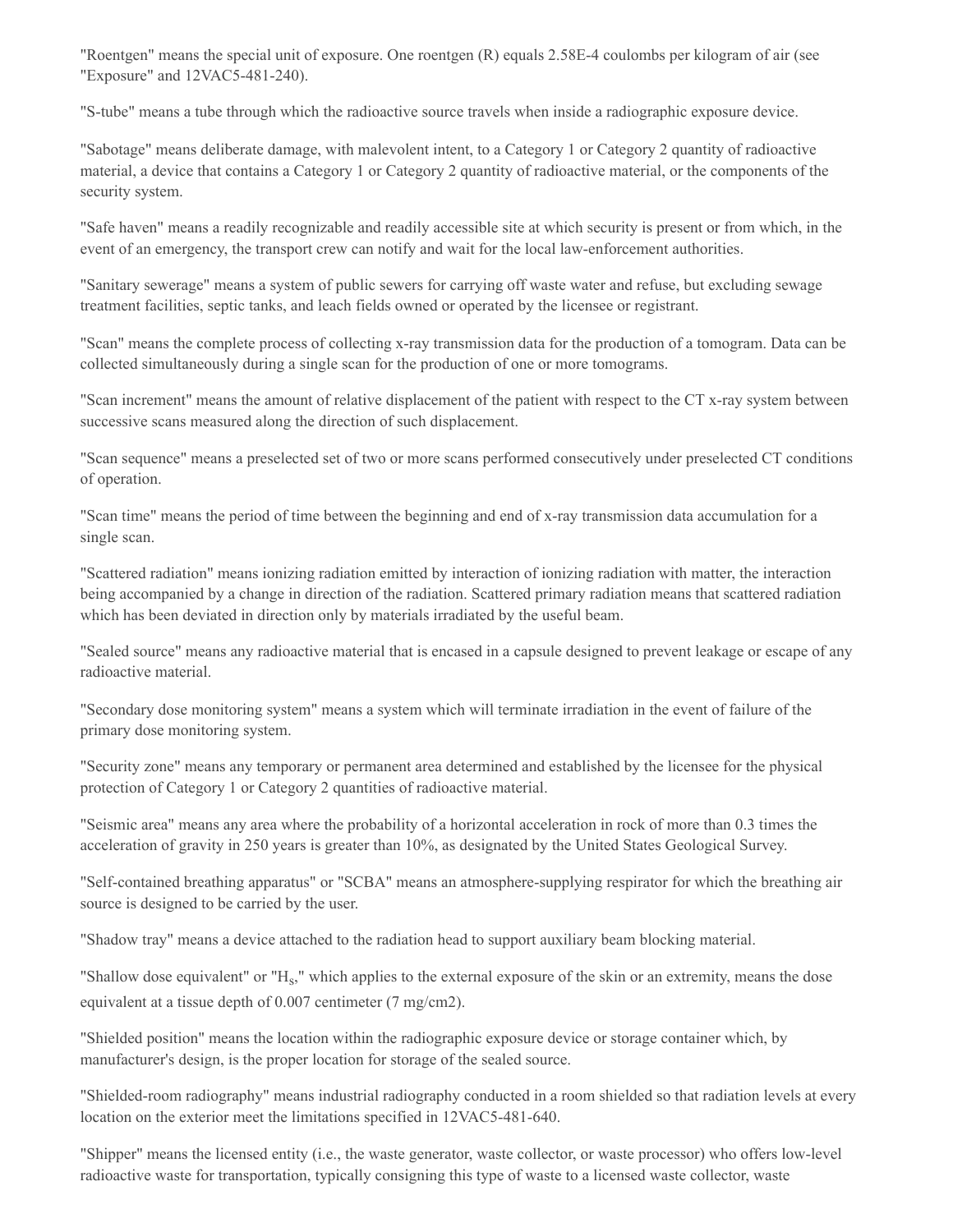processor, or land disposal facility operator.

"Shipping paper" means NRC Form 540 and, if required, NRC Form 540A, which includes the information required by the U.S. Department of Transportation in 49 CFR Part 172.

"Shutter" means a device attached to the tube housing assembly which can intercept the entire cross sectional area of the useful beam and which has a lead equivalency not less than that of the tube housing assembly.

"SI" means the abbreviation for the International System of Units.

"SID" (See "Source-image receptor distance").

"Sievert" or "Sv" means the SI unit of any of the quantities expressed as dose equivalent. The dose equivalent in sievert is equal to the absorbed dose in gray multiplied by the quality factor  $(1 \text{ Sv} = 100 \text{ rem})$ .

"Simulator" or "radiation therapy simulation system" means any x-ray system intended for localizing the volume to be exposed during radiation therapy and reproducing the position and size of the therapeutic irradiation field.

"Single tomogram system" means a CT x-ray system that obtains x-ray transmission data during a scan to produce a single tomogram.

"Site area emergency" means events may occur, are in progress, or have occurred that could lead to a significant release of radioactive material and that could require a response by offsite response organizations to protect persons offsite.

"Site boundary" means that line beyond which the land or property is not owned, leased, or otherwise controlled by the licensee.

"Site closure and stabilization" means those actions that are taken upon completion of operations that prepare the disposal site for custodial care and that assure that the disposal site will remain stable and will not need ongoing active maintenance.

"Source" means the focal spot of the x-ray tube.

"Source assembly" means an assembly that consists of the sealed source and a connector that attaches the source to the control cable. The source assembly may include a ballstop to secure the source in the shielded position.

"Source changer" means a device designed and used for replacement of sealed sources in radiographic exposure devices, including those source changers also used for transporting and storage of sealed sources.

"Source holder" means a housing or assembly into which a radioactive source is placed for the purpose of facilitating the handling and use of the source in well-logging operations.

"Source-image receptor distance" means the distance from the source to the center of the input surface of the image receptor.

"Source material" means:

1. Uranium or thorium, or any combination thereof, in any physical or chemical form; or

2. Ores that contain by weight one-twentieth of 1.0% (0.05%) or more of uranium, thorium or any combination of uranium and thorium. Source material does not include special nuclear material.

"Source of radiation" means any radioactive material or any device or equipment emitting, or capable of producing, radiation.

"Source-skin distance" or "SSD" means the distance from the source to the center of the entrant x-ray field in the plane tangent to the patient's skin surface.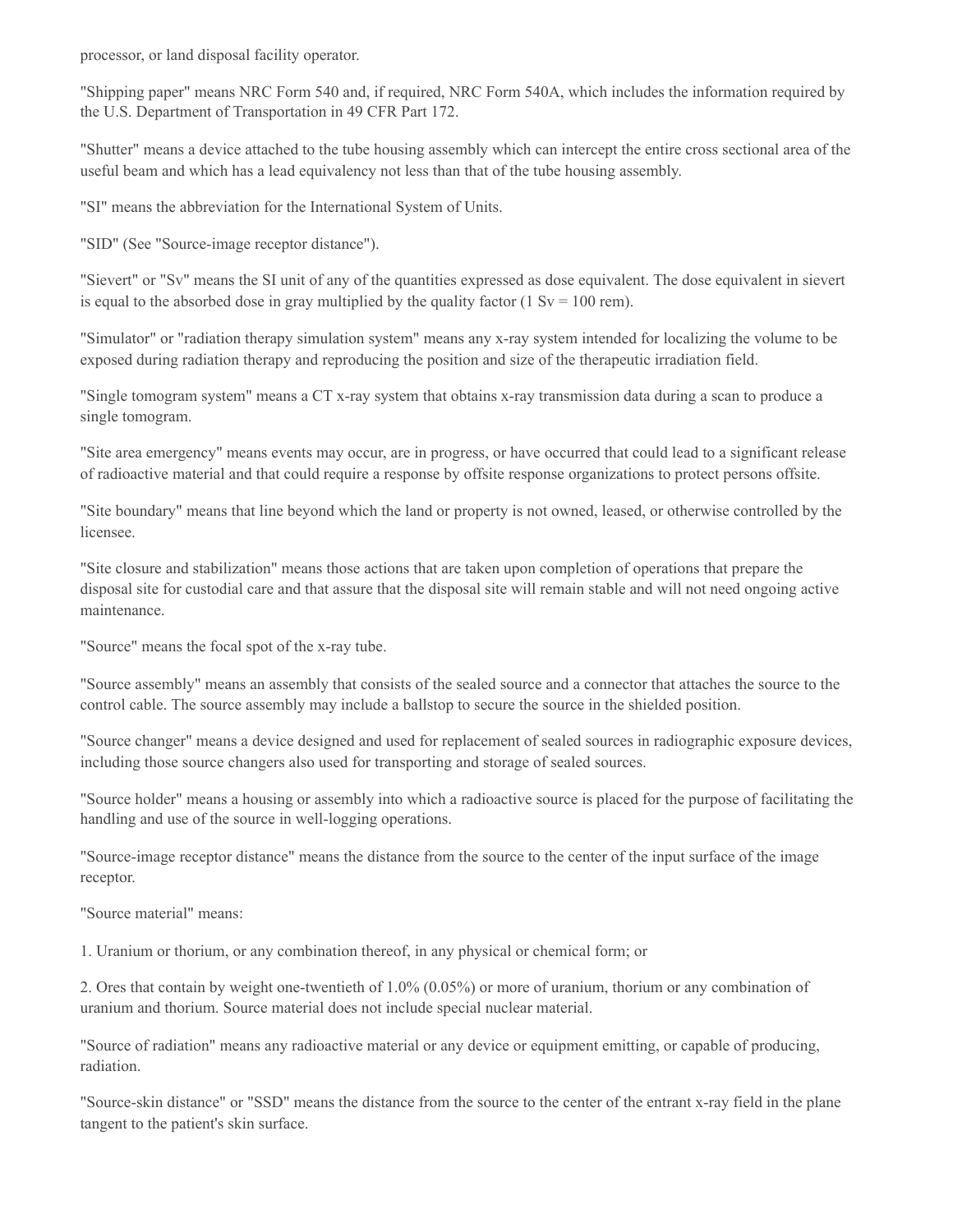"Source traceability" means the ability to show that a radioactive source has been calibrated either by the national standards laboratory of the National Institute of Standards and Technology, or by a laboratory that participates in a continuing measurement quality assurance program with National Institute of Standards and Technology or other equivalent national or international program.

"Special form radioactive material" means radioactive material that satisfies the following conditions:

1. It is either a single solid piece or is contained in a sealed capsule that can be opened only by destroying the capsule;

2. The piece or capsule has at least one dimension not less than five millimeters (0.2 in.); and

3. It satisfies the requirements of 10 CFR 71.75. A special form encapsulation designed in accordance with the NRC requirements of 10 CFR 71.4 in effect on June 30, 1983 (see 10 CFR Part 71, revised as of January 1, 1983), and constructed before July 1, 1985; a special form encapsulation designed in accordance with the requirements of 10 CFR 71.4 in effect on March 31, 1996 (see 10 CFR Part 71, revised as of January 1, 1996), and constructed before April 1, 1998; and special form material that was successfully tested before September 10, 2015, in accordance with the requirements of 10 CFR 71.75(d) in effect before September 10, 2015, may continue to be used. Any other special form encapsulation must meet requirements of this definition.

"Special nuclear material" means:

1. Plutonium, uranium-233, uranium enriched in the isotope 233 or in the isotope 235, and any other material the NRC, pursuant to the provisions of § 51 of the Atomic Energy Act of 1954, as amended, (42 USC § 2071) determines to be special nuclear material, but does not include source material; or

2. Any material artificially enriched by any of the foregoing but does not include source material.

"Special nuclear material in quantities not sufficient to form a critical mass" means uranium enriched in the isotope U-235 in quantities not exceeding 350 grams of contained U-235; uranium-233 in quantities not exceeding 200 grams; plutonium in quantities not exceeding 200 grams; or any combination of them in accordance with the following formula: For each kind of special nuclear material, determine the ratio between the quantity of that special nuclear material and the quantity specified above for the same kind of special nuclear material. The sum of such ratios for all of the kinds of special nuclear material in combination shall not exceed 1. For example, the following quantities in combination would not exceed the limitation and are within the formula:

 $(175 \text{ grams contained U} \times 235/350) \%$  2B (50 grams U – 233/200) % 2B (50 grams Pu/200) = 1

"Specific activity of a radionuclide" means the radioactivity of a radionuclide per unit mass of that nuclide. The specific activity of a material in which the radionuclide is essentially uniformly distributed is the radioactivity per unit mass of the material.

"Spot film" means a radiograph that is made during a fluoroscopic examination to permanently record conditions that exist during that fluoroscopic procedure.

"Spot-film device" means a device intended to transport or position a radiographic image receptor between the x-ray source and fluoroscopic image receptor. It includes a device intended to hold a cassette over the input end of an image intensifier for the purpose of making a radiograph.

"Stability" means structural stability.

"State inspector" means an employee of the Virginia Department of Health designated to perform those duties or functions assigned the Radiological Health Program.

"Stationary beam radiation therapy" means radiation therapy without displacement of one or more mechanical axes relative to the patient during irradiation.

"Stationary x-ray equipment" (See "x-ray equipment").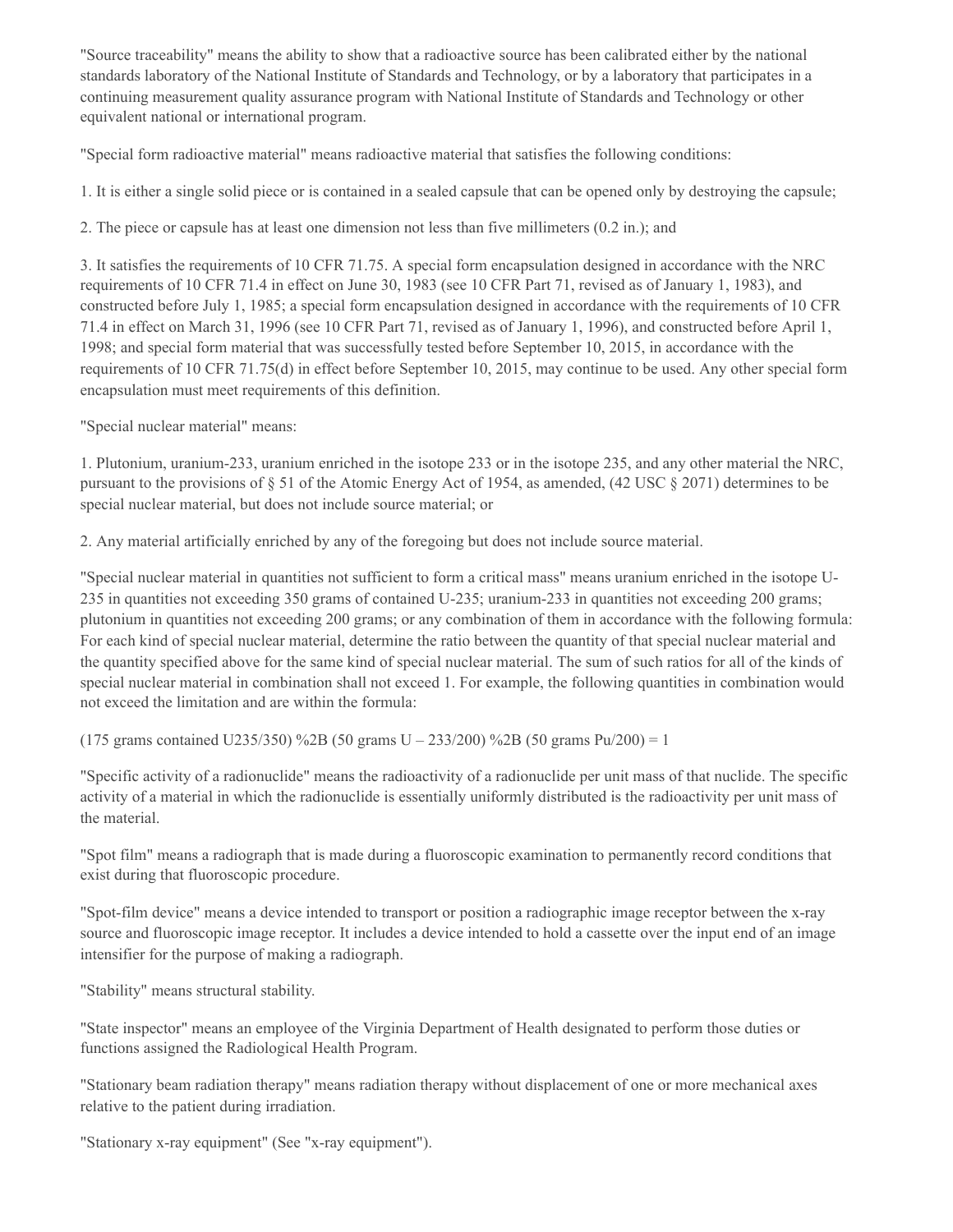"Stochastic effect" means a health effect that occurs randomly and for which the probability of the effect occurring, rather than its severity, is assumed to be a linear function of dose without threshold. Hereditary effects and cancer incidence are examples of stochastic effects. For purposes of this chapter, "probabilistic effect" is an equivalent term.

"Storage" means a condition in which a device or source is not being used for an extended period of time, and has been made inoperable.

"Storage area" means any location, facility, or vehicle that is used to store and secure a radiographic exposure device, a radiation machine, or a storage container when it is not used for radiographic operations. Storage areas are locked or have a physical barrier to prevent accidental exposure, tampering, or unauthorized removal of the device, machine, or container.

"Storage container" means a device in which sealed sources or radiation machines are secured and stored.

"Stray radiation" means the sum of leakage and scattered radiation.

"Subsurface tracer study" means the release of a substance tagged with radioactive material for the purpose of tracing the movement or position of the tagged substance in the well-bore or adjacent formation.

"Supplied-air respirator," "airline respirator," or "SAR" means an atmosphere-supplying respirator for which the source of breathing air is not designed to be carried by the user.

"Surface contaminated object" or "SCO" means a solid object that is not itself classed as radioactive material, but that has radioactive material distributed on any of its surfaces. An SCO must be in one of two groups with surface activity not exceeding the following limits:

1. SCO-I: A solid object on which:

a. The nonfixed contamination on the accessible surface averaged over 300 cm², or the area of the surface if less than 300 cm², does not exceed four becquerel per cm² (1 E-04 μCi/cm²) for beta and gamma and low toxicity alpha emitters, or 0.4 becquerel per cm<sup>2</sup> (1 E-05  $\mu$ Ci/cm<sup>2</sup>) for all other alpha emitters;

b. The fixed contamination on the accessible surface averaged over 300 cm², or the area of the surface if less than 300 cm², does not exceed 4 E%2B04 becquerel per cm² (1.0 μCi/cm²) for beta and gamma and low toxicity alpha emitters, or  $4 \text{ E}\%2\text{B}03$  becquerel per cm<sup>2</sup> (0.1  $\mu$ Ci/cm<sup>2</sup>) for all other alpha emitters; and

c. The nonfixed contamination plus the fixed contamination on the inaccessible surface averaged over 300 cm², or the area of the surface if less than 300 cm<sup>2</sup>, does not exceed 4  $E\%2B04$  becquerel per cm<sup>2</sup> (1 µCi/cm<sup>2</sup>) for beta and gamma and low toxicity alpha emitters, or 4 E%2B03 Becquerel per cm<sup>2</sup> (0.1  $\mu$ Ci/cm<sup>2</sup>) for all other alpha emitters.

2. SCO-II: A solid object on which the limits for SCO-I are exceeded and on which:

a. The nonfixed contamination on the accessible surface averaged over 300 cm², or the area of the surface if less than 300 cm², does not exceed 400 becquerel per cm² (1 E-02 μCi/cm²) for beta and gamma and low toxicity alpha emitters or 40 becquerel per cm<sup>2</sup> (1 E-03  $\mu$ Ci/cm<sup>2</sup>) for all other alpha emitters;

b. The fixed contamination on the accessible surface averaged over 300 cm², or the area of the surface if less than 300 cm², does not exceed 8 E%2B05 becquerel per cm² (20 μCi/cm²) for beta and gamma and low toxicity alpha emitters, or 8 E%2B04 becquerel per cm² (2 μCi/cm²) for all other alpha emitters; and

c. The nonfixed contamination plus the fixed contamination on the inaccessible surface averaged over 300 cm², or the area of the surface if less than 300 cm², does not exceed 8 E%2B05 becquerel per cm² (20 μCi/cm²) for beta and gamma and low toxicity alpha emitters, or  $8 \frac{\text{E}}{2804}$  becquerel per cm<sup>2</sup> (2  $\mu$ Ci/cm<sup>2</sup>) for all other alpha emitters.

"Surveillance" means monitoring and observation of the disposal site for purposes of visual detection of need for maintenance, custodial care, evidence of intrusion, and compliance with other license and regulatory requirements.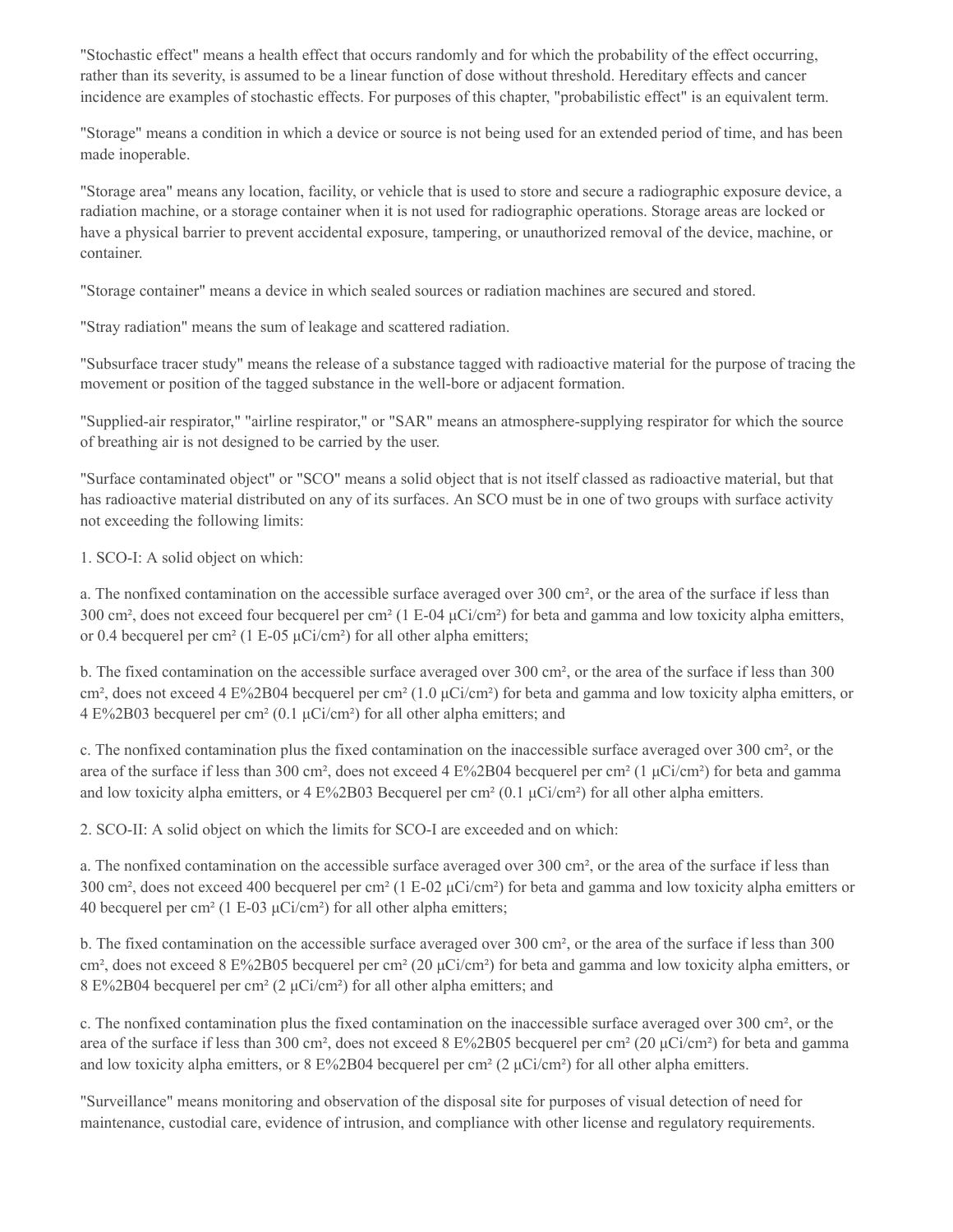"Survey" means an evaluation of the radiological conditions and potential hazards incident to the production, use, transfer, release, disposal, or presence of radioactive material or other sources of radiation. When appropriate, such an evaluation includes a physical survey of the location of radioactive material and measurements or calculations of levels of radiation, or concentrations or quantities of radioactive material present.

"Tabletop, stationary" means a tabletop that, when assembled for use, is incapable of movement with respect to its supporting structure within the plane of the tabletop.

"Target" means that part of an x-ray tube or accelerator onto which a beam of accelerated particles is directed to produce ionizing radiation or other particles.

"Target-skin distance" or "TSD" means the distance measured along the beam axis from the center of the front surface of the x-ray target or electron virtual source, or both, to the surface of the irradiated object or patient.

"Technologically enhanced naturally occurring radioactive material" or "TENORM" means, as used in Part XVI (12VAC5-481-3460 et seq.) of this chapter, naturally occurring radionuclides whose concentrations are increased by or as a result of past or present human practices. TENORM does not include background radiation or the natural radioactivity of rocks or soils. TENORM does not include uranium or thorium in "source material" as defined in the AEA and NRC regulations.

"Technique factors" means the following conditions of operation:

1. For capacitor energy storage equipment, peak tube potential in kilovolts (kV) and quantity of charge in milliampereseconds (mAs);

2. For field emission equipment rated for pulsed operation, peak tube potential in kilovolts (kV), and number of x-ray pulses;

3. For CT equipment designed for pulsed operation, peak tube potential in kilovolts (kV), scan time in seconds, and either tube current in milliamperes (mA), x-ray pulse width in seconds, and the number of x-ray pulses per scan, or the product of tube current, x-ray pulse width, and the number of x-ray pulses in milliampere-seconds (mAs);

4. For CT equipment not designed for pulsed operation, peak tube potential in kilovolts (kV), and either tube current in milliamperes (mA) and scan time in seconds, or the product of tube current and exposure time in milliampere-seconds (mAs) and the scan time when the scan time and exposure time are equivalent; and

5. For all other equipment, peak tube potential in kilovolts (kV), and either tube current in milliamperes (mA) and exposure time in seconds, or the product of tube current and exposure time in milliampere-seconds (mAs).

"Telemetric position monitoring system" means a data transfer system that captures information by either instrumentation or measuring devices, or both, about the location and status of a transport vehicle or package between the departure and destination locations.

"Teletherapy physicist" means an individual identified as a qualified teletherapy physicist on an agency license.

"Teletherapy" means therapeutic irradiation in which the source of radiation is at a distance from the body.

"Temporary job site" means any location where industrial radiography, wireline service, well-logging, portable gauge or x-ray fluorescence use is performed and where licensed material may be stored other than those locations of use authorized on the license.

"Tenth-value layer" or "TVL" means the thickness of a specified material that attenuates x-radiation or gamma radiation to an extent such that the air kerma rate, exposure rate, or absorbed dose rate is reduced to one-tenth of the value measured without the material at the same point.

"Test" means the process of verifying compliance with an applicable regulation.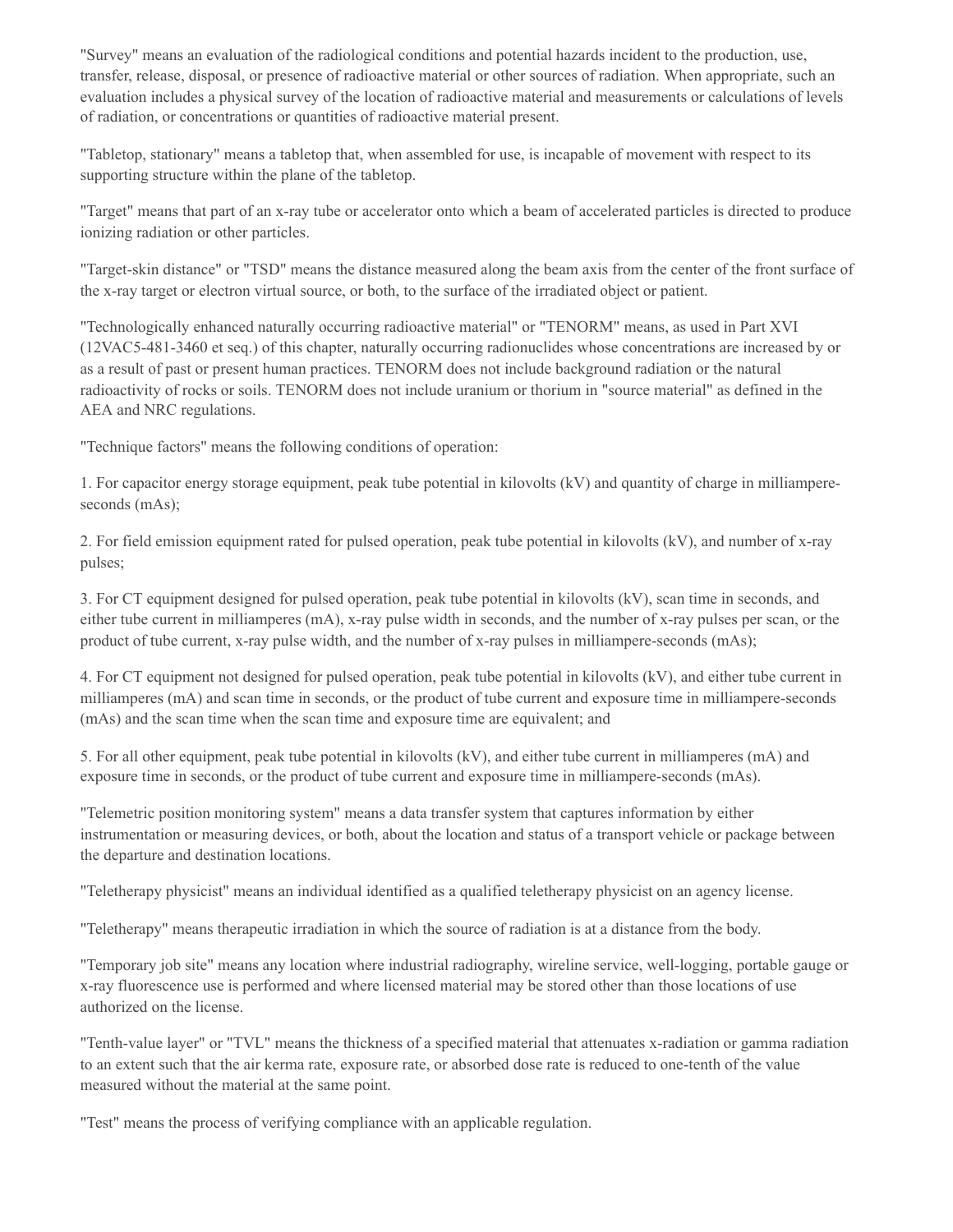"Therapeutic radiation machine" means x-ray or electron-producing equipment designed and used for external beam radiation therapy. For the purpose of this chapter, devices used to administer electronic brachytherapy shall also be considered therapeutic radiation machines.

"These regulations" mean all parts of this chapter.

"Tight-fitting facepiece" means a respiratory inlet covering that forms a complete seal with the face.

"Tomogram" means the depiction of the x-ray attenuation properties of a section through the body.

"Tomographic plane" means that geometric plane that is identified as corresponding to the output tomogram.

"Tomographic section" means the volume of an object whose x-ray attenuation properties are imaged in a tomogram.

"Total effective dose equivalent" or "TEDE" means the sum of the effective dose equivalent for external exposures and the committed effective dose equivalent for internal exposures.

"Total organ dose equivalent" or "TODE" means the sum of the deep dose equivalent and the committed dose equivalent to the organ receiving the highest dose as described in 12VAC5-481-1040.

"Traceable to a National Standard" (See "Instrument traceability" or "Source traceability").

"Transfer" means, as used in Part XVI (12VAC5-481-3460 et seq.) of this chapter, the physical relocation of NORM containing materials not directly associated with commercial distribution within a business's operation or between general or specific licensees. This term does not include a change in legal title to NORM containing materials that does not involve physical movement of those materials.

"Transport container" means a package that is designed to provide radiation safety and security when sealed sources are transported and that meets all applicable requirements of the U.S. Department of Transportation.

"Transport index" or "TI" means the dimensionless number, rounded up to the next tenth, placed on the label of a package to designate the degree of control to be exercised by the carrier during transportation. The transport index is the number determined by multiplying the maximum radiation level in millisievert (mSv) per hour at one meter (3.3 feet) from the external surface of the package by 100 (equivalent to the maximum radiation level in millirem per hour at one meter (3.3 feet)).

"Treatment site" means the correct anatomical description of the area intended to receive a radiation dose, as described in a written directive.

"Tribal official" means the highest ranking individual that represents tribal leadership, such as the chief, president, or tribal council leadership.

"Tritium neutron generator target source" means a tritium source used within a neutron generator tube to produce neutrons for use in well-logging applications.

"Trustworthiness and reliability" means characteristics of an individual considered dependable in judgment, character, and performance, such that unescorted access to Category 1 or Category 2 quantities of radioactive material by that individual does not constitute an unreasonable risk to the public health and safety or security. A determination of trustworthiness and reliability for this purpose is based upon the results from a background investigation.

"Tube" means an x-ray tube, unless otherwise specified.

"Tube housing assembly" means the tube housing with tube installed. It includes high-voltage or filament transformers and other appropriate elements when such are contained within the tube housing.

"Tube rating chart" means the set of curves which specify the rated limits of operation of the tube in terms of the technique factors.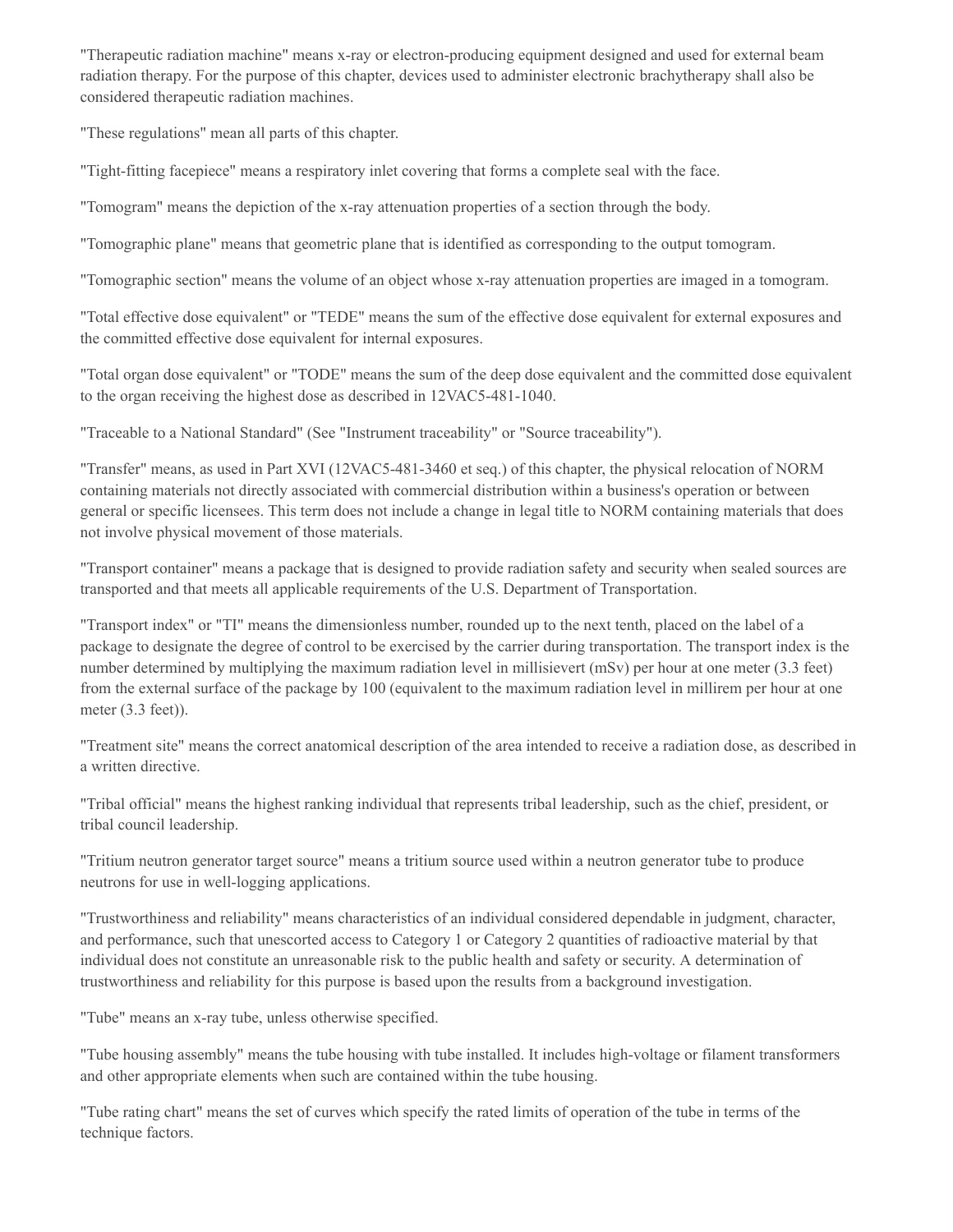"Type A quantity" means a quantity of radioactive material, the aggregate radioactivity of which does not exceed A<sub>1</sub> for special form radioactive material or  $A_2$  for normal form radioactive material, where  $A_1$  and  $A_2$  are given in Table 1 of 12VAC5-481-3770 F or may be determined by procedures described in 12VAC5-481-3770 A through E.

"Type B quantity" means a quantity of radioactive material greater than a Type A quantity.

"Underwater irradiator" means an irradiator in which the sources always remain shielded under water and humans do not have access to the sealed sources or the space subject to irradiation without entering the pool.

"Underwater radiography" means radiographic operations performed when the radiographic exposure device or radiation machine or related equipment are beneath the surface of the water.

"Unescorted access" means solitary access to an aggregated Category 1 or Category 2 quantity of radioactive material or the devices that contain the material.

"Uniform Low-Level Radioactive Waste Manifest" or "uniform manifest" means the combination of NRC Forms 540 and 541, and, if necessary, 542, and their respective continuation sheets as needed, or equivalent.

"Unirradiated uranium" means uranium containing not more than  $2 \times 10^3$  Bq of plutonium per gram of uranium-235, not more than 9 x 10<sup>6</sup> Bq of fission products per gram of uranium-235, and not more than 5 x 10<sup>-3</sup> g of uranium-236 per gram of uranium-235.

"Unrefined and unprocessed ore" means ore in its natural form prior to any processing, such as grinding, roasting, beneficiating, or refining. Processing does not include sieving or encapsulating of ore or preparation of samples for laboratory analysis.

"Unrestricted area" means an area, access to which is neither limited nor controlled by the licensee or registrant. For purposes of these regulations, "uncontrolled area" is an equivalent term.

"Uranium - natural, depleted, enriched"

1. "Natural uranium" means uranium (which may be chemically separated) with the naturally occurring distribution of uranium isotopes, which is approximately 0.711 weight percent uranium-235, and the remainder by weight essentially uranium-238.

2. "Depleted uranium" means uranium containing less uranium-235 than the naturally occurring distribution of uranium isotopes.

3. "Enriched uranium" means uranium containing more uranium-235 than the naturally occurring distribution of uranium isotopes.

"Uranium sinker bar" means a weight containing depleted uranium used to pull a logging tool down toward the bottom of a well.

"Useful beam" means the radiation that passes through the tube housing port and the aperture of the beam-limiting device when the exposure switch or timer is activated.

"User seal check" or "fit check" means an action conducted by the respirator user to determine if the respirator is properly seated to the face. Examples include negative pressure check, positive pressure check, irritant smoke check, or isoamyl acetate check.

"Variable-aperture beam-limiting device" means a beam-limiting device which has capacity for stepless adjustment of the x-ray field size at a given SID.

"Very high radiation area" means an area, accessible to individuals, in which radiation levels from radiation sources external to the body could result in an individual receiving an absorbed dose in excess of five Gy (500 rad) in one hour at one meter from a source of radiation or one meter from any surface that the radiation penetrates.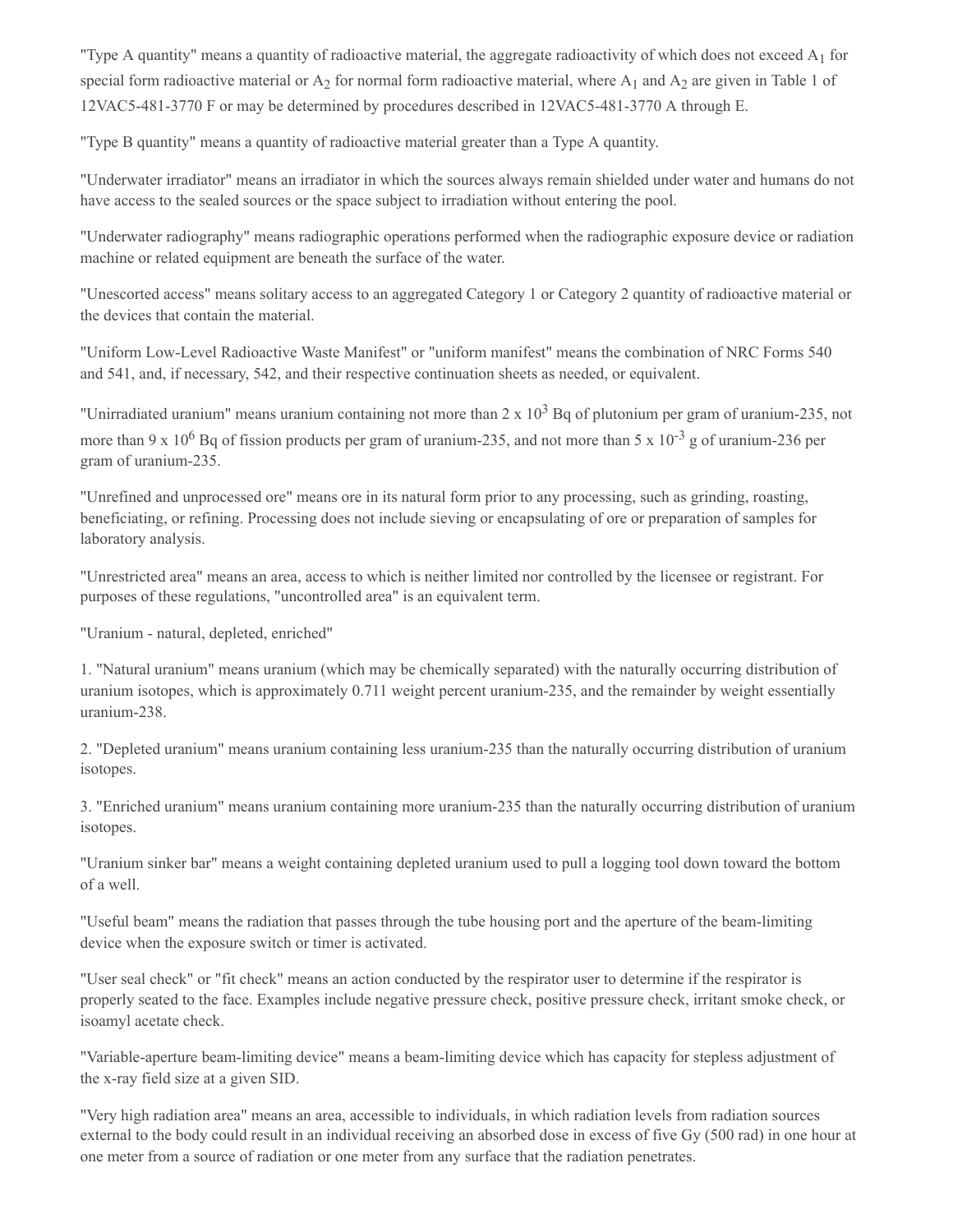"Virtual simulator" means a computed tomography (CT) unit used in conjunction with relevant software that recreates the treatment machine and that allows import, manipulation, display, and storage of images from CT or other imaging modalities, or both.

"Virtual source" means a point from which radiation appears to originate.

"Visible area" means that portion of the input surface of the image receptor over which incident x-ray photons are producing a visible image.

"Visiting authorized user" means an authorized user who is not identified on the license of the licensee being visited.

"Waste" means those low-level radioactive wastes containing source, special nuclear, or byproduct material that are acceptable for disposal in a land disposal facility. For the purposes of this definition, low-level radioactive waste means radioactive waste not classified as high-level radioactive waste, transuranic waste, spent nuclear fuel, or byproduct material as defined in subdivisions 2, 3, and 4 of the definition of byproduct material.

"Waste collector" means an entity, operating under a specific license, whose principal purpose is to collect and consolidate waste generated by others, and to transfer this waste, without processing or repackaging the collected waste, to another licensed waste collector, licensed waste processor, or licensed land disposal facility.

"Waste description" means the physical, chemical and radiological description of a low-level radioactive waste as called for on NRC Form 541.

"Waste generator" means an entity, operating under a license, that (i) possesses any material or component that contains radioactivity or is radioactively contaminated for which the licensee foresees no further use, and (ii) transfers this material or component to a licensed land disposal facility or to a licensed waste collector or processor for handling or treatment prior to disposal. A licensee performing processing or decontamination services may be a "waste generator" if the transfer of low-level radioactive waste from its facility is defined as "residual waste."

"Waste handling licensees" mean persons licensed to receive and store radioactive wastes prior to disposal or persons licensed to dispose of radioactive waste.

"Waste processor" means an entity, operating under a specific license, whose principal purpose is to process, repackage, or otherwise treat low-level radioactive material or waste generated by others prior to eventual transfer of waste to a licensed low-level radioactive waste land disposal facility.

"Waste type" means a waste within a disposal container having a unique physical description (i.e., a specific waste descriptor code or description; or a waste sorbed on or solidified in a specifically defined media).

"Wedge filter" means a filter that effects continuous change in transmission over all or a part of the useful beam.

"Week" means seven consecutive days starting on Sunday.

"Weighting factor" or "w<sub>T</sub>" for an organ or tissue (T) means the proportion of the risk of stochastic effects resulting from irradiation of that organ or tissue to the total risk of stochastic effects when the whole body is irradiated uniformly. For calculating the effective dose equivalent, the values of  $w_T$  are:

| Organ Dose Weighting Factors |                |  |
|------------------------------|----------------|--|
| Organ or Tissue              | $\rm W_T$      |  |
| Gonads                       | 0.25           |  |
| <b>Breast</b>                | 0.15           |  |
| Red bone marrow              | 0.12           |  |
| Lung                         | 0.12           |  |
| Thyroid                      | $ 0.03\rangle$ |  |
| Bone surfaces                | 0.03           |  |
|                              |                |  |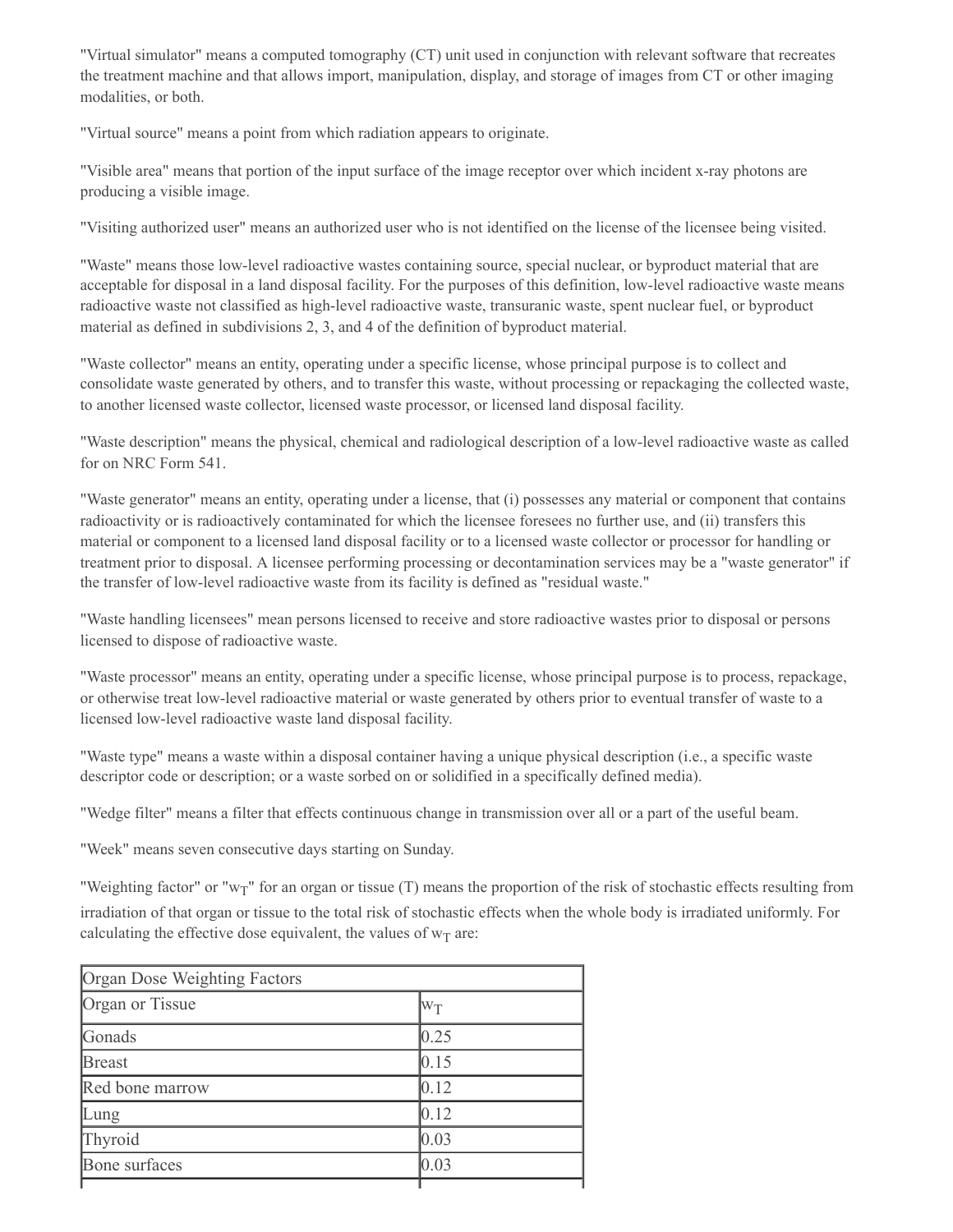| Remainder                                                                                                                                                               | $0.30^{a/}$ |  |
|-------------------------------------------------------------------------------------------------------------------------------------------------------------------------|-------------|--|
| Whole Body                                                                                                                                                              | $1.00^{b/}$ |  |
| $\vert^{a}$ 0.30 results from 0.06 for each of five "remainder" organs,<br>excluding the skin and the lens of the eye, that receive the highest<br>doses.               |             |  |
| $\mathbb{P}^7$ For the purpose of weighting the external whole body dose for<br>adding it to the internal dose, a single weighting factor, $w_T = 1.0$ , has            |             |  |
| been specified. The use of other weighting factors for external<br>exposure will be approved on a case-by-case basis until such time as<br>specific guidance is issued. |             |  |

"Well-bore" means a drilled hole in which wireline service operations or subsurface tracer studies are performed.

"Well-logging" means all operations involving the lowering and raising of measuring devices or tools that may contain sources of radiation into well-bores or cavities for the purpose of obtaining information about the well or adjacent formations.

"Whole body" means, for purposes of external exposure, head, trunk including male gonads, arms above the elbow, or legs above the knee.

"Wireline" means a cable containing one or more electrical conductors that is used to lower and raise logging tools in the well-bore.

"Wireline service operation" means any evaluation or mechanical service that is performed in the well-bore using devices on a wireline.

"Worker" means an individual engaged in work under a license or registration issued by the agency and controlled by a licensee or registrant but does not include the licensee or registrant.

"Working level" or "WL" means any combination of short-lived radon daughters in one liter of air that will result in the ultimate emission of 1.3E%2B5 MeV of potential alpha particle energy. The short-lived radon daughters of radon-222 are polonium-218, lead-214, bismuth-214, and polonium-214; and those of radon-220 are polonium-216, lead-212, bismuth-212, and polonium-212.

"Working level month" or "WLM" means an exposure to one working level for 170 hours. Two thousand working hours per year divided by 12 months per year is approximately equal to 170 hours per month.

"Written directive" means an authorized user's written order for the administration of radioactive material, radiation from radioactive material, or radiation from a radiation producing machine to a specific patient or human research subject.

"X-ray control" means a device that controls input power to the x-ray high-voltage generator or the x-ray tube. It includes equipment such as timers, phototimers, automatic brightness stabilizers, and similar devices, which control the technique factors of an x-ray exposure.

"X-ray exposure control" means a device, switch, button or other similar means by which an operator initiates or terminates the radiation exposure. The x-ray exposure control may include such associated equipment as timers and back-up timers.

"X-ray equipment" means an x-ray system, subsystem, or component thereof. Types of x-ray equipment are as follows:

1. "Mobile x-ray equipment" means x-ray equipment mounted on a permanent base with wheels or casters for moving while completely assembled.

2. "Portable x-ray equipment" means x-ray equipment designed to be hand-carried.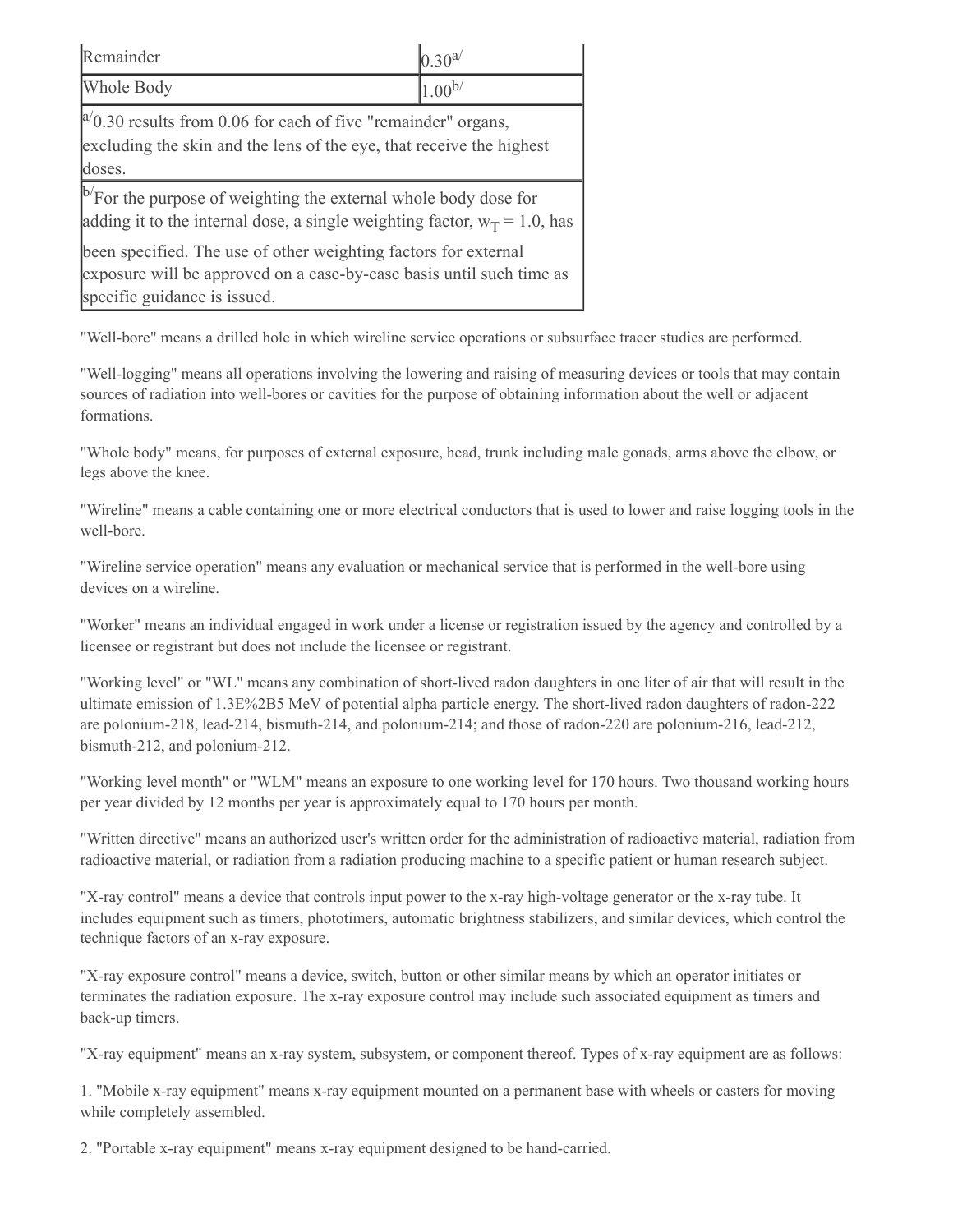3. "Stationary x-ray equipment" means x-ray equipment that is installed in a fixed location.

"X-ray field" means that area of the intersection of the useful beam and any one of the sets of planes parallel to and including the plane of the image receptor, whose perimeter is the locus of points at which the AKR is one-fourth of the maximum in the intersection.

"X-ray high-voltage generator" means a device that transforms electrical energy from the potential supplied by the x-ray control to the tube operating potential. The device may also include means for transforming alternating current to direct current, filament transformers for the x-ray tubes, high-voltage switches, electrical protective devices, and other appropriate elements.

"X-ray system" means an assemblage of components for the controlled production of x-rays. It includes minimally an xray high-voltage generator, an x-ray control, a tube housing assembly, a beam-limiting device, and the necessary supporting structures. Additional components that function with the system are considered integral parts of the system.

"X-ray table" means a patient support device with its patient support structure (tabletop) interposed between the patient and the image receptor during radiography or fluoroscopy. This includes, but is not limited to, any stretcher equipped with a radiolucent panel and any table equipped with a cassette tray (or bucky), cassette tunnel, fluoroscopic image receptor, or spot-film device beneath the tabletop.

"X-ray tube" means any electron tube that is designed for the conversion of electrical energy into x-ray energy.

"Year" means the period of time beginning in January used to determine compliance with the provisions of this chapter. The licensee or registrant may change the starting date of the year used to determine compliance by the licensee or registrant provided that the change is made at the beginning of the year. If a licensee or registrant changes in a year, the licensee or registrant shall assure that no day is omitted or duplicated in consecutive years.

#### **Statutory Authority**

§ 32.1-229 of the Code of Virginia.

# **Historical Notes**

Derived from Virginia Register Volume 22, Issue 25, eff. September 20, 2006; amended, Virginia Register Volume 24, Issue 18, eff. June 12, 2008; Volume 25, Issue 2, eff. November 1, 2008; Volume 31, Issue 24, eff. August 27, 2015; Volume 32, Issue 13, eff. March 23, 2016; Volume 32, Issue 24, eff. August 25, 2016; Errata, 33:11 VA.R. 1299 January 23, 2017; amended, Virginia Register Volume 34, Issue 2, eff. October 18, 2017; Volume 34, Issue 14, eff. April 5, 2018; Volume 37, Issue 25, eff. January 14, 2022.

# **12VAC5-481-20. Scope.**

Except as otherwise specifically provided, these regulations apply to all persons who receive, possess, use, transfer, own, or acquire any source of radiation; provided, however, that nothing in these regulations shall apply to any person to the extent such person is subject to regulation by the NRC. Attention is directed to the fact that regulation by the state of source material, byproduct material, and special nuclear material in quantities not sufficient to form a critical mass is subject to the provisions of the agreement between the state and the NRC and to 10 CFR Part 150 of the commission's regulations.

To reconcile differences between this chapter and the incorporated sections of federal regulations and to effectuate their joint enforcement, the following words and phrases shall be substituted for the language of the federal regulations:

1. A reference to "NRC" or "Commission" means agency.

- 2. A reference to "NRC or agreement state" means agency, NRC or another agreement state.
- 3. The definition of "sealed source" includes NARM.
- 4. A reference to "byproduct material" includes NARM.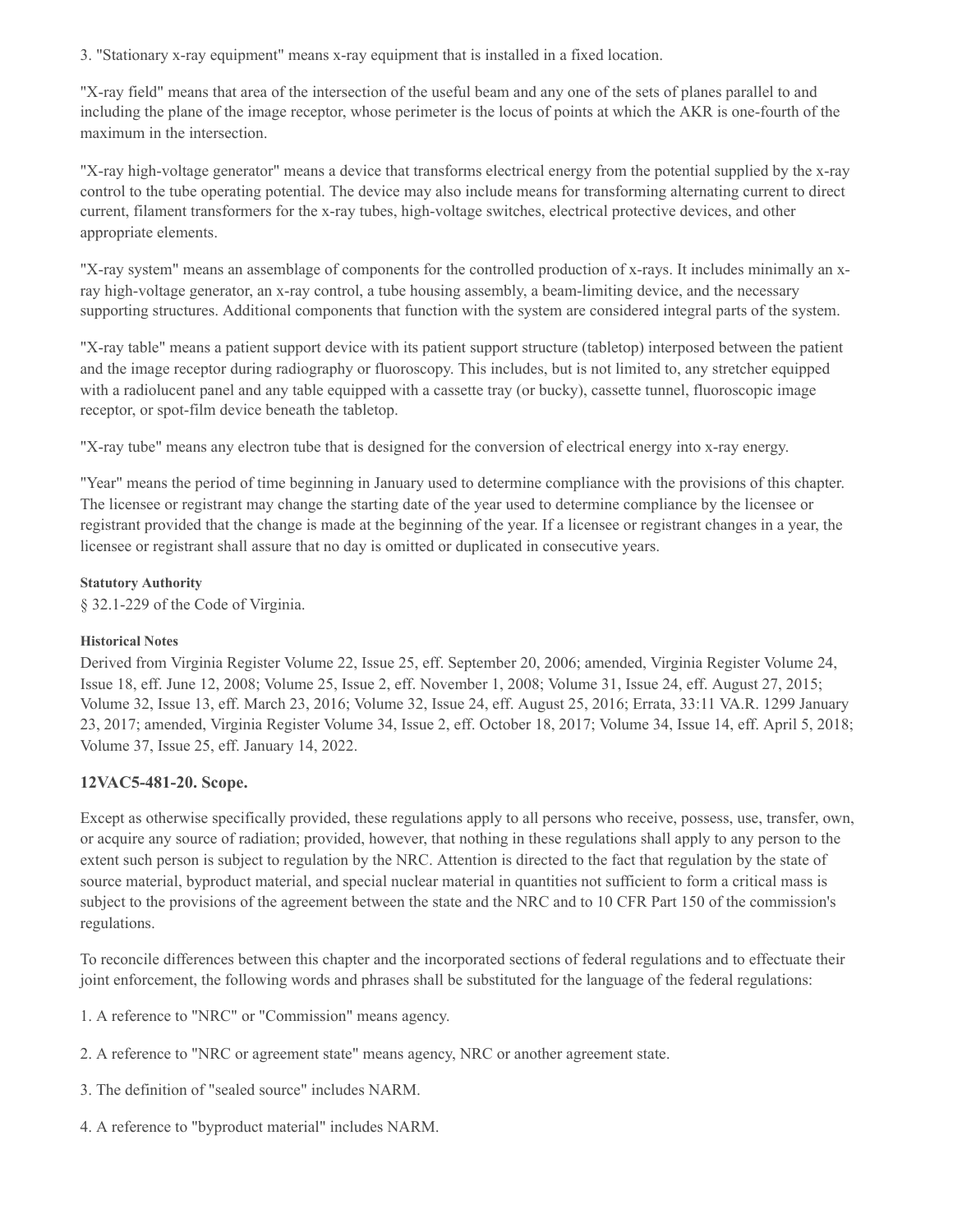5. Notifications, reports and correspondence referenced in the incorporated parts of 10 CFR shall be directed to the agency and, for NRC licenses, to the NRC until agreement state status is in effect.

#### **Statutory Authority**

§ 32.1-229 of the Code of Virginia.

### **Historical Notes**

Derived from Virginia Register Volume 22, Issue 25, eff. September 20, 2006; amended, Virginia Register Volume 24, Issue 18, eff. June 12, 2008.

# **12VAC5-481-30. Deliberate misconduct.**

A. No person may do any of the following:

1. Engage in deliberate misconduct that causes or would have caused, if not detected, a licensee, registrant or applicant under this chapter to be in violation of any rule or order of the agency; or any term, condition or limitation of any license or registration issued by the agency under this chapter.

2. Deliberately submit to the agency, a licensee, registrant or applicant under this chapter; or a contractor or subcontractor of a licensee, registrant or applicant under this chapter; any information that the person knows to be incomplete or inaccurate.

B. Deliberate misconduct by a person means an intentional act or omission that the person knows:

1. Would cause a licensee, certificate of registration holder or applicant to be in violation of any rule, regulation, or order; or any term, condition, or limitation, of any license issued by the agency; or

2. Constitutes a violation of a requirement, procedure, instruction, contract, purchase order, or policy of a licensee, certificate of registration holder, applicant, contractor, or subcontractor.

#### **Statutory Authority**

§ 32.1-229 of the Code of Virginia.

#### **Historical Notes**

Reserved, Virginia Register Volume 22, Issue 25, eff. September 20, 2006; amended, Virginia Register Volume 24, Issue 18, eff. June 12, 2008.

#### **12VAC5-481-40. Reserved.**

**Statutory Authority** § 32.1-229 of the Code of Virginia.

**Historical Notes** Derived from Virginia Register Volume 22, Issue 25, eff. September 20, 2006.

#### **12VAC5-481-50. Reserved.**

**Statutory Authority** § 32.1-229 of the Code of Virginia.

**Historical Notes** Derived from Virginia Register Volume 22, Issue 25, eff. September 20, 2006.

**12VAC5-481-60. Reserved. Statutory Authority** § 32.1-229 of the Code of Virginia.

**Historical Notes** Derived from Virginia Register Volume 22, Issue 25, eff. September 20, 2006.

# **12VAC5-481-70. Reserved.**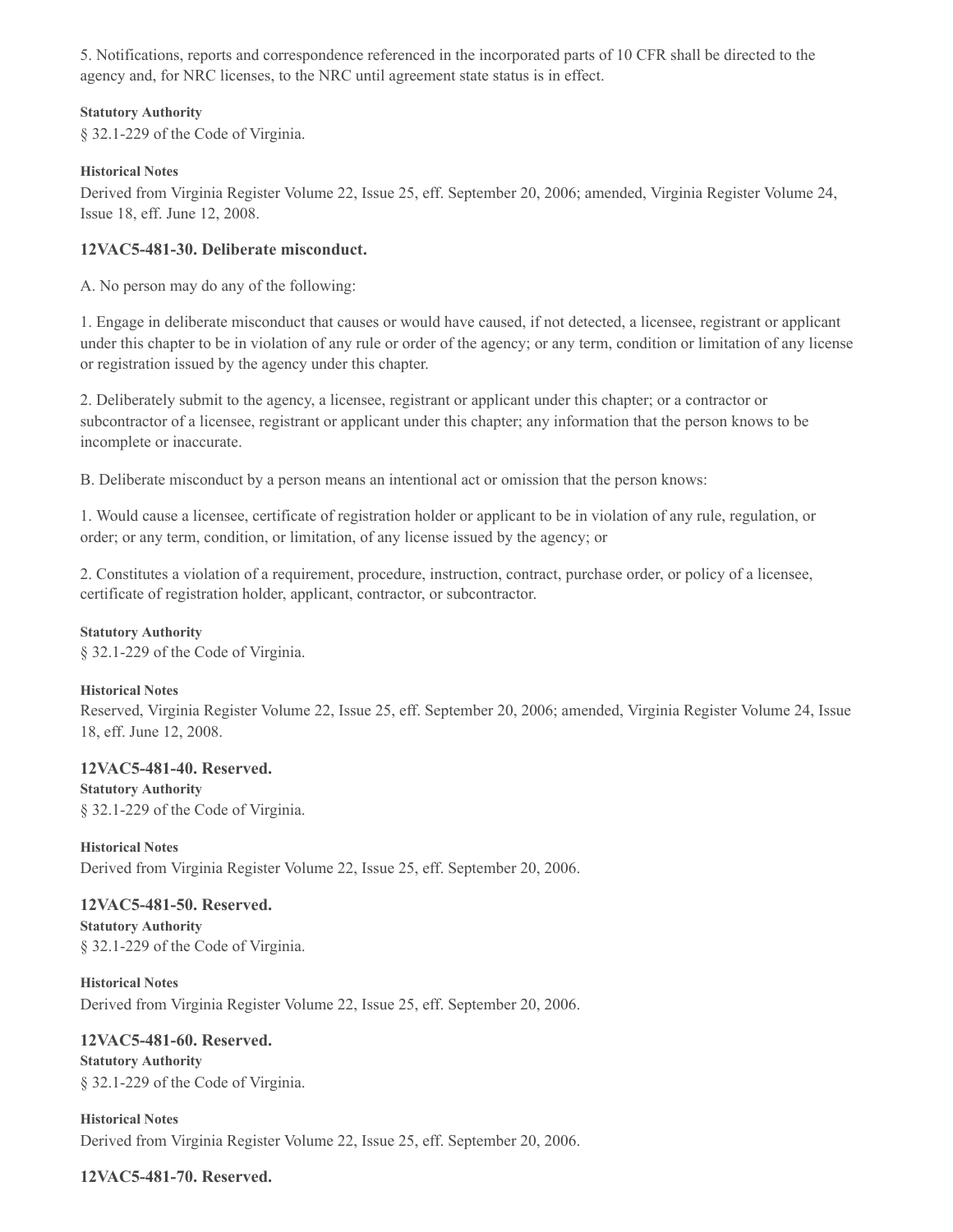**Statutory Authority** § 32.1-229 of the Code of Virginia.

**Historical Notes** Derived from Virginia Register Volume 22, Issue 25, eff. September 20, 2006.

**12VAC5-481-80. Reserved. Statutory Authority** § 32.1-229 of the Code of Virginia.

#### **Historical Notes**

Derived from Virginia Register Volume 22, Issue 25, eff. September 20, 2006.

# **12VAC5-481-90. Exemptions from regulatory requirements.**

A. The agency may, upon application or upon its own initiative, grant such exemptions or exceptions from the requirements of these regulations as it determines are authorized by law and will not result in undue hazard to public health and safety or property.

B. Any Department of Energy contractor or subcontractor and any NRC contractor or subcontractor of the following categories operating within this state is exempt from these regulations to the extent that such contractor or subcontractor under his contract receives, possesses, uses, transfers, or acquires sources of radiation:

1. Prime contractors performing work for the Department of Energy at United States government-owned or controlled sites, including the transportation of sources of radiation to or from such sites and the performance of contract services during temporary interruptions of such transportation;

2. Prime contractors of the Department of Energy performing research in, or development, manufacture, storage, testing, or transportation of, atomic weapons or components thereof;

3. Prime contractors of the Department of Energy using or operating nuclear reactors or other nuclear devices in a United States Government-owned vehicle or vessel; and

4. Any other prime contractor or subcontractor of the Department of Energy or of the NRC when the state and the NRC jointly determine:

a. That the exemption of the prime contractor or subcontractor is authorized by law; and

b. That, under the terms of the contract or subcontract, there is adequate assurance that the work thereunder can be accomplished without undue risk to the public health and safety.

#### **Statutory Authority**

§ 32.1-229 of the Code of Virginia.

#### **Historical Notes**

Derived from Virginia Register Volume 22, Issue 25, eff. September 20, 2006; amended, Virginia Register Volume 24, Issue 18, eff. June 12, 2008.

# **12VAC5-481-100. Records.**

A. Each licensee and registrant shall maintain records showing the receipt, transfer, and disposal of all sources of radiation as follows:

1. As long as the material is possessed and for three years following transfer or disposition of the radioactive material.

2. Until the agency terminates the license for the licensee who transferred the material.

3. Until the agency terminates the license for the licensee who disposes the material.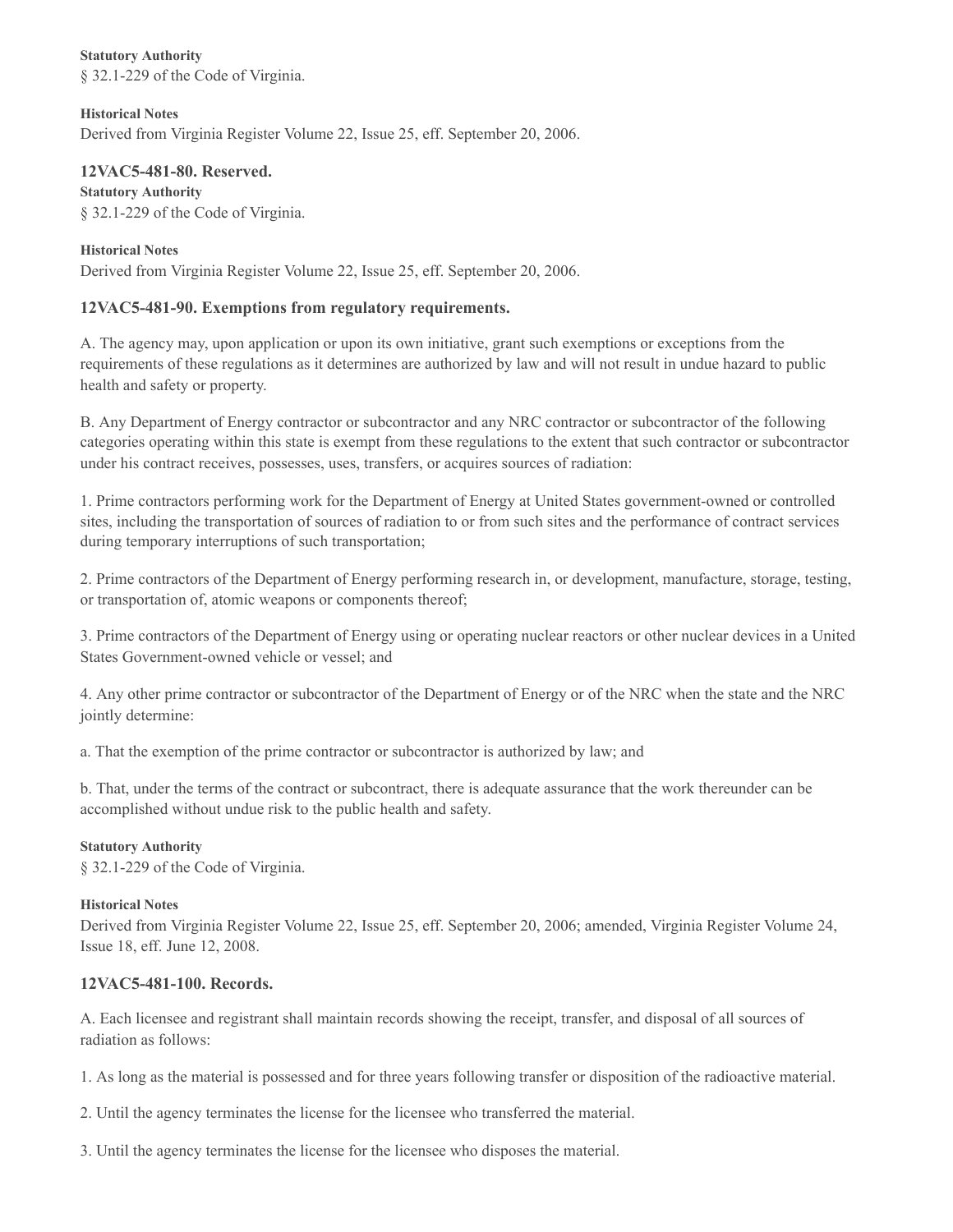B. If radioactive material is combined or mixed with other licensed material and subsequently treated in a manner that makes direct correlation of a receipt record with a transfer, export, or disposition record impossible, the licensee may use evaluative techniques (such as first-in-first-out) to make the records that are required by this section account for 100% of the material received.

C. Additional record requirements are specified elsewhere in these regulations. If the record retention period is not specified, the record shall be maintained for a period of three years.

# **Statutory Authority**

§ 32.1-229 of the Code of Virginia.

### **Historical Notes**

Derived from Virginia Register Volume 22, Issue 25, eff. September 20, 2006; amended, Virginia Register Volume 24, Issue 18, eff. June 12, 2008.

### **12VAC5-481-110. Inspections and enforcement.**

A. Each licensee and registrant shall afford the agency at all reasonable times opportunity to inspect sources of radiation and the premises and facilities wherein such sources of radiation are used or stored.

B. Each licensee and registrant shall make available to the agency for inspection, upon reasonable notice, records maintained pursuant to these regulations.

C. Enforcement.

1. Whenever the department finds, following inspection and examination, that a source of radiation as constructed, operated or maintained results in a violation of this article or of any rules promulgated under this article, the department shall:

a. Notify the person in control of the source of radiation as to the nature of the violation; and

b. Specify a time frame for termination or abatement of the violation, including a deadline by which the source of the violation shall be reconstructed, operated, or maintained in compliance with this article and any regulations promulgated pursuant to this article.

2. Upon failure to comply within the time frame specified by the department for termination or abatement of the violation, the department may revoke the license, and pursue penalties or enforcement in accordance with § 32.1-27 of the Code of Virginia.

3. Whenever, in the judgment of the department, any person has engaged in or is about to engage in any acts or practices that constitute or will constitute an emergency, hazard to health and safety, or a violation of any provision of this article, or any rule, regulation or order issued thereunder, and at the request of the commissioner, the Attorney General may make application to the appropriate court for an order enjoining such acts or practices, or for an order directing compliance, and upon a showing by the department that such person has engaged or is about to engage in any such acts or practices, a permanent or temporary injunction, restraining order, or other order may be granted.

4. In addition to the provisions of § 32.1-27 of the Code of Virginia, any person who violates any provisions of this article or any order or regulation adopted pursuant thereto shall, upon such finding by a court of competent jurisdiction, be assessed a civil penalty of not more than \$10,000 for each day of such violation. All penalties under this section shall be recovered in a civil action brought by the Attorney General in the name of the Commonwealth. Civil penalties collected pursuant to this section shall be paid into the state treasury and credited to the Radioactive Material Perpetual Care Trust Fund created pursuant to § 32.1-232 of the Code of Virginia.

5. In addition to the provisions of § 32.1-25 of the Code of Virginia, the department shall have the power to enter at all reasonable times, or in cases of an emergency, upon any private or public property for the purpose of determining whether or not there is compliance with or violation of the provisions of this article and rules and regulations issued thereunder, except that entry into areas under the jurisdiction of the federal government shall be effected only with the concurrence of the federal government or its duly designated representative.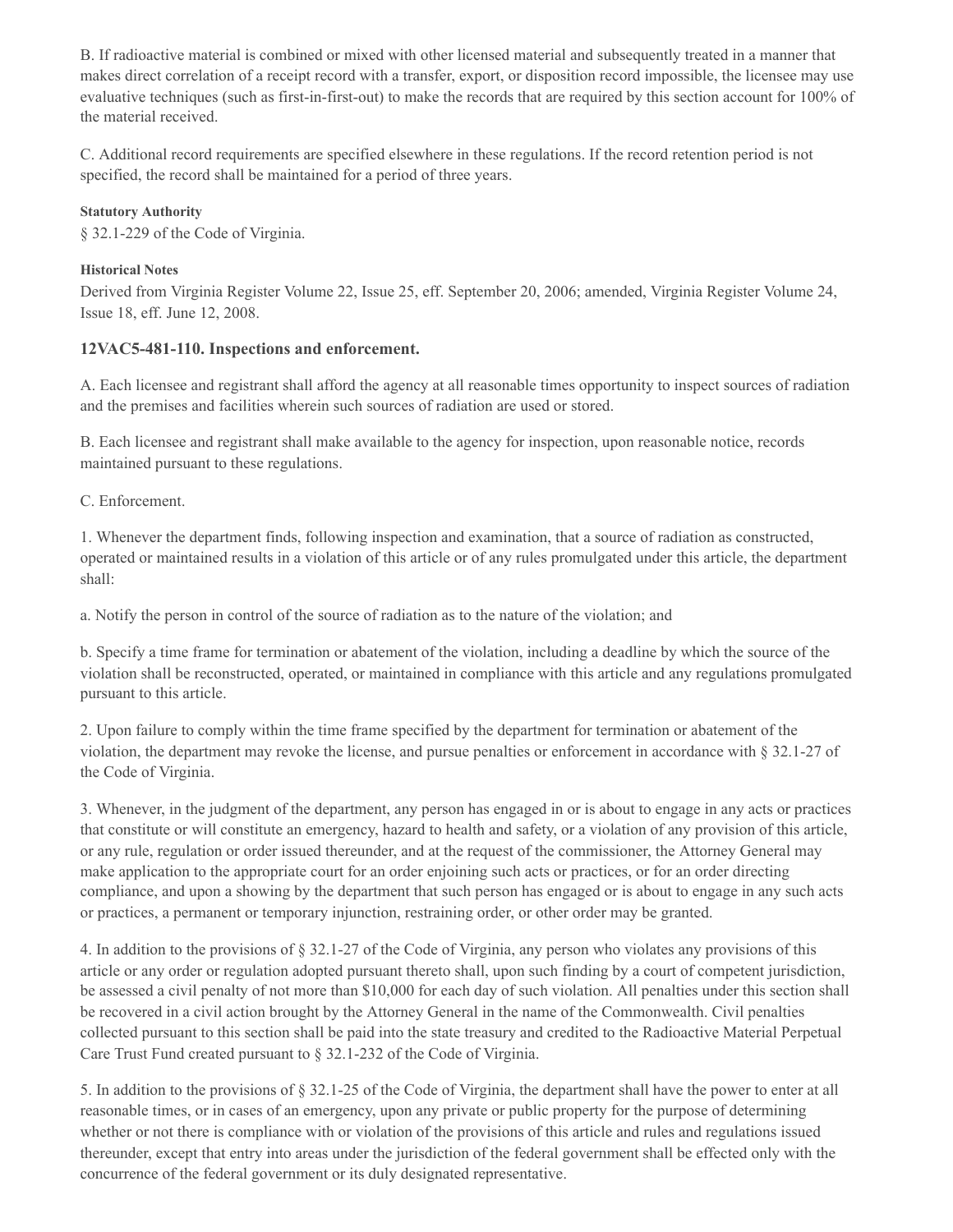**Statutory Authority** § 32.1-229 of the Code of Virginia.

## **Historical Notes**

Derived from Virginia Register Volume 22, Issue 25, eff. September 20, 2006; amended, Virginia Register Volume 24, Issue 18, eff. June 12, 2008.

# **12VAC5-481-120. [Reserved].**

**Historical Notes Derived from Virginia Register Volume 22, Issue 25, eff. September 20, 2006. Statutory Authority**

**Historical Notes**

# **12VAC5-481-130. Impounding.**

Sources of radiation shall be subject to impounding pursuant to § 32.1-238 of the Code of Virginia.

**Statutory Authority** § 32.1-229 of the Code of Virginia.

### **Historical Notes**

Derived from Virginia Register Volume 22, Issue 25, eff. September 20, 2006; amended, Virginia Register Volume 24, Issue 18, eff. June 12, 2008.

# **12VAC5-481-140. Prohibited uses.**

A. A hand-held fluoroscopic screen shall not be used with X-ray equipment unless it has been listed in the Registry of Sealed Source and Devices or accepted for certification by the Food and Drug Administration, Center for Devices and Radiological Health.

B. Shoe-fitting fluoroscopic devices shall not be used.

C. No person shall intentionally apply or allow to be applied, either directly or indirectly, radiation to human beings except by, or under the supervision of, a practitioner of the healing arts licensed by this state, except in the case of healing arts screening programs approved in advance by the commissioner. Supervision, as used in this subsection, means the responsibility for and control of quality, radiation safety and technical aspects of the application of radiation to human beings for diagnostic or therapeutic purposes. This prohibition does not apply to persons who are occupationally exposed to radiation or as otherwise provided in these regulations.

#### **Statutory Authority**

§ 32.1-229 of the Code of Virginia.

#### **Historical Notes** Derived from Virginia Register Volume 22, Issue 25, eff. September 20, 2006.

# **12VAC5-481-150. Communications.**

All communications and reports concerning this chapter, and applications filed thereunder, should be addressed to the agency at the following address: Virginia Department of Health, Radioactive Materials Program, 109 Governor Street, Room 730, Richmond, VA 23219.

**Statutory Authority** § 32.1-229 of the Code of Virginia.

# **Historical Notes**

Derived from Virginia Register Volume 22, Issue 25, eff. September 20, 2006; amended, Virginia Register Volume 24, Issue 18, eff. June 12, 2008.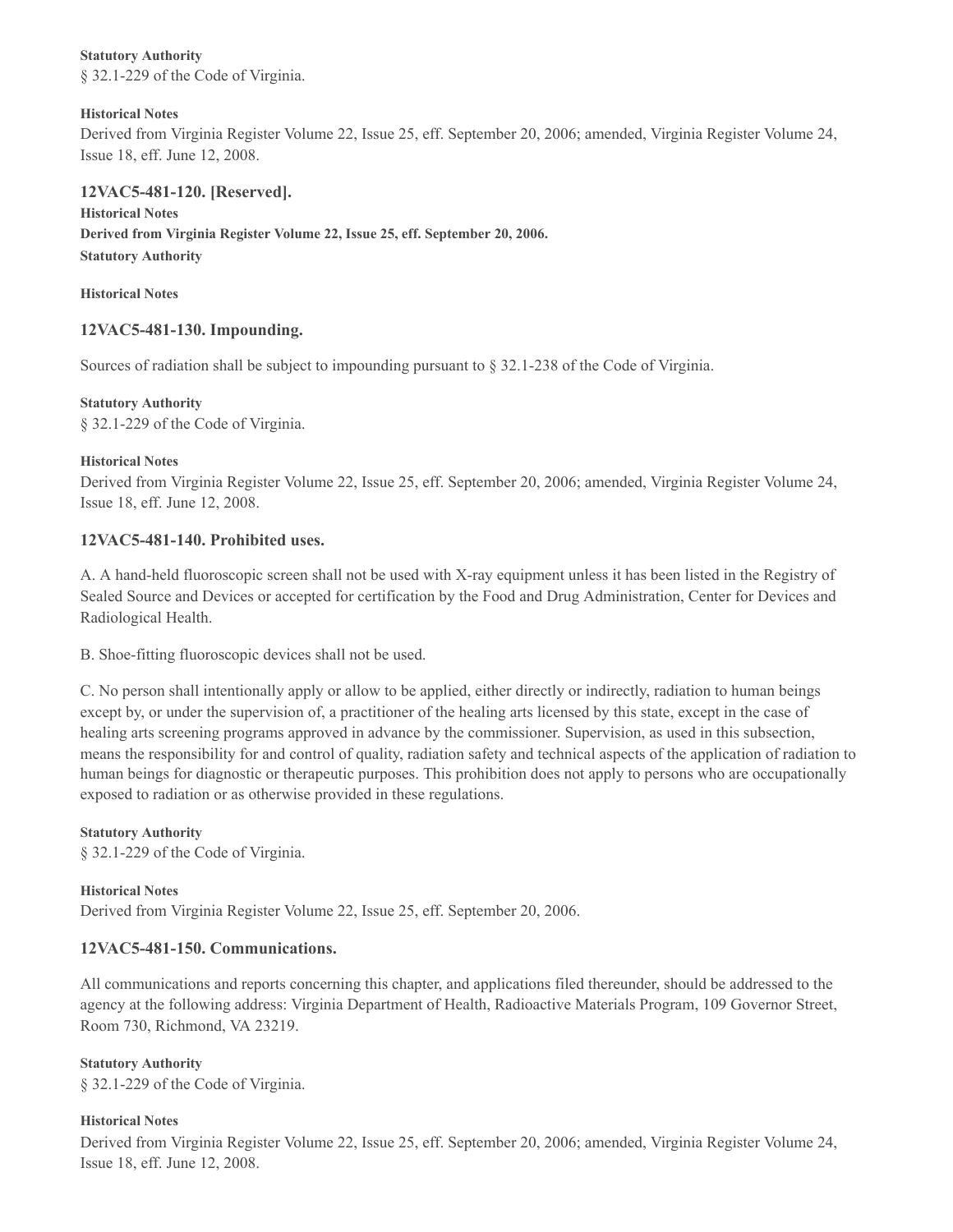# **12VAC5-481-160. Effective date.**

The application of these regulations to possess by-product materials, source and special nuclear materials shall not become operative until 30 days after publication in the Virginia Register of a notice of an agreement executed by the Commonwealth of Virginia and the Federal Government under the provisions of Section 274b of the Atomic Energy Act of 1954, as amended (73 Statute 689). All other applications of the provisions of this chapter shall become effective September 20, 2006.

### **Statutory Authority**

§ 32.1-229 of the Code of Virginia.

# **Historical Notes**

Derived from Virginia Register Volume 22, Issue 25, eff. September 20, 2006.

# **12VAC5-481-170. Removal of notices posted by agency prohibited.**

Any sign, notice, warning or label affixed by the agency to equipment or facilities of any registrant or licensee shall not be removed, defaced or concealed by any person other than the agency without written permission.

#### **Statutory Authority**

§ 32.1-229 of the Code of Virginia.

**Historical Notes** Derived from Virginia Register Volume 22, Issue 25, eff. September 20, 2006.

# **12VAC5-481-180. Tests.**

Each licensee and registrant shall perform upon instructions from the agency, or shall permit the agency to perform, such reason%CAable tests as the agency deems appropriate or necessary including, but not limited to, tests of:

1. Sources of radiation;

- 2. Facilities wherein sources of radiation are used or stored;
- 3. Radiation detection and monitoring instruments; and

4. Other equipment and devices used in connection with utilization or storage of licensed or registered sources of radiation.

#### **Statutory Authority**

§ 32.1-229 of the Code of Virginia.

#### **Historical Notes**

Derived from Virginia Register Volume 22, Issue 25, eff. September 20, 2006.

# **12VAC5-481-190. Additional regulatory requirements.**

The agency may, by rule, regulation, or order, impose upon any licensee or registrant such requirements in addition to those established in these regulations as it deems appropriate or necessary to minimize danger to public health and safety or property.

**Statutory Authority** § 32.1-229 of the Code of Virginia.

**Historical Notes** Derived from Virginia Register Volume 22, Issue 25, eff. September 20, 2006.

**12VAC5-481-200. (Repealed.)**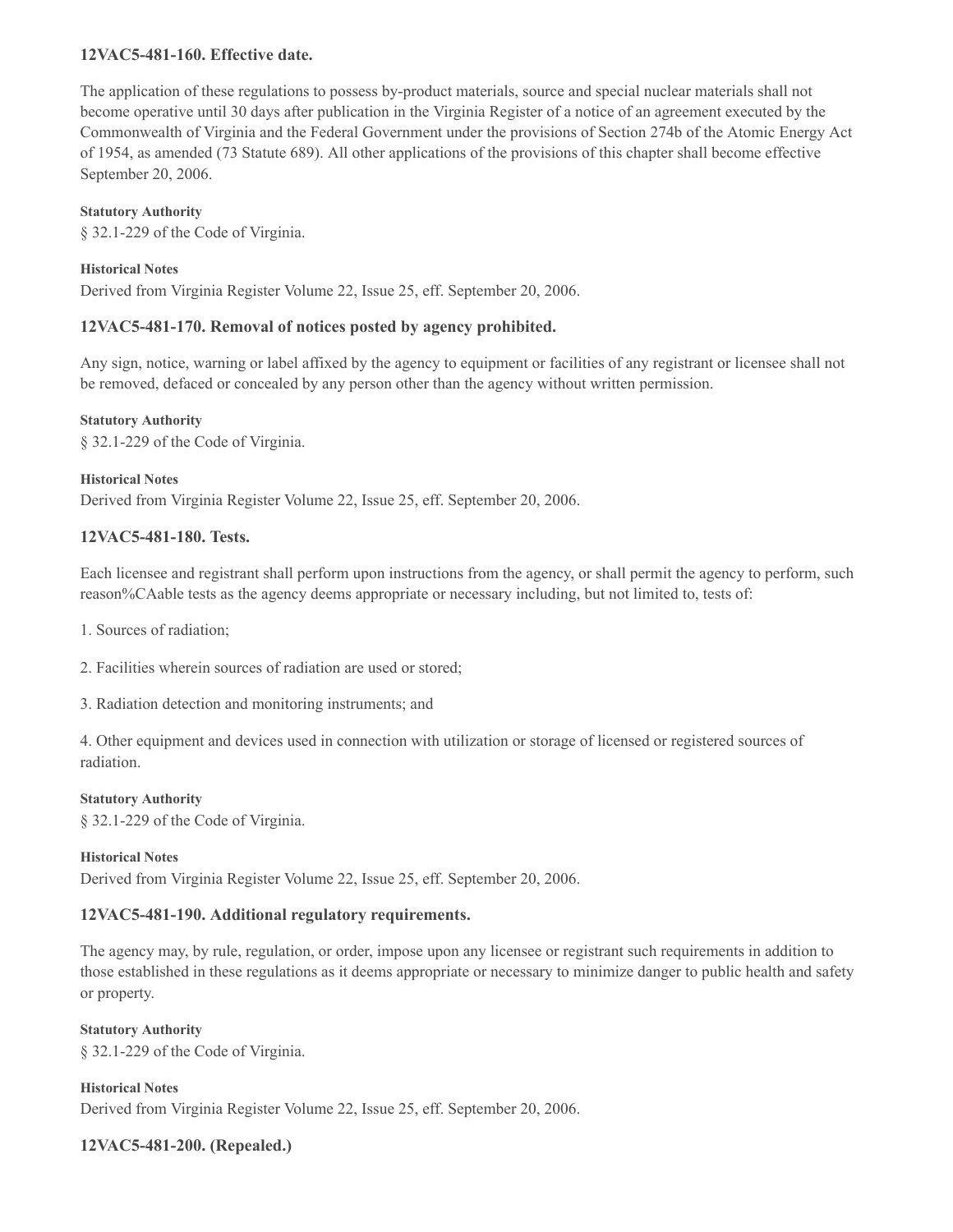#### **Statutory Authority**

#### **Historical Notes**

Derived from Virginia Register Volume 22, Issue 25, eff. September 20, 2006; repealed, Virginia Register Volume 24, Issue 18, eff. June 12, 2008.

# **12VAC5-481-210. Types of hearings.**

Hearings before the board, the commissioner, or their designees shall include any of the following forms depending upon the nature of the controversy and the interests of the parties involved. All concerned parties will be provided with a reasonable notice of any intent to consider any public data, documents or information in making case decisions.

1. Informal conference. An informal conference is a conference with the commissioner or his designee with concerned parties, in person, with counsel or other representatives held in accordance with § 2.2-4019 of the Code of Virginia.

2. Hearing. A hearing is a formal, public proceeding before the commissioner or a designated hearing officer and held in conformance with § 2.2-4020 of the Code of Virginia.

**Statutory Authority** § 32.1-229 of the Code of Virginia.

#### **Historical Notes**

Derived from Virginia Register Volume 22, Issue 25, eff. September 20, 2006.

# **12VAC5-481-220. Hearing as a matter of right.**

Any licensee or registrant whose licensure, certification or registration has been, or may be affected by any decision of the board or its subordinates in the administration of this chapter shall have a right to both informal and adjudicatory hearings. The commissioner may require participation in an informal hearing before granting the request for a full adjudicatory hearing.

**Statutory Authority** § 32.1-229 of the Code of Virginia.

#### **Historical Notes**

Derived from Virginia Register Volume 22, Issue 25, eff. September 20, 2006.

# **12VAC5-481-230. Appeal.**

A. Any appeal from a denial of a license or certification must be made in writing and received by the agency within 30 days of the date of receipt of notice of the denial.

B. Any request for hearing on the findings on a Notice of Violation pursuant to this regulation must be made in writing and received within 30 days of receipt of the final Notice of Violation.

C. Pursuant to the Administrative Process Act (§ 2.2-4000 et seq. of the Code of Virginia), an aggrieved licensee or registrant may appeal a final decision of the commissioner to an appropriate circuit court.

#### **Statutory Authority**

§ 32.1-229 of the Code of Virginia.

#### **Historical Notes**

Derived from Virginia Register Volume 22, Issue 25, eff. September 20, 2006; amended, Virginia Register Volume 24, Issue 18, eff. June 12, 2008.

#### **12VAC5-481-240. Units of exposure and dose.**

A. As used in this chapter, the unit of exposure is the coulomb per kilogram (C/kg) of air and the units of radiation dose are gray (Gy), rad, rem, and sievert. (See 12VAC5-481-10 for definitions.) One roentgen is equal to 2.58E-4 coulomb per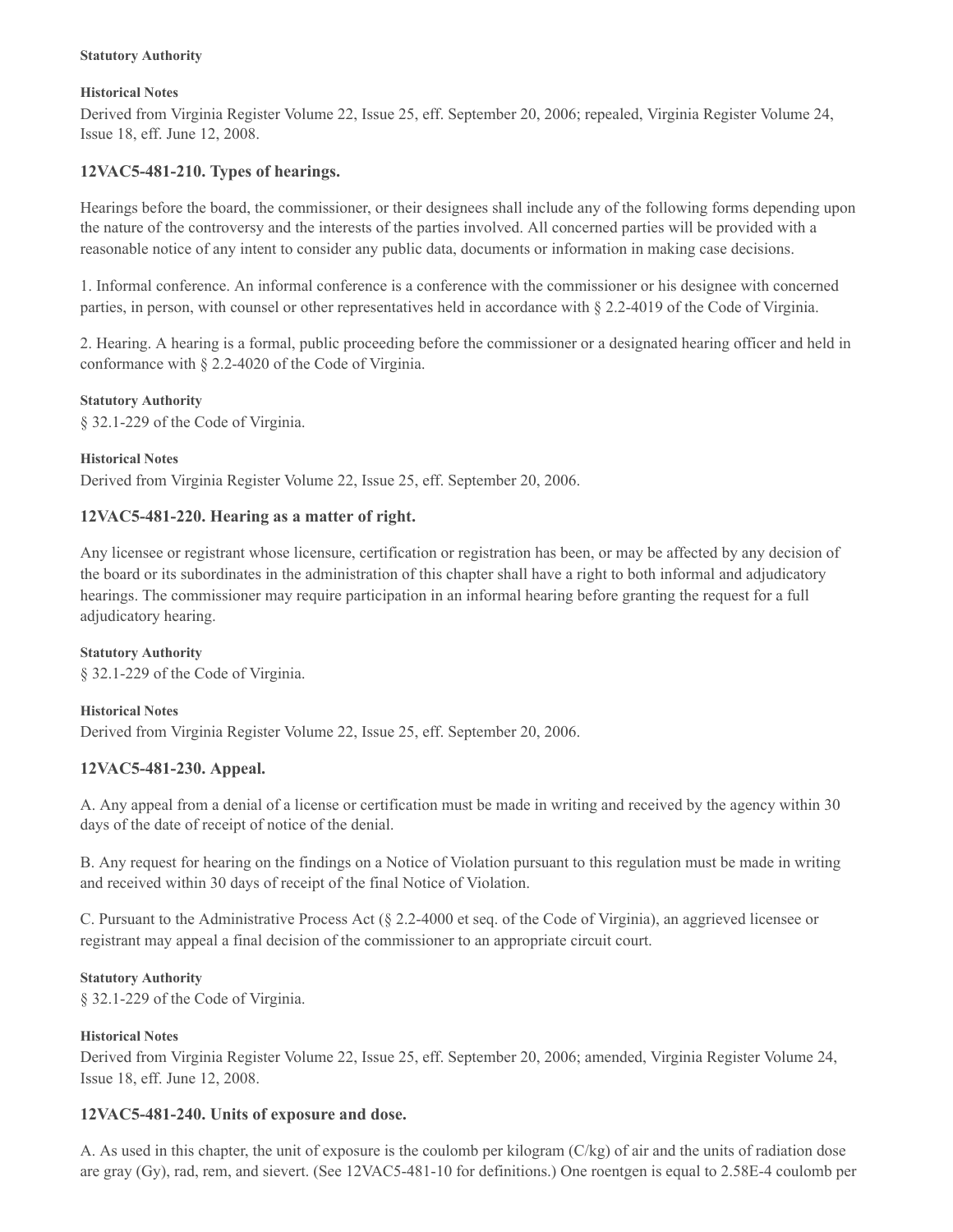kilogram of air.

1. Gray (Gy) is the SI unit of absorbed dose. One gray is equal to an absorbed dose of 1 joule per kilogram (100 rad).

2. Rad is the special unit of absorbed dose. One rad is equal to an absorbed dose of 100 ergs per gram or 0.01 joule per kilogram (0.01 Gy).

3. Rem is the special unit of any of the quantities expressed as dose equivalent. The dose equivalent in rem is equal to the absorbed dose in rad multiplied by the quality factor (1 rem  $= 0.01$  Sv).

4. Sievert is the SI unit of any of the quantities as dose equivalent. The dose equivalent is equal to the absorbed dose in gray multiplied by the quality factor (1 Sv = 100 rem).

B. As used in this chapter, the quality factors for converting absorbed dose to dose equivalent are shown in Quality Factors and Absorbed Dose Equivalencies table in this subsection.

| Type of Radiation                                                                                       | Quality factor<br>(Q) | Absorbed dose equal to a<br>unit dose equivalent <sup>a</sup> |
|---------------------------------------------------------------------------------------------------------|-----------------------|---------------------------------------------------------------|
| X, gamma, or beta                                                                                       |                       |                                                               |
| Alpha particles, multiple-charged particles, fission<br>fragments and heavy particles of unknown charge | 20                    | 0.05                                                          |
| Neutrons of unknown energy                                                                              | 10                    | 0.1                                                           |
| High energy protons                                                                                     | 10                    | 0.1                                                           |

C. If it is more convenient to measure the neutron fluence rate than to determine the neutron dose equivalent rate in rems per hour or sieverts per hour, as provided in subsection B of this section, 1 rem (0.01 Sv) of neutron radiation of unknown energies may, for purposes of this chapter, be assumed to result from a total fluence of 25 million neutrons per square centimeter incident upon the body. If sufficient information exists to estimate the approximate energy of the neutrons, the licensee may use the fluence rate per unit dose equivalent of the approximate Q value from the Mean Quality Factors, Q, and Fluence per Unit Dose Equivalent for Monoenergetic Neutrons table in this subsection to convert a measured tissue dose in rads to dose equivalent in rems.

| Mean Quality Factors, Q, and Fluence per Unit Dose Equivalent for Monoenergetic Neutrons |                      |                        |                                                            |  |
|------------------------------------------------------------------------------------------|----------------------|------------------------|------------------------------------------------------------|--|
|                                                                                          |                      |                        | Fluence per unit dose equivalent                           |  |
|                                                                                          | Neutron energy       |                        |                                                            |  |
|                                                                                          | (MeV)                | Quality factor $(Q)^a$ | (neutrons $\text{cm}^{-2} \text{ rem}^{-1}$ ) <sup>b</sup> |  |
| (thermal)                                                                                | $2.5 \times 10^{-8}$ | $\overline{2}$         | $980 \times 10^6$                                          |  |
|                                                                                          | $1 \times 10^{-7}$   | $\overline{2}$         | 980 x $10^6$                                               |  |
|                                                                                          | $1 \times 10^{-6}$   | $\overline{2}$         | $810 \times 10^6$                                          |  |
|                                                                                          | $1 \times 10^{-5}$   | $\overline{2}$         | $810 \times 10^6$                                          |  |
|                                                                                          | $1 \times 10^{-4}$   | $\overline{2}$         | $840 \times 10^6$                                          |  |
|                                                                                          | $1 \times 10^{-3}$   | $\overline{2}$         | $980 \times 10^6$                                          |  |
|                                                                                          | $1 \times 10^{-2}$   | 2.5                    | $1010 \times 10^6$                                         |  |
|                                                                                          | $1 \times 10^{-1}$   | 7.5                    | $170 \times 10^6$                                          |  |
|                                                                                          | $5 \times 10^{-1}$   | 11                     | $39 \times 10^6$                                           |  |
|                                                                                          |                      | 11                     | $27 \times 10^6$                                           |  |
|                                                                                          |                      |                        |                                                            |  |